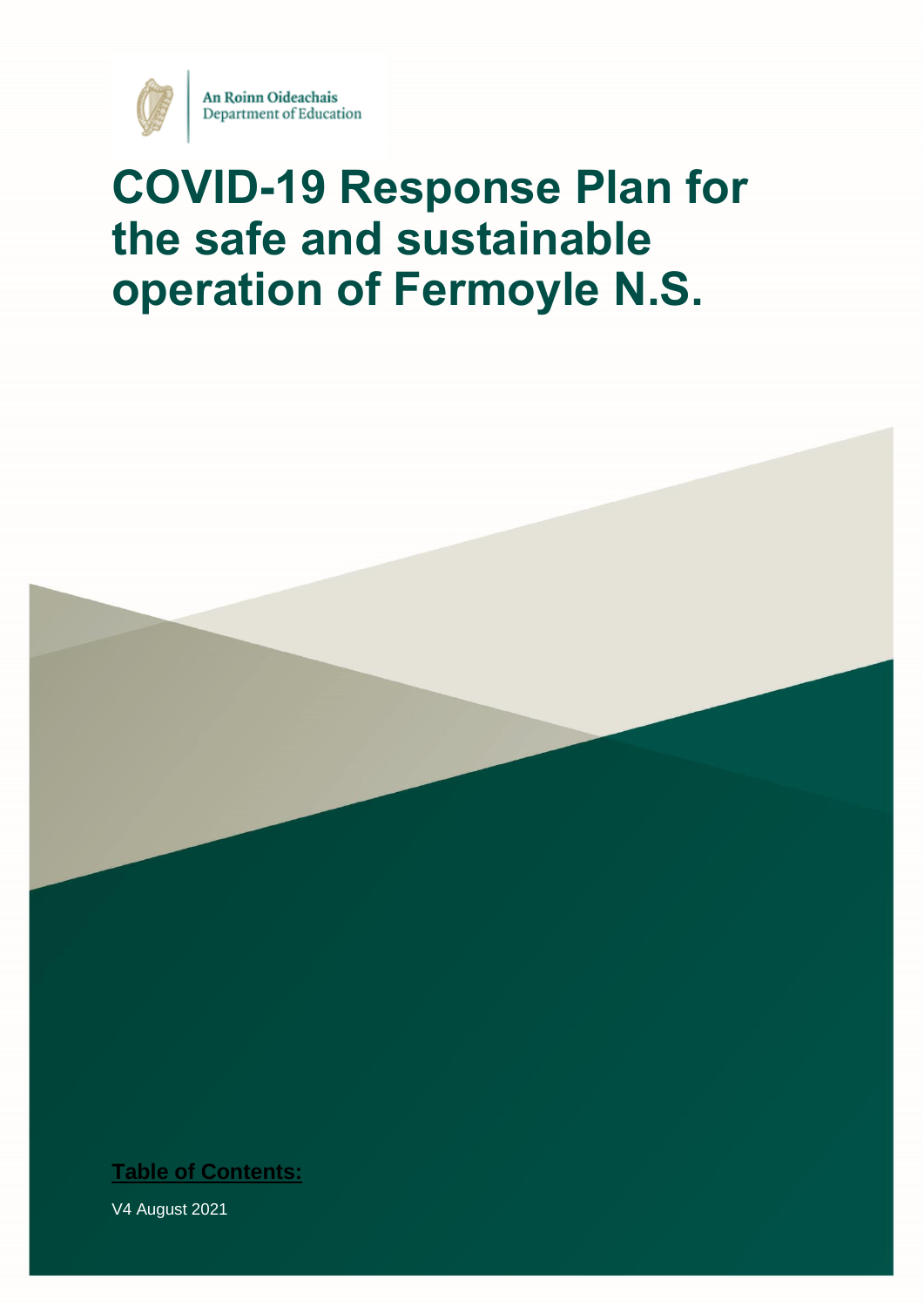- 1) Introduction
- 2) What is a School COVID-19 Response Plan?
- 3) School COVID-19 Policy
- 4) Planning and Preparing for Return to School
	- 4.1) Induction Training
	- 4.2) Procedure for Returning to Work (RTW)
	- 4.3) Lead Worker Representative (LWR)
	- 4.4) Display signage
	- 4.5) Making changes to school layout
	- 4.6) Update Safety and Risk Assessment
	- 4.7) Access to the School and Contact Log
- 5) Control Measures To prevent Introduction and Spread of COVID-19 in Schools
	- 5.1) Know the Symptoms of COVID-19
	- 5.2) Respiratory Hygiene
	- 5.3) Hand Hygiene
	- 5.4) Physical Distancing
	- 5.5) Use of PPE in Schools
- 6) Impact of COVID-19 on certain school activities
- 7) Hygiene and Cleaning in School
- 8) Dealing with a suspected case
- 9) Special Educational Needs
- 10) Staff Duties
- 11) Absence Management
- 12) Employee Assistance and Wellbeing Programme

This is a living document and may be reviewed and amended to take into account new guidance from [www.Gov.ie,](http://www.gov.ie/) [www.dbei.ie](http://www.dbei.ie/) , [www.hse.ie,](http://www.hse.ie/) [www.hpsc.ie,](http://www.hpsc.ie/) [www.hsa.ie;](http://www.hsa.ie/) [www.education.ie](http://www.education.ie/) or agreements with education partners as appropriate for primary and special schools.

### **Appendices**

**Appendix 1** Template COVID-19 School Policy Statement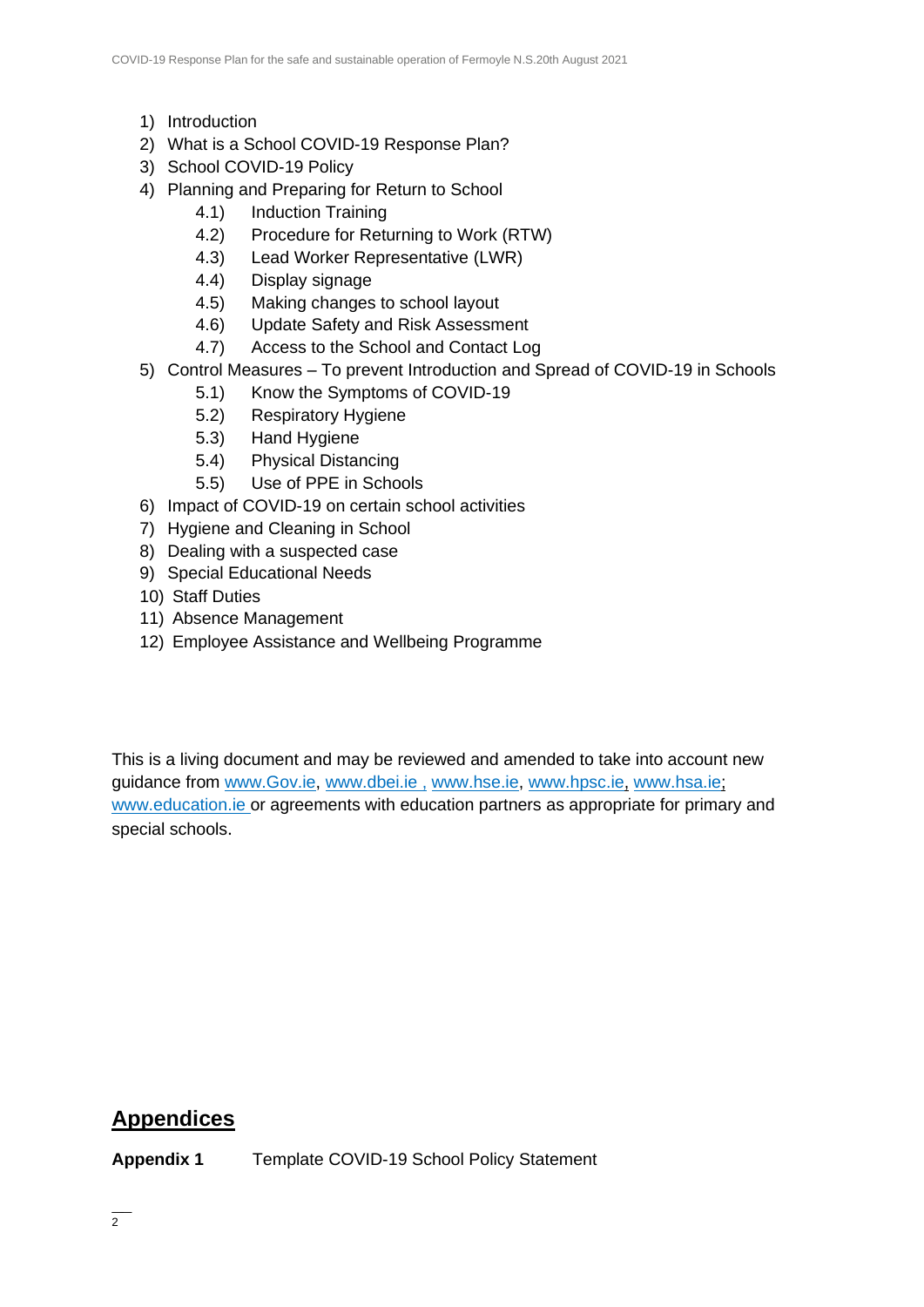| <b>Appendix 2</b> | <b>Return to Work Form</b>                          |
|-------------------|-----------------------------------------------------|
| <b>Appendix 3</b> | <b>Lead Worker Representative</b>                   |
| <b>Appendix 4</b> | <b>Risk Assessment</b>                              |
| <b>Appendix 5</b> | <b>School Contact Tracing Log</b>                   |
| <b>Appendix 6</b> | <b>Checklist for School Managers</b>                |
| <b>Appendix 7</b> | Checklist for Managing a Suspected Case of COVID-19 |
| <b>Appendix 8</b> | <b>Checklist for Lead Worker Representative</b>     |
| <b>Appendix 9</b> | <b>Checklist for Cleaning</b>                       |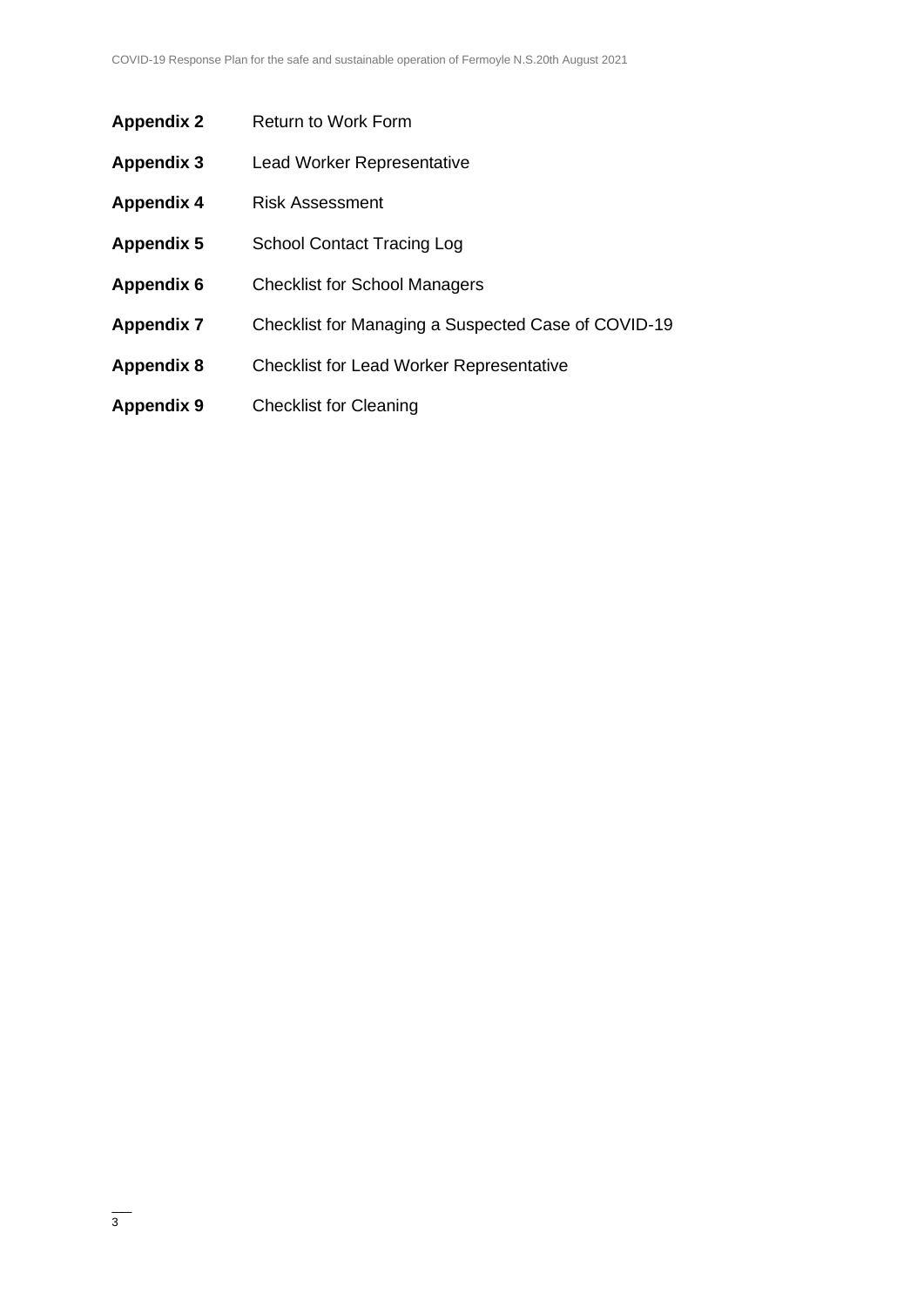### **1) Introduction**

In accordance with the Work Safety Protocol each workplace is required to have a COVID-19 Response Plan. In addition to being places of learning, schools are also places of work.

The purpose of this document is to provide clear and helpful guidance for the safe operation through the prevention, early detection and control of COVID-19 in primary and special schools. It provides key messages to minimise the risk of COVID-19 for staff, pupils, families and the wider community while recognising the importance of education for the health and wellbeing of pupils and society as a whole.

This document focuses on the practical steps which can be taken in primary and special schools to minimise the risk of the introduction of infection into schools while recognising that no interpersonal activity is without risk of transmission of infection at any time. The documentation and templates in this booklet are supported by the public health advice provided by the Health Protection Surveillance Centre (HPSC) for the safe reopening of schools and educational facilities. That report is available [here.](https://assets.gov.ie/78748/8796d60e-790e-4007-add1-de18e509a3c1.pdf)

One of the key challenges is to balance the need for a practical and sensible level of caution with the need to provide a supportive environment for teaching and learning. This document identifies the steps schools can take to do everything practical to avoid the introduction of COVID-19 into the school and the steps that can be taken to reduce the likelihood of the spread within the school itself.

The Department has worked intensively with the education partners to develop consistent plans, advice, protocols and guidance for schools, including the School COVID-19 Response plan. There is a suite of documentation available to support schools to continue to operate safely and fully including guidance on learning, school programmes and wellbeing for the 2021/22 school year. There is also information on funding, staffing and resources to schools to support COVID-19 measures. Schools are advised to familiarise themselves with these documents. All of the documents will be available at **[gov.ie/backtoschool](http://www.gov.ie/backtoschool)**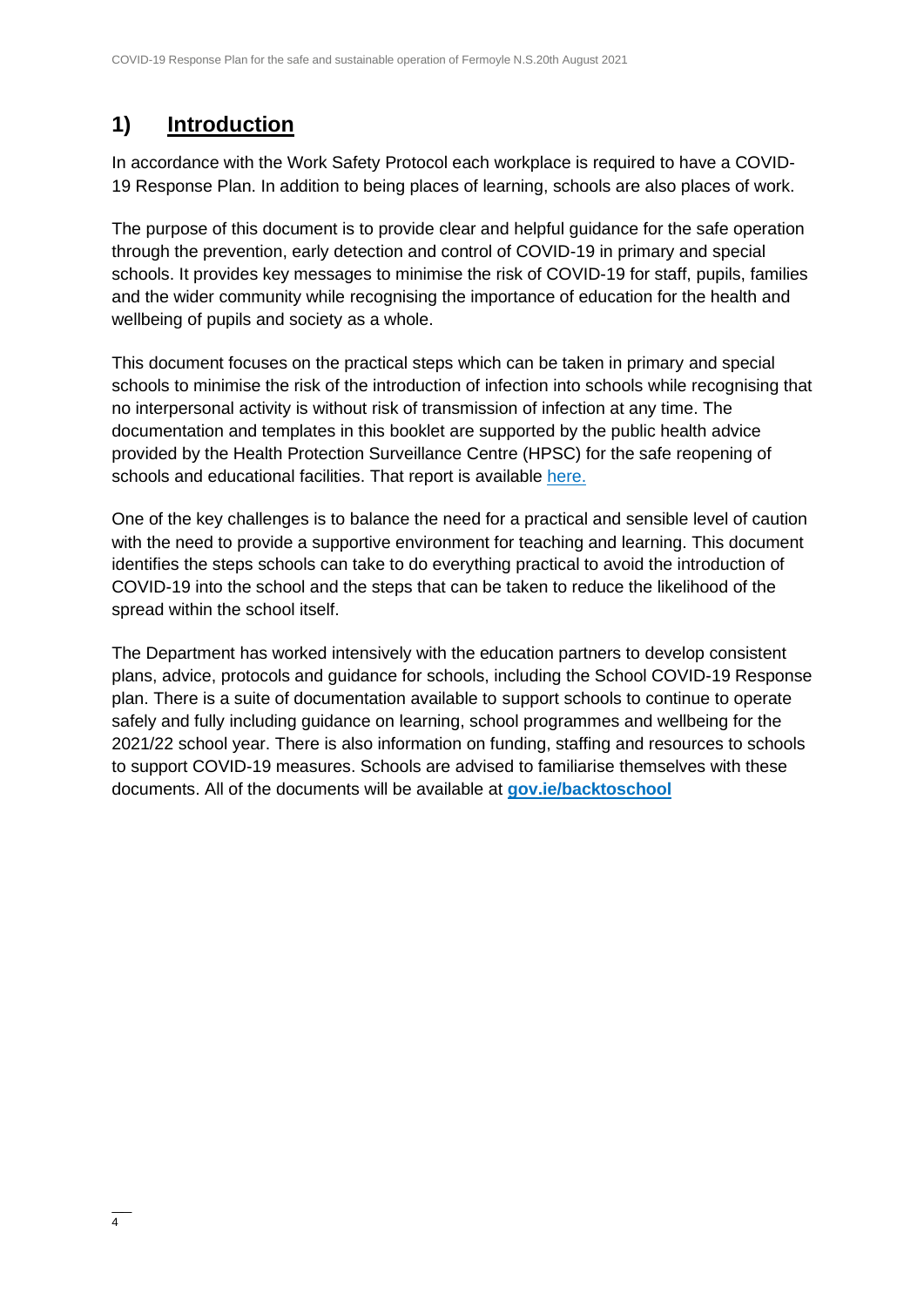### **2) What is a COVID-19 Response Plan?**

A COVID-19 Response Plan is designed to support the staff and Board of Management (BOM)/Education Training Board (ETB) in putting measures in place that aim to prevent the spread of Covid-19 in the school environment.

The COVID-19 Response Plan details the policies and practices necessary for a school to meet the Government's '*Work Safely Protocol'*, to prevent the introduction and spread of Covid-19 in the school environment.

It is important that school-based teaching and learning and the operation of school facilities complies with the public health advice and guidance documents prepared by the Department. Doing so minimises the risk to pupils, staff and others. The response plan supports the sustainable operation of schools where the overriding objective is to protect the health of staff and pupils while promoting the educational and development needs of the pupils in the school. The COVID-19 response plan is a living document and will be updated in line with the public health advice as appropriate for primary and special schools.

In line with the Work Safely Protocol, the key to maintaining a safe school requires strong communication and a shared collaborative approach between the BOM/ETB, staff, pupils and parents.

The assistance and cooperation of all staff, pupils, parents, contractors and visitors is critical to the continued success of the plan.

*Every effort is made to ensure the accuracy of the information provided in this document. However, should errors or omissions be identified, please notify us so that appropriate measures can be taken to rectify same.*

### **3) School COVID-19 Policy**

A COVID-19 policy outlines the ongoing commitment of the school to implementing the plan and help prevent the introduction and spread of the virus. The revised updated policy will be signed and dated by the chairperson and principal of the BOM at the next meeting and brought to the attention of the staff, pupils, parents and others. A template of a School COVID-19 policy can be found at *Appendix 1.*

### **4) Reviewing the safe operation of schools**

The BOM/ETB aims to facilitate the continuation of school based teaching and learning and a safe working environment for staff. The operation of schools must be done safely and in strict adherence to the public health advice and any guidance issued by the Department of Education.

Details for the safe operation of a school facility and the applicable controls are outlined in this document. Each school will need to review their current processes to ensure that they include the following: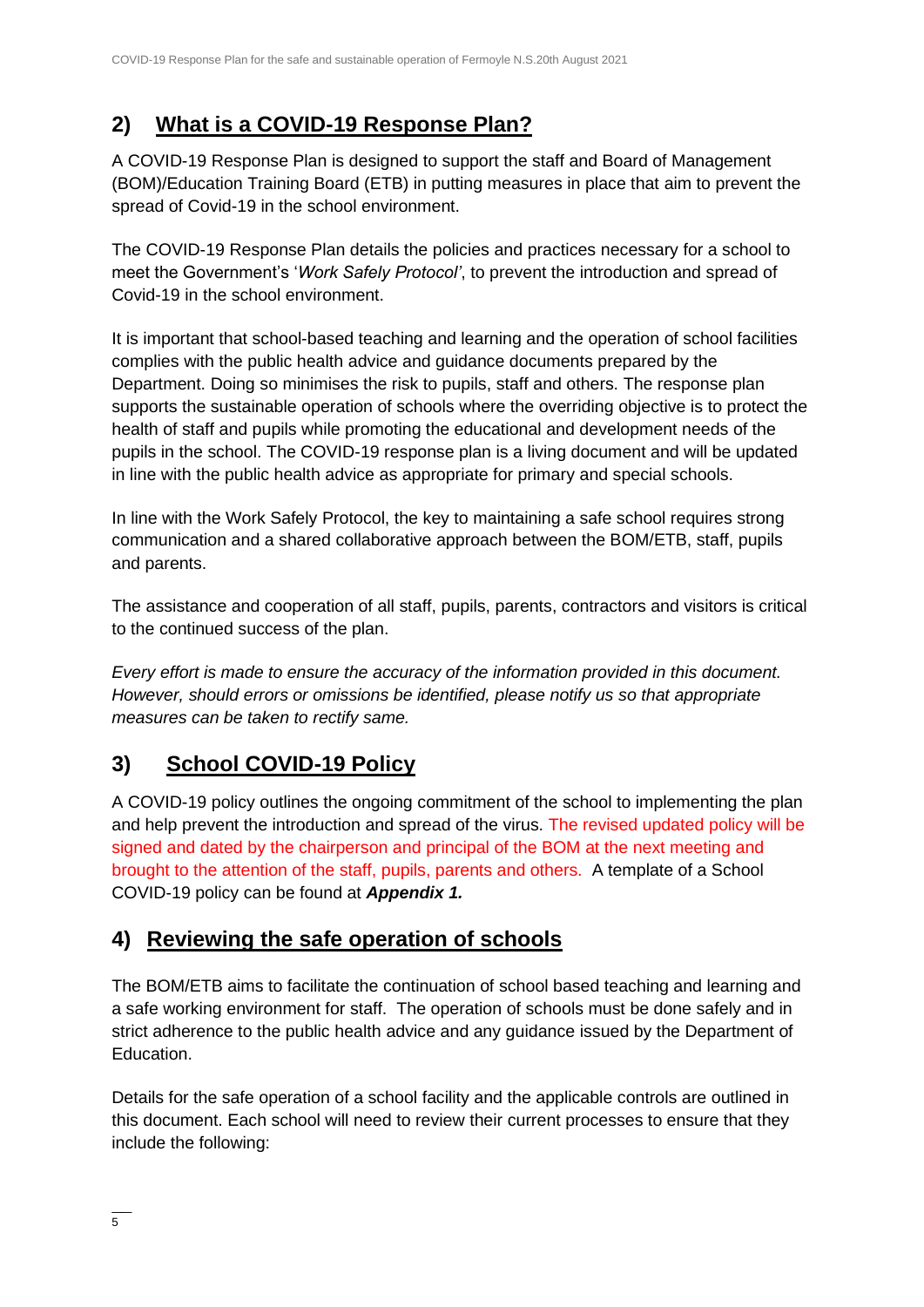- Arrangements to keep up to date with public health advice, changes to and Department of Education updates;
- Arrangements to pass on this information in a timely manner to staff, pupils, parents and others as required;
- Ensured that staff have reviewed the training materials provided by the Department of Education *(details at Section 4.1);*
- Provided staff with access to the Return to Work (RTW) form (*details at Section 4.2);*
- Identified a Lead Worker representative *(details at Section 4.3);*
- Displayed posters and other signage to prevent introduction and spread of COVID-19 *(details at Section 4.4);*
- Made the necessary changes to the school or classroom layout if necessary to support the redesign of classrooms to support physical distancing *(details at Section 4.5);*
- Removed unnecessary clutter to facilitate ongoing cleaning of the school taking into account the importance of having educational materials to create a stimulating learning environment;
- Updated the health and safety risk assessment *(details at Section 4.6);*
- Made necessary arrangements to limit access to the school to necessary visitors and maintain records of contacts to the school *(details at 4.7)*;
- Reviewed the school buildings to check the following after any period of closure:
	- Does the water system need flushing at outlets following low usage to prevent Legionella disease;
	- Has school equipment and mechanical ventilation been checked for signs of deterioration or damage before being used again;
	- Have bin collections and other essential services resumed.

There are checklists in place to assist schools on the details of what is needed for these arrangements in the Appendices of this plan.

### **4.1) Induction Training (to be completed by new staff)**

All new staff will undertake and complete Covid-19 Induction Training prior to returning to the school building. The aim of such training is to ensure that staff have full knowledge and understanding of the following:

- Latest up to-date advice and guidance on public health;
- Covid-19 symptoms;
- What to do if a staff member or pupil develops symptoms of Covid-19 while at school;
- Outline of the Covid-19 response plan.

Staff will be kept fully informed of the control measures in place in the school and their duties and responsibilities in preventing the spread of Covid-19 and will be updated with any changes to the control measures or guidance available from the public health authorities.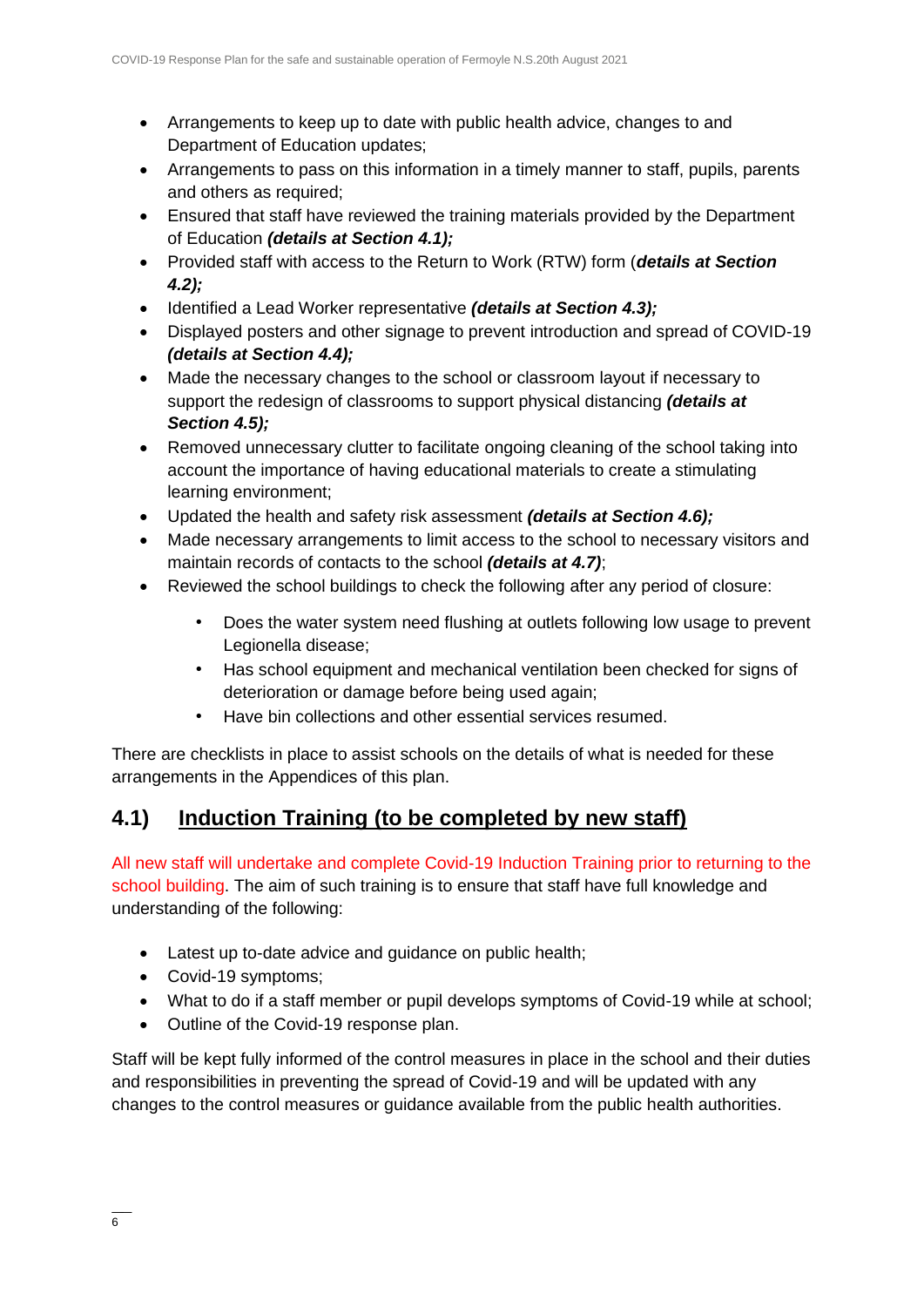If a staff member is unsure about any aspect of the COVID-19 Response Plan, the associated control measures, or his/her duties, he/she should immediately seek guidance from the Principal, who is supported in this role by the BOM/ETB

### **4.2) Procedure for Returning to Work (RTW)**

In order to return to the workplace, staff must complete a **Return to Work (RTW)** form, which is available online or from the principal. A copy is attached also at *Appendix 2.*

A RTW form should be completed and returned to the school before returning to work. Schools should request staff to confirm that the details in the Return to Work Form remain unchanged following subsequent periods of closure such as school holidays.

The principal will also provide details of the **Induction Training** for completion by new staff and details of any additional health and safety measures in place in the school to facilitate the staff member's return to the school facility.

Details of the working arrangements that apply to the very high risk school staff, is in accordance with those applying for the public service generally, and is detailed in the relevant Department of Education circulars available on the Department's website.

### **4.3) Lead Worker Representative**

The Protocol provides for the appointment of a Lead Worker Representative (LWR) in each workplace. The LWR will work in collaboration with the employer to assist in the implementation of measures to prevent the spread of COVID -19 and monitor adherence to those measures and to be involved in communicating the health advice around COVID-19 in the workplace.

This section sets out how the provisions will operate in schools. The process for appointment of the lead worker representative in schools has been agreed centrally between the Department of Education and the education partners.

Responsibility for the development, updating and implementation of the COVID-19 Response Plan and the associated control measures lies primarily with the Board of Management/ Education and Training Board and school management.

Strong communication and a shared collaborative approach is key to protecting against the spread of COVID-19 in schools, and looking after the health, safety and wellbeing of staff and pupils. Adherence to the Work Safely Protocol will only be achieved if everyone has a shared responsibility in implementing the measures contained within the Protocol in their place of work.

If a staff member has any concerns or observations in relation to the COVID-19 Response Plan, control measures or the adherence to such measures by staff, pupils or others he/she should contact the lead worker(s) who will engage with the principal/BOM.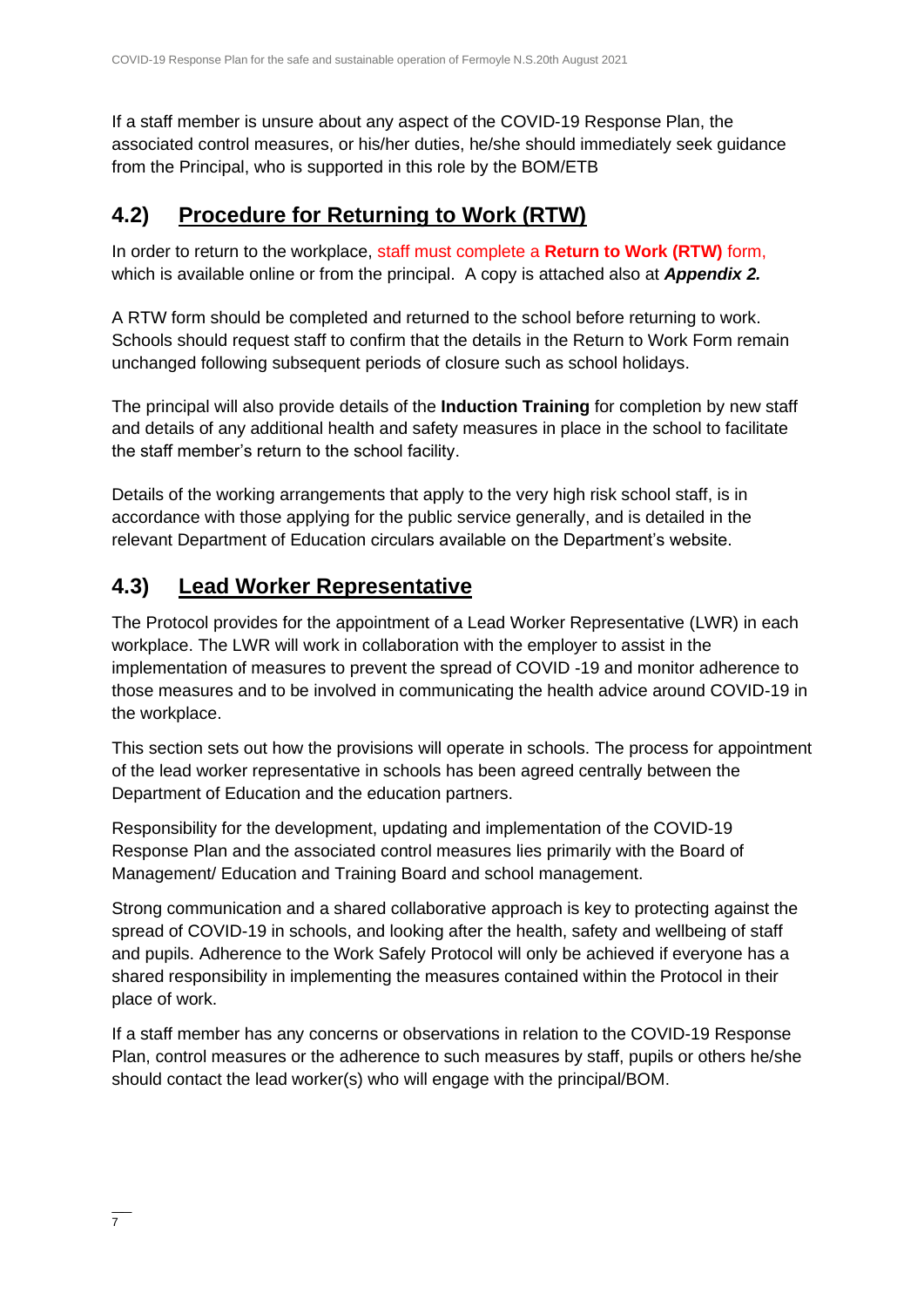### **Role of the Lead Worker Representative**

In summary, the role of the LWR is to:

- Represent all staff in the workplace regardless of role, and be aware of specific issues that may arise in respect of different staff cohorts;
- Work collaboratively with school management to ensure, so far as is reasonably practicable, the safety, health and welfare of employees in relation to COVID-19;
- Keep up to date with the latest COVID-19 public health advice;
- In conjunction with school management, promote good hygiene practices such as washing hands regularly and maintaining good respiratory etiquette along with maintaining social distancing in accordance with public health advice;
- Assist school management with implementing infection prevention control measures to suppress COVID-19 in the workplace in line with the Work Safely Protocol and current public health advice;
- In conjunction with school management, monitor adherence to measures put in place to prevent the spread of COVID-19;
- Conduct regular reviews of safety measures;
- Report any issues of concern immediately to school management and keep records of such issues and actions taken to rectify them;
- Consult with the school management on the school's COVID-19 Response Plan in the event of someone developing COVID-19 while in school including the location of an isolation area and a safe route to that area;
- Following any incident, assess with the school management any follow up action that is required;
- Consult with colleagues on matters relating to COVID-19 in the workplace;
- Make representations to school management on behalf of their colleagues on matters relating to COVID-19 in the workplace.

Every school will appoint one Lead Worker Representative

In schools with less than 30 staff, a Deputy Lead Worker Representative will be appointed in addition to the LWR. The role of the Deputy LWR will be to deputise as LWR where the LWR is absent.

In schools with 30 or more staff and in all Special schools, an Assistant Lead Worker Representative will be appointed in addition to the LWR. The role of the Assistant LWR will be to:

- assist the LWR in their duties as set out above; and
- deputise as LWR where the LWR is absent

| Name(s) of lead worker representative: | <b>Contact details:</b> |
|----------------------------------------|-------------------------|
| Sean Mc Cormack                        | seanmcco@gmail.com      |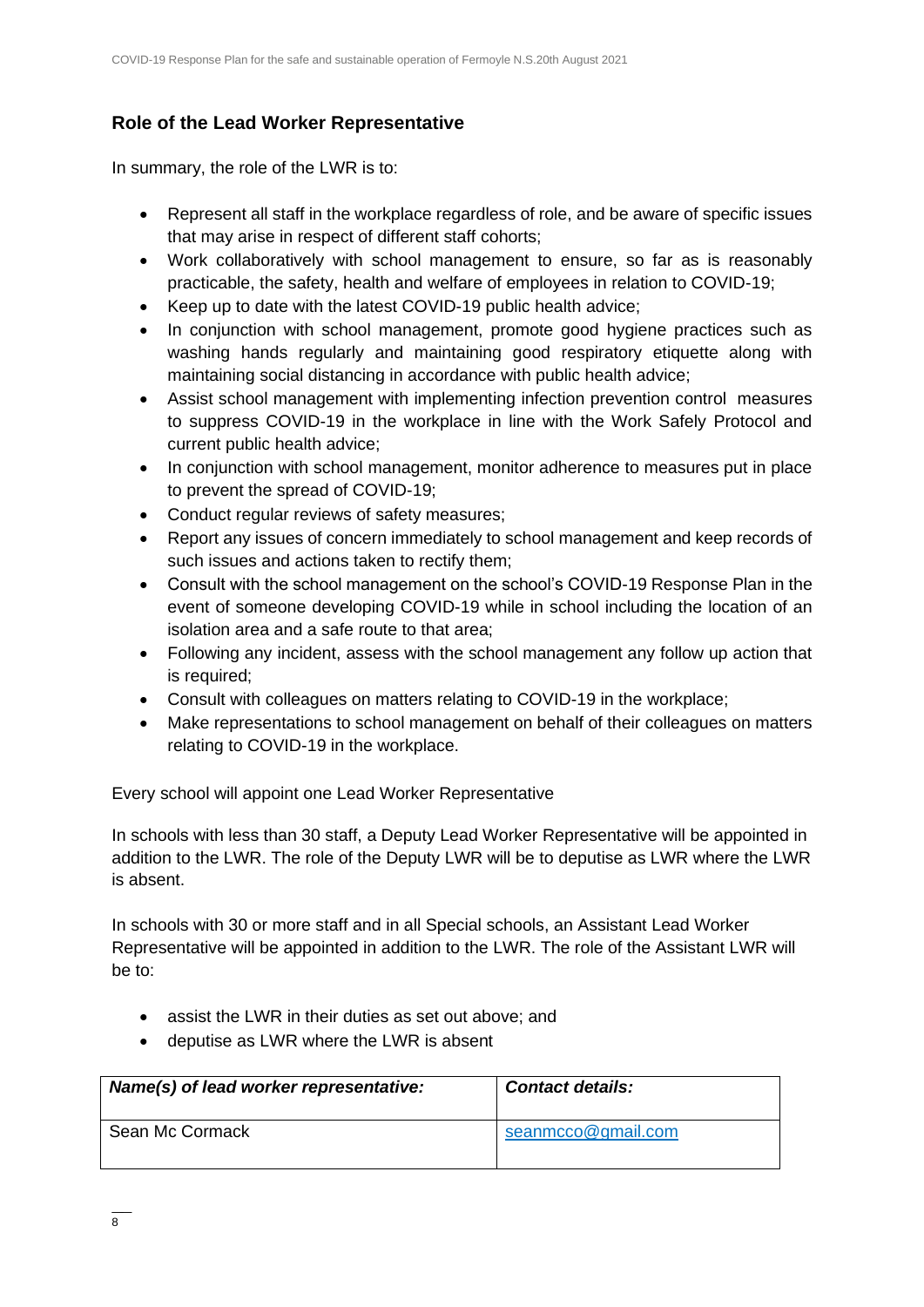| <b>Ruairi Mathews</b> | ruairimathews@gmail.com |  |  |  |
|-----------------------|-------------------------|--|--|--|
|                       |                         |  |  |  |

All staff, pupils, parents, contractors and visitors have a responsibility both as individuals and collectively to have due regard for their own health and safety and that of others and to assist with the implementation of the COVID-19 Response Plan and associated infection prevention control measures.

Full details of the arrangements which will apply for the LWR in primary and special schools is set out at *Appendix 3.*

### **4.4) Signage**

Schools are required to display signage outlining the signs and symptoms of COVID-19 and to support good hand and respiratory hygiene.

Please see link below to these posters. Any such supply can be sourced locally.

[https://www.education.ie/en/The-Department/Announcements/information-for-schools](https://www.education.ie/en/The-Department/Announcements/information-for-schools-preschools-and-third-level-institutions-on-the-coronavirus.html#1)[preschools-and-third-level-institutions-on-the-coronavirus.html#1](https://www.education.ie/en/The-Department/Announcements/information-for-schools-preschools-and-third-level-institutions-on-the-coronavirus.html#1)

Schools can arrange to display the posters in prominent areas such as offices, corridors, staffroom area, classrooms and toilets.

### **4.5) Making Changes to School Layout**

Maintaining physical distancing in the school environment is recommended as one of the key infection prevention control measures to minimise the risk of the introduction and spread of COVID-19. Information on how physical distancing can be used in the school environment is found at *Section 5.4* below including a link to the suite of illustrative primary classroom layouts (including special classes).

Schools can reconfigure classrooms and other areas as necessary to support physical distancing in line with the guidance.

### **4.6) Health and Safety Risk Assessment**

COVID-19 represents a hazard in the context of health and safety in the school environment. A template risk assessment to identify the control measures required to mitigate the risk of COVID-19 in school settings is attached at *Appendix 4.*

It is important that schools review their emergency procedures involving, fire safety, first aid, accidents and dangerous occurrences to consider any new risks that arise due to the school's COVID-19 Response Plan. Any changes to the school's existing emergency procedures should be documented and incorporated into the school's safety statement.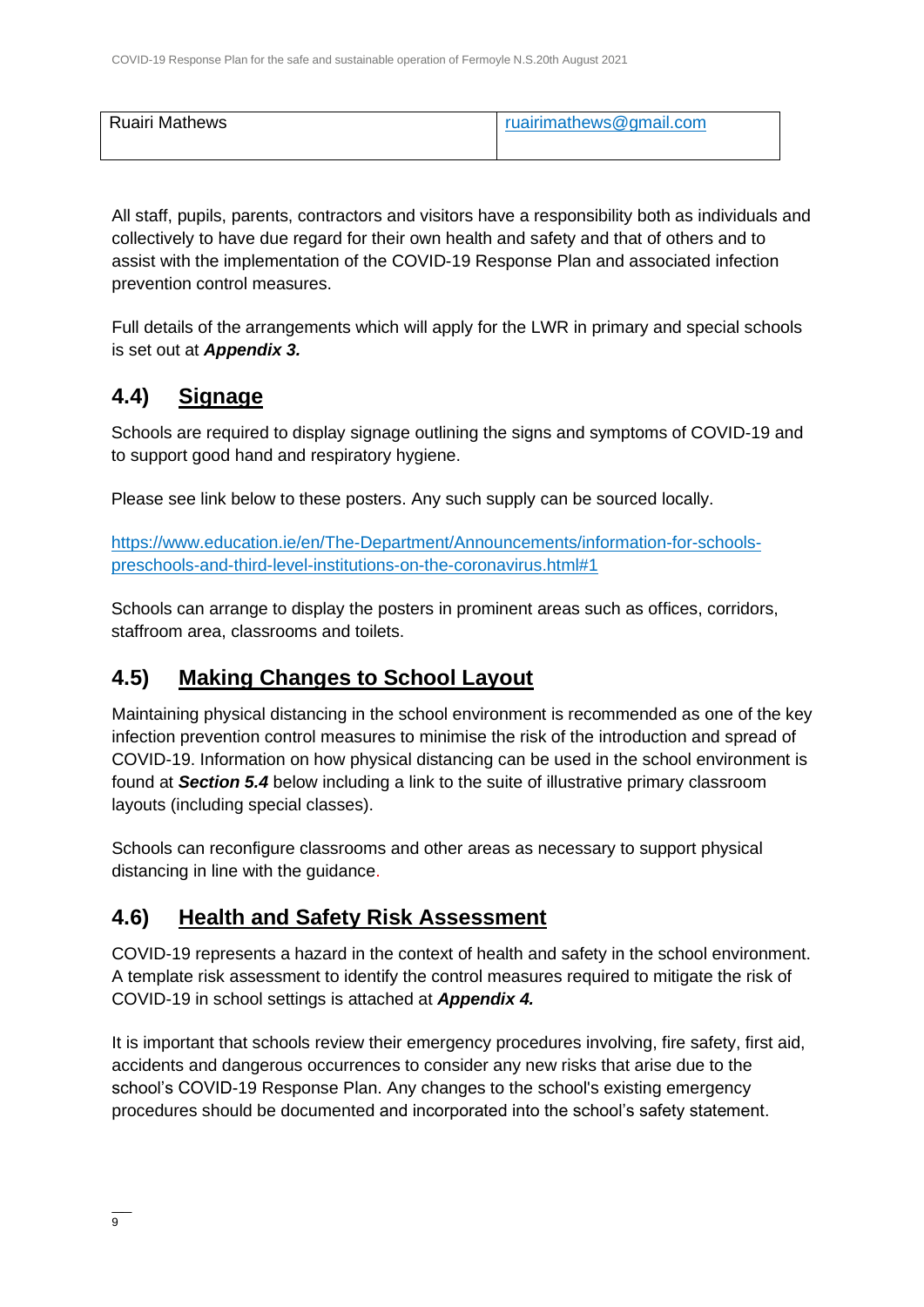Schools should also review their existing risk assessments to consider any new risks that arise due to the school's COVID-19 Response Plan. Any changes to the school's current risk assessments should also be documented and incorporated into the school safety statement.

#### **First Aid/Emergency Procedure**

The standard First Aid/emergency procedure shall continue to apply in schools. In an emergency or in case of a serious incident, schools should call for an ambulance or the fire brigade on 112/999 giving details of location and type of medical incident.

### **4.7) Access to School and Contact Log**

Access to the school building will be in line with agreed school procedures.

Arrangements for necessary visitors such as contractors and parents will be restricted to essential purposes and limited to those who have obtained prior approval from the principal. The Department of Education Inspectorate may also need to visit schools and centres for education to support them as appropriate in the implementation of public health advice relating to creating a safe learning and working environment for all.

The prompt identification and isolation of potentially infectious individuals is a crucial step in restricting the spread of the virus and protecting the health and safety of the individuals themselves and other staff, contractors and visitors at the workplace. A detailed sign in/sign out log of those entering the school facilities should be maintained. The school should maintain a log of staff and pupil contacts. A sample contact log is available at *Appendix 5***.** 

The Data Protection Commission has provided guidance on the data protection implications of the return to work protocols. This advice can be found here:

[https://www.dataprotection.ie/sites/default/files/uploads/2020-](https://www.dataprotection.ie/sites/default/files/uploads/2020-07/Data%20Protection%20implications%20of%20the%20Return%20to%20Work%20Safely%20Protocol.pdf) [07/Data%20Protection%20implications%20of%20the%20Return%20to%20Work%20Safely](https://www.dataprotection.ie/sites/default/files/uploads/2020-07/Data%20Protection%20implications%20of%20the%20Return%20to%20Work%20Safely%20Protocol.pdf) [%20Protocol.pdf](https://www.dataprotection.ie/sites/default/files/uploads/2020-07/Data%20Protection%20implications%20of%20the%20Return%20to%20Work%20Safely%20Protocol.pdf)

Schools are reminded that all school records and data must be maintained and processed in compliance with the GDPR and the Data Protection Acts. The responsibility for compliance with the legislation rests with each school (or ETB) in their role as data controller.

### **5) Infection Prevention Control Measures - To prevent Introduction and Spread of COVID-19 in Schools**

One of the key messages to manage the risks of COVID-19 is to do everything practical to avoid the introduction of COVID-19 into the school. If infection is not introduced it cannot be spread. The risk of spreading the infection once introduced exists in all interpersonal interactions; pupil-pupil, teacher-teacher and teacher- pupil and must be managed in all settings.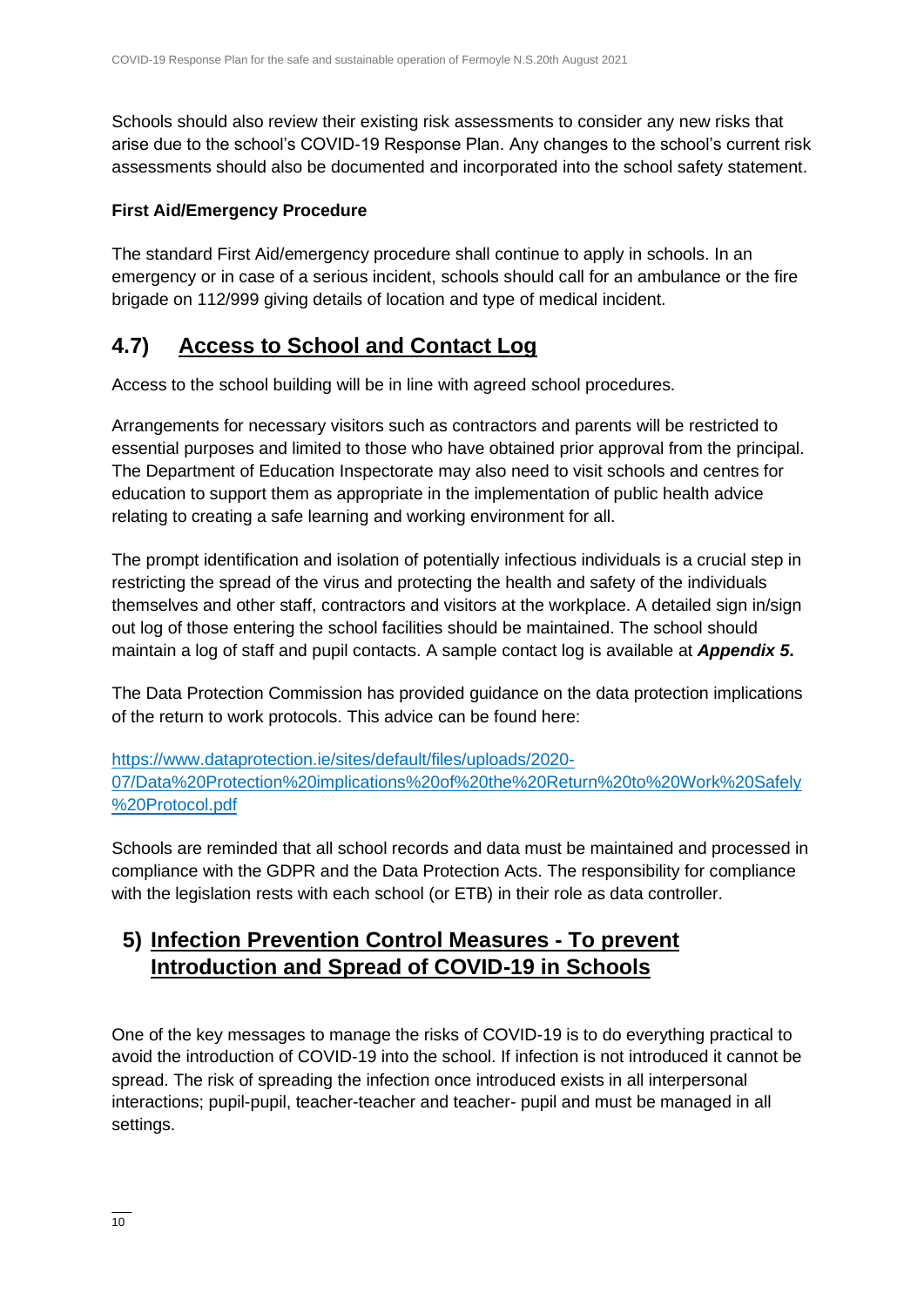A range of essential control measures have been implemented to reduce the risk of the spread of Covid-19 virus and to protect the safety, health and welfare of staff, pupils, parents and visitors as far as possible within the school. The control measures shall continue to be reviewed and updated as required on an ongoing basis.

It is critical that staff, pupils, parents and visitors are aware of, and adhere to, the control measures outlined and that they fully cooperate with all health and safety requirements.

The best ways to prevent the spread of COVID-19 in a workplace or any setting is to practice physical distancing, adopt proper hand hygiene, follow respiratory etiquette and increase ventilation.

*Staff should note that they have a legal obligation under Section 13 of the Safety, Health and Welfare at Work Act 2005 to comply with health and safety requirements and to take reasonable care for the health and safety of themselves, their colleagues and other parties within the workplace.* 

### **How to Minimise the Risk of Introduction of COVID-19 into Schools:**

Promote awareness of COVID-19 symptoms (*details at Section 5.1*);

- Advise staff and pupils that have symptoms not to attend school, to phone their doctor and to follow HSE guidance on self-isolation;
- Advise staff and pupils to self-isolate or restrict their movements at home if they display any signs or symptoms of COVID-19 and contact their family doctor to arrange a test
- Advise staff and pupils, to follow the HSE advice if they are a close contact of a suspected/ confirmed case of Covid-19.
- If they have travelled outside of Ireland; in such instances staff and pupils are advised to consult and follow latest Government advices in relation to foreign travel.
- Advise staff and pupils that develop symptoms at school to bring this to the attention of the Principal promptly;
- Ensure that staff and pupils know the protocol for managing a suspected case of COVID-19 in school *(details at Section 8);*
- Advise staff and pupils to cooperate with any public health officials and the school for contact tracing purposes and follow any public health advice in the event of a case or outbreak in the school;
- Everyone entering the school building needs to perform hand hygiene with a hand sanitiser;
- Visitors to the school during the day should be by prior arrangement and should be received at a specific contact point;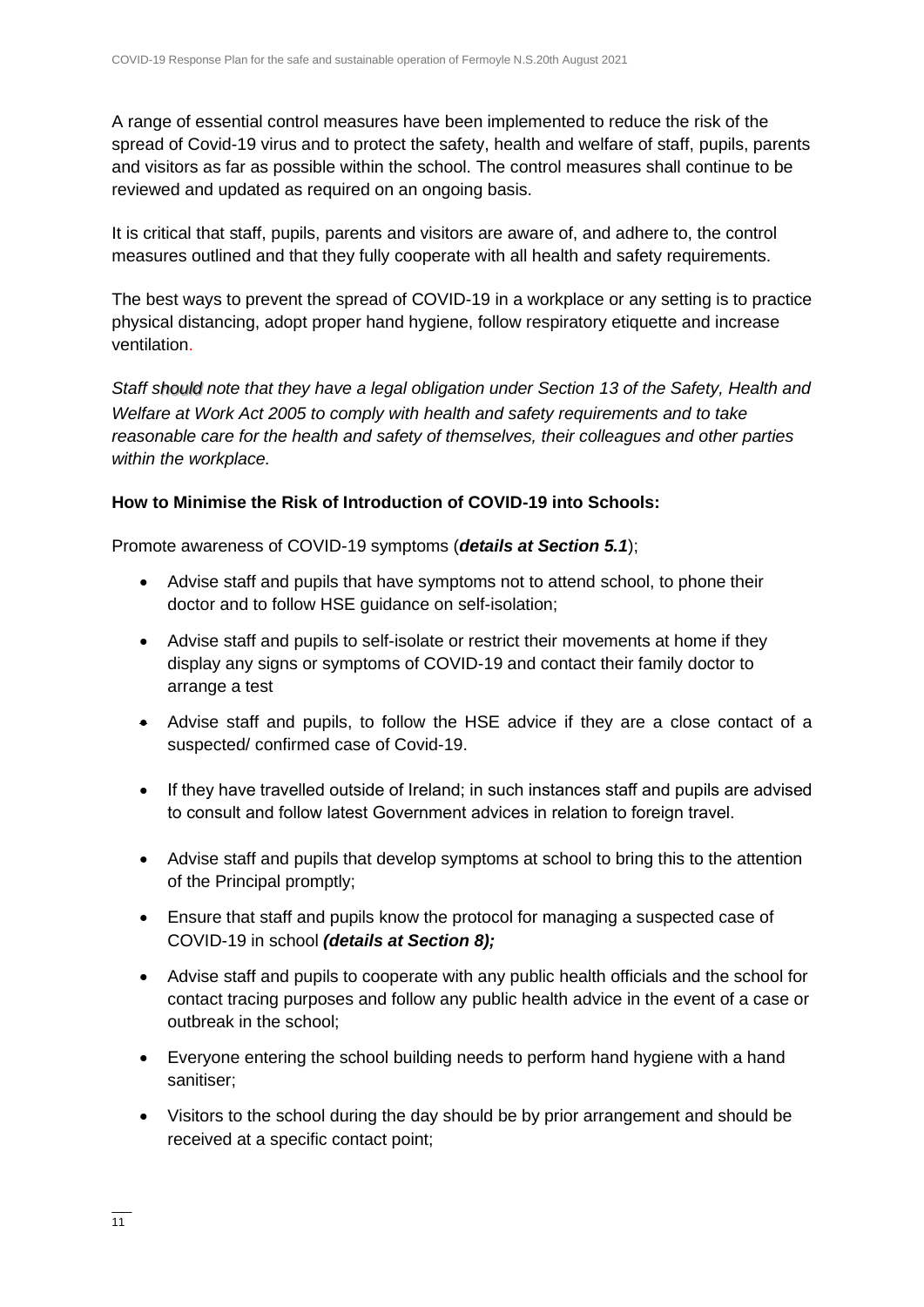• Physical distancing (of 2m) should be maintained between staff and visitors where possible.

### **5.1) Know the Symptoms of COVID-19**

In order to prevent the spread of COVID-19 it is important to know and recognise the symptoms of coronavirus (which includes the DELTA variant).

Common symptoms of coronavirus include:

- a fever (high temperature 38 degrees Celsius or above).
- a new cough this can be any kind of cough, not just dry.
- shortness of breath or breathing difficulties.
- loss or change in your sense of smell or taste this means you've noticed you cannot smell or taste anything, or things smell or taste different to normal
- Fatigue
- Aches and Pains

Other uncommon symptoms of coronavirus include:

- sore throat
- headaches
- runny or stuffy noses
- feeling sick or vomiting
- diarrhoea

Infection with the virus that causes COVID-19 can cause illness, ranging from mild to severe, and, in some cases, can be fatal. It can take up to 14 days for symptoms to show. They can be similar to symptoms of [cold](https://www2.hse.ie/conditions/common-cold.html) and [flu.](https://www2.hse.ie/conditions/flu/flu-symptoms-and-diagnosis.html)

If you have any symptoms of COVID-19 (coronavirus), [self-isolate](https://www2.hse.ie/conditions/coronavirus/self-isolation/how-to-self-isolate.html) (stay in your room) and phone your family doctor straight away to see if you need a free [COVID-19 test.](https://www2.hse.ie/conditions/coronavirus/testing/how-to-get-tested.html)

Getting an early diagnosis means, you can get the help you need and take steps to avoid spreading the virus, if you have it.

For the complete list of symptoms, please refer to the HSE [Website.](https://www2.hse.ie/conditions/coronavirus/symptoms.html) Symptoms may be subject to change so regular review of the HSE Website is advised. If you **do not** have symptoms, you can get a free COVID-19 (coronavirus) test at a [COVID-19 walk-in test](https://www2.hse.ie/conditions/coronavirus/testing/covid-19-walk-in-test-centres.html)  [centre.](https://www2.hse.ie/conditions/coronavirus/testing/covid-19-walk-in-test-centres.html)

#### **COVID-19 Tracker App**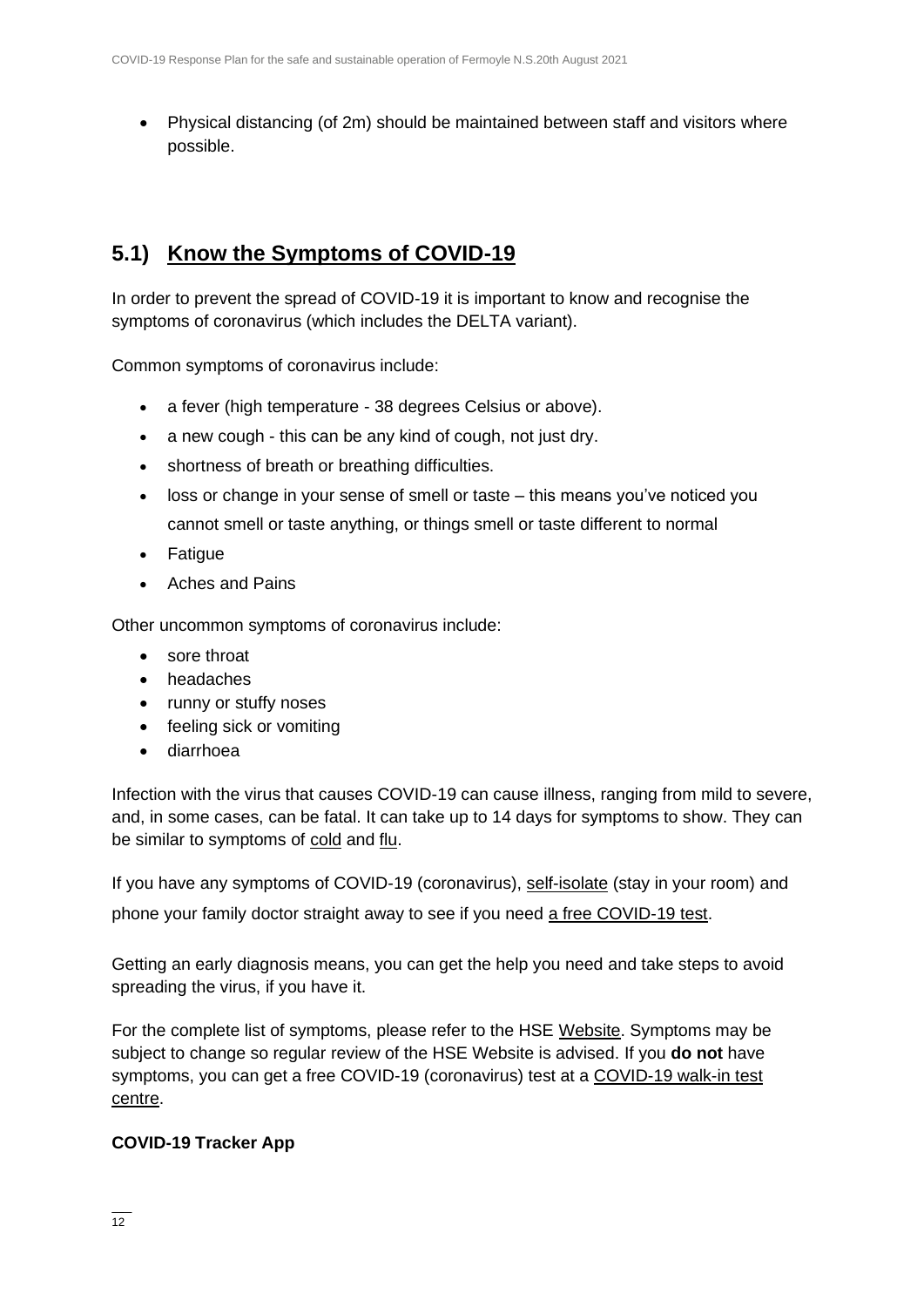COVID Tracker app is a free and easy-to-use mobile phone app that will:

- alert you if you have been in [close contact](https://www2.hse.ie/conditions/coronavirus/close-contact-and-casual-contact.html) with someone who has tested positive for COVID-19 (coronavirus)
- keep other app users safe by alerting them if you test positive for COVID-19
- give you advice on what to do if you have symptoms

You can download the free app from [Apple's AppStore](https://apps.apple.com/ie/app/covid-tracker-ireland/id1505596721) or the [GooglePlay store](https://play.google.com/store/apps/details?id=com.covidtracker.hse)

**Employers and workers must keep themselves up to date on Public Health information as this can be updated on a regular basis.** Public Health information on [close contacts, casual contacts and testing](https://www2.hse.ie/conditions/coronavirus/close-contact-and-casual-contact.html) is available from the HSE website.

### **5.2) Respiratory Hygiene**

Make sure you, and the people around you, follow good respiratory hygiene. This means covering your mouth and nose with a tissue or your bent elbow when you cough or sneeze. Then dispose of the used tissue immediately and safely into a nearby bin.

By following good respiratory hygiene, you protect the people around you from viruses such as cold, flu and Covid-19.

### **5.3) Hand Hygiene**

Staff and pupils should understand why hand hygiene is important as well as when and how to wash their hands.

Schools should promote good hygiene and display posters throughout the schools on how to wash your hands. Follow the HSE guidelines on handwashing:

<https://www2.hse.ie/wellbeing/how-to-wash-your-hands.html>

Hand hygiene can be achieved by hand washing or use of a hand sanitiser (when hands look clean).

Use of hand hygiene facilities including wash hand basins needs to be managed so as to avoid congregation of pupils and staff waiting to use wash hand basins and hand sanitisers.

There is a requirement for access to hand washing facilities after activities that are likely to soil hands, for example playing outside or certain sporting activities as hand sanitiser does not work on dirty hands.

Hand sanitiser dispensers can be deployed more readily at exit and entry points of schools and classrooms and care should be taken to clean up any hand sanitiser spills to prevent risks of falls.

Warm water is preferable to hot or cold water for hand washing but if the plumbing system only supplies cold water, a soap that emulsifies easily in cold water should be used.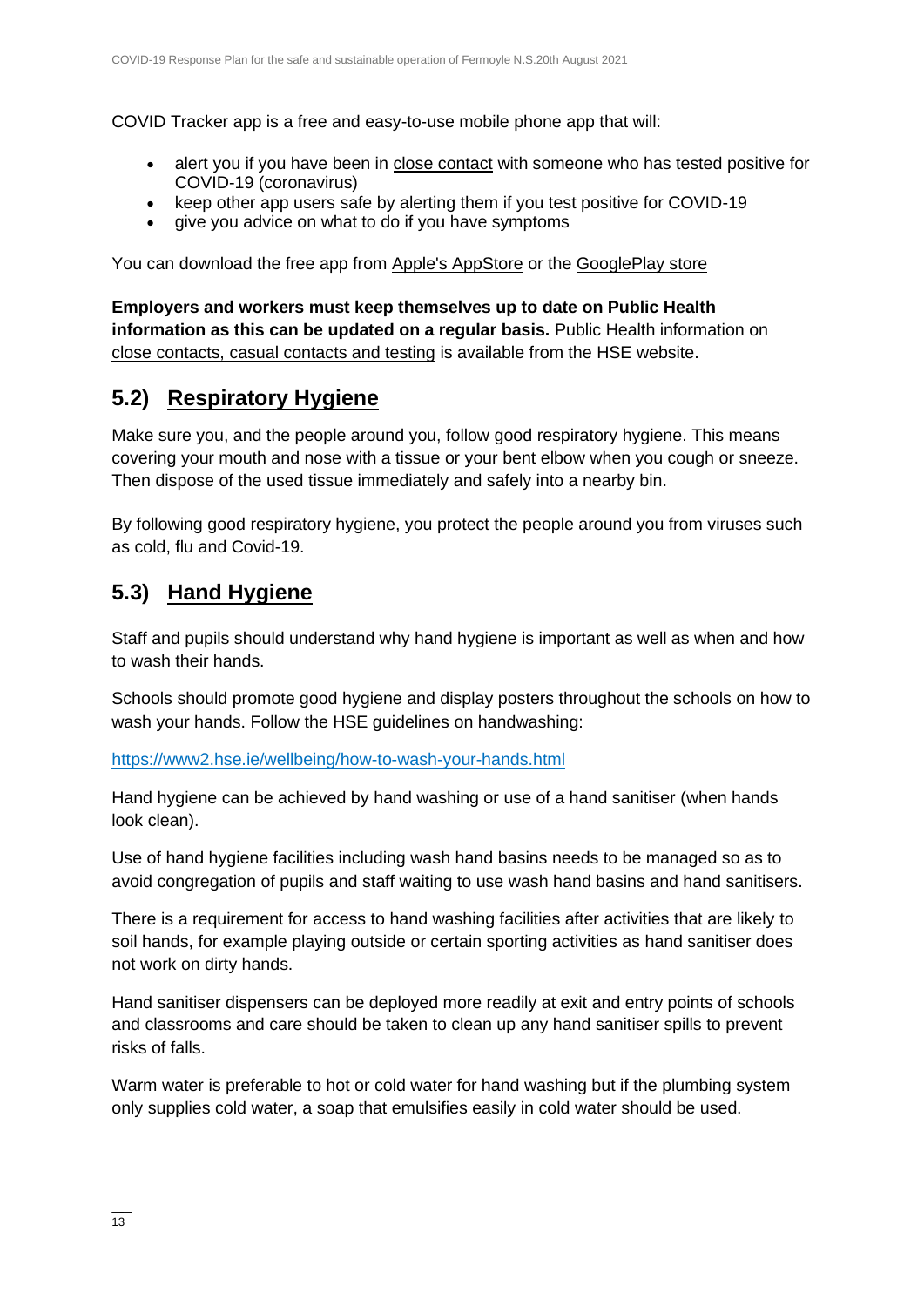Wash hand basins, running water, liquid soap and hand drying facilities should be provided in all toilets, kitchens and any food preparation areas.

Hand washing facilities should be maintained in good condition and supplies of soap and towels should be topped up regularly to encourage everyone to use them.

Hot air dryers are an acceptable alternative for hand drying but must be regularly maintained. There is no evidence that hand dryers are associated with increased risk of transmission of COVID-19.

Posters displaying hand washing techniques and promoting hand washing should be placed on walls adjacent to washing facilities and can be laminated or placed in a plastic sleeve.

Hand sanitiser is suitable for use for hand hygiene when hands are not visibly soiled (look clean).

Evidence of effectiveness is best for alcohol based hand rubs but non-alcohol based hand rubs can be used too.

When hand rubs/gels are being used in school care should be taken to ensure that pupils do not ingest them as they are flammable and toxic. Alcohol-based sanitiser must not be stored or used near heat or naked flame

Young children should not have independent use of containers of alcohol gel.

### **Choosing a Hand Sanitiser**

Hand sanitising gels are biocides and fall under the Biocidal Products Regulation (BPR) – Regulation (EU) 528/2012. The Pesticide Registration and Control Division (PRCD) of the Department of Agriculture, Food and the Marine (DAFM) is the competent authority for biocides in Ireland. Only biocidal products listed on the DAFM biocide product register are legal to market and use in Ireland. Schools should ensure that all sanitisers and disinfectants they have carry a PCS 9xxxx, PCS 1xxxxx, IE/BPA 7xxxx or an EU-000xxx-xx registration number on the label. Each product registered by DAFM will carry a unique registration number specific to that particular product. If the product label does not contain any of these number formats, Schools should not purchase or use the product. To confirm the biocide can be used on the Irish market, Schools can check the registers of products online at [Biocidal](https://www.pcs.agriculture.gov.ie/registers/biocidalproductregisters/)  [Product Registers.](https://www.pcs.agriculture.gov.ie/registers/biocidalproductregisters/) Further information from DAFM on Sanitisers and Disinfectants is available by contacting them at [biocide-enforcement@agriculture.gov.ie](mailto:biocide-enforcement@agriculture.gov.ie) or at the [Department of Agriculture, Food and the Marine](https://www.agriculture.gov.ie/customerservice/coronaviruscovid-19/handsanitisersanddisinfectants/) website.

Hand sanitisers for use against COVID-19 must contain a minimum of 60% alcohol. Nonalcohol based hand sanitiser may also be used. However, in choosing a hand sanitiser, it is important to ensure that it is effective against Coronavirus.

#### **Frequency of Hand Hygiene**

Pupils and staff should perform hand hygiene:

- On arrival at school;
- Before eating or drinking;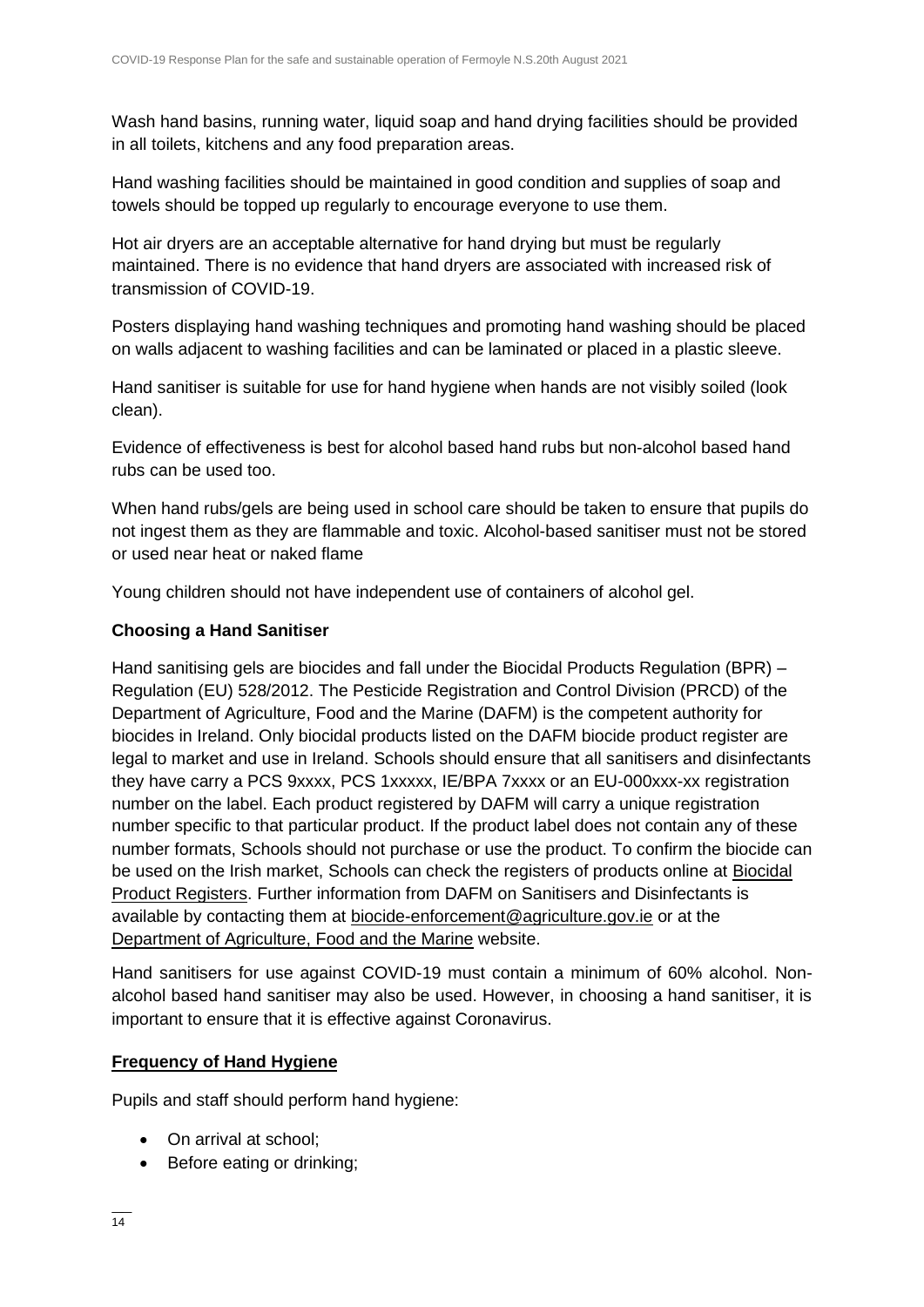- After using the toilet;
- After playing outdoors;
- When their hands are physically dirty;
- When they cough or sneeze.

A drawdown framework which was established for the 2020/21 school year will continue to remain in place for the 2021/22 school year to enable schools to purchase necessary supplies of hand-sanitisers and PPE requirements. The Department will provide funding for the costs associated with hand sanitising and PPE requirements in schools.

### **5.4) Physical Distancing**

Physical distancing can be usefully applied in primary and special school settings allowing for some flexibility when needed. It must be applied in a practical way to recognise that the learning environment cannot be dominated by a potentially counterproductive focus on this issue. Physical distancing will look different across the various ages and stages of learning. Care should be taken to avoid generating tension or potential conflict and some flexibility in the implementation of measures may be required at times.

It is also recognised that it is not always possible for staff to maintain physical distance from pupils and it is not appropriate that they would always be expected to do so where this could have a detrimental impact on the pupil i.e. if a child sustains an injury and requires first aid.

### **However, where possible staff should maintain a minimum of 1m distance and where possible 2m. They should also take measures to avoid close contact at face to face level such as remaining standing rather than sitting beside/crouching down**.

Physical distancing falls into two categories:

- Increasing separation
- Decreasing interaction

#### *Increasing separation*

The guidance documents provided by the Department of Education on optimal school layout and referenced at *Section 4.5* above should be used by schools to increase separation to the greatest degree possible

To maintain physical distancing in the classroom, primary schools and special schools should:

- 1. Reconfigure class spaces to maximise physical distancing
- 2. Utilise and reconfigure all available space in the school in order to maximise physical distancing

To support primary schools and special schools in the implementation of physical distancing in the classroom, the Department has developed a suite of illustrative classroom layouts of potential options (including arrangements for special classes) which are in accordance with the public health advice, and assumes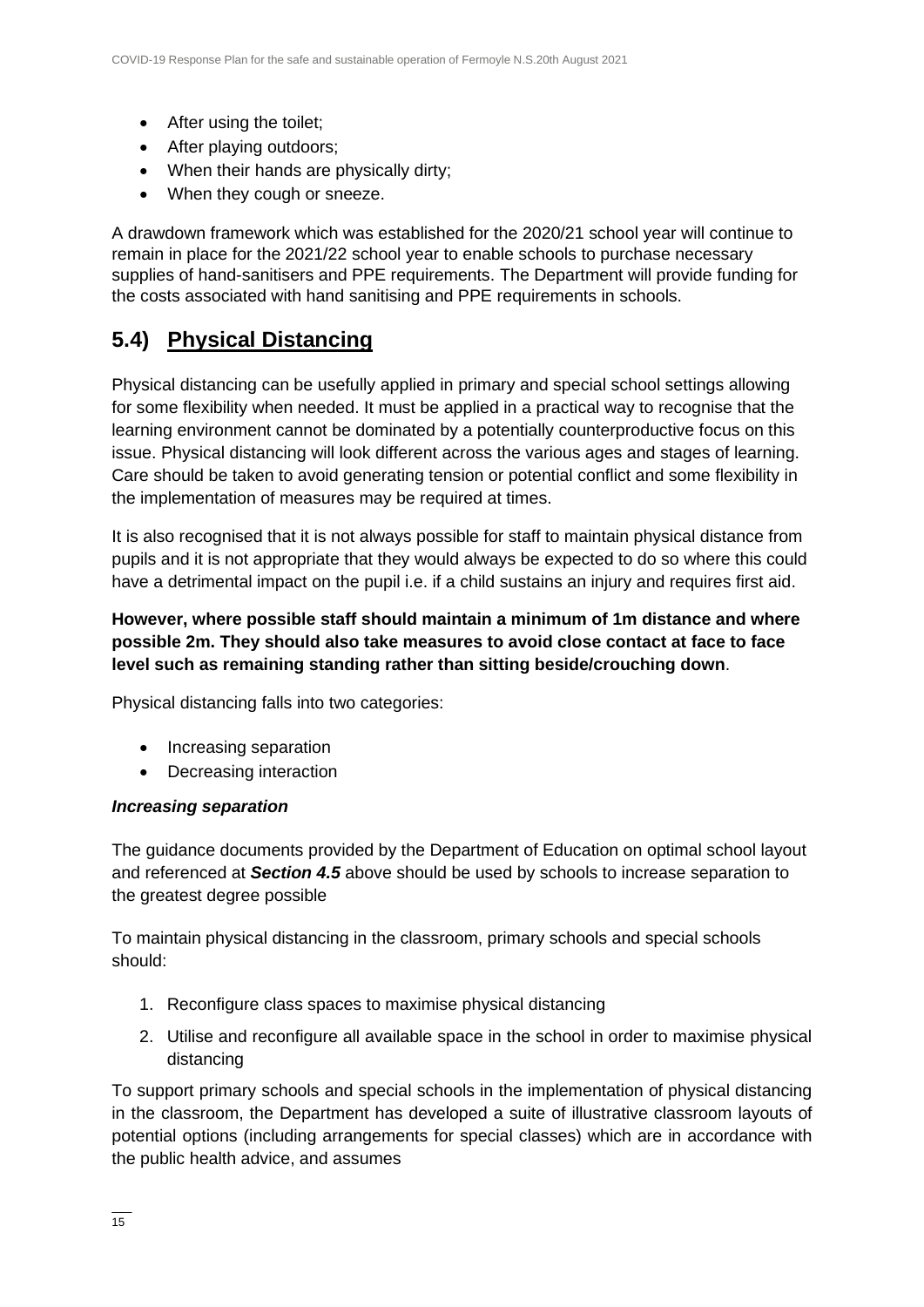- ➢ Room is clear of any unnecessary furniture/shelves etc. on the walls
- $\triangleright$  A variety of classroom sizes.

[A link to the suite of illustrative primary classroom layouts](https://s3-eu-west-1.amazonaws.com/govieassets/82023/7612d390-4a73-4afb-ba06-5d1c41bd5a0a.pdf) is available here.

[A link to illustrative special classes is available here.](https://s3-eu-west-1.amazonaws.com/govieassets/81948/36874b14-f604-4966-b8c8-bc2954b73bbd.pdf)

#### **The teacher's desk should be at least 1m and where possible 2m away from pupil desks.**

#### *Decreasing interaction*

The extent to which decreasing interaction is possible in a primary or special school will depend on the school setting and a common-sense approach is required recognising the limits to which this can be achieved between pupils.

In primary and special schools a distance of 1m should be maintained between desks or between individual pupils. It is recognised that younger children are unlikely to maintain physical distancing indoors. Therefore achieving this recommendation in the first four years of primary or special schools, is not a pre-requisite to reopening a primary or special school for all pupils.

Where possible work stations should be allocated consistently to the same staff and children rather than having spaces which are shared.

The risk of infection may be reduced by structuring pupils and their teachers into Class Bubbles (i.e. a class grouping which stays apart from other classes as much as possible) and discrete groups or "Pods" within those class bubbles, to the extent that this is practical.

If the class is divided into Pods, there should be at least (1m distance) between individual Pods within the Class Bubble and between individuals in the pod, whenever possible.

Generally speaking the objective is to limit contact and sharing of common facilities between people in different Class Bubbles (and Pods within those Class Bubbles) as much as possible, rather than to avoid all contact between Pods, as the latter will not always be possible.

The aim of the system within the school is that class grouping mix only with their own class from arrival at school in the morning until departure at the end of the school day. The Pods within those Class Bubbles is an additional measures, to limit the extent of close contact within the Class Bubble.

Pod sizes should be kept as small as is likely to be reasonably practical in the specific classroom context.

To the greatest extent possible, pupils and teaching staff should consistently be in the same Class Bubbles although this will not be possible at all times.

Different Class Bubbles should where possible have separate breaks and meal times or separate areas at break or meal times (or this could be different class years i.e. 2<sup>nd</sup> class, 3<sup>rd</sup> class etc.)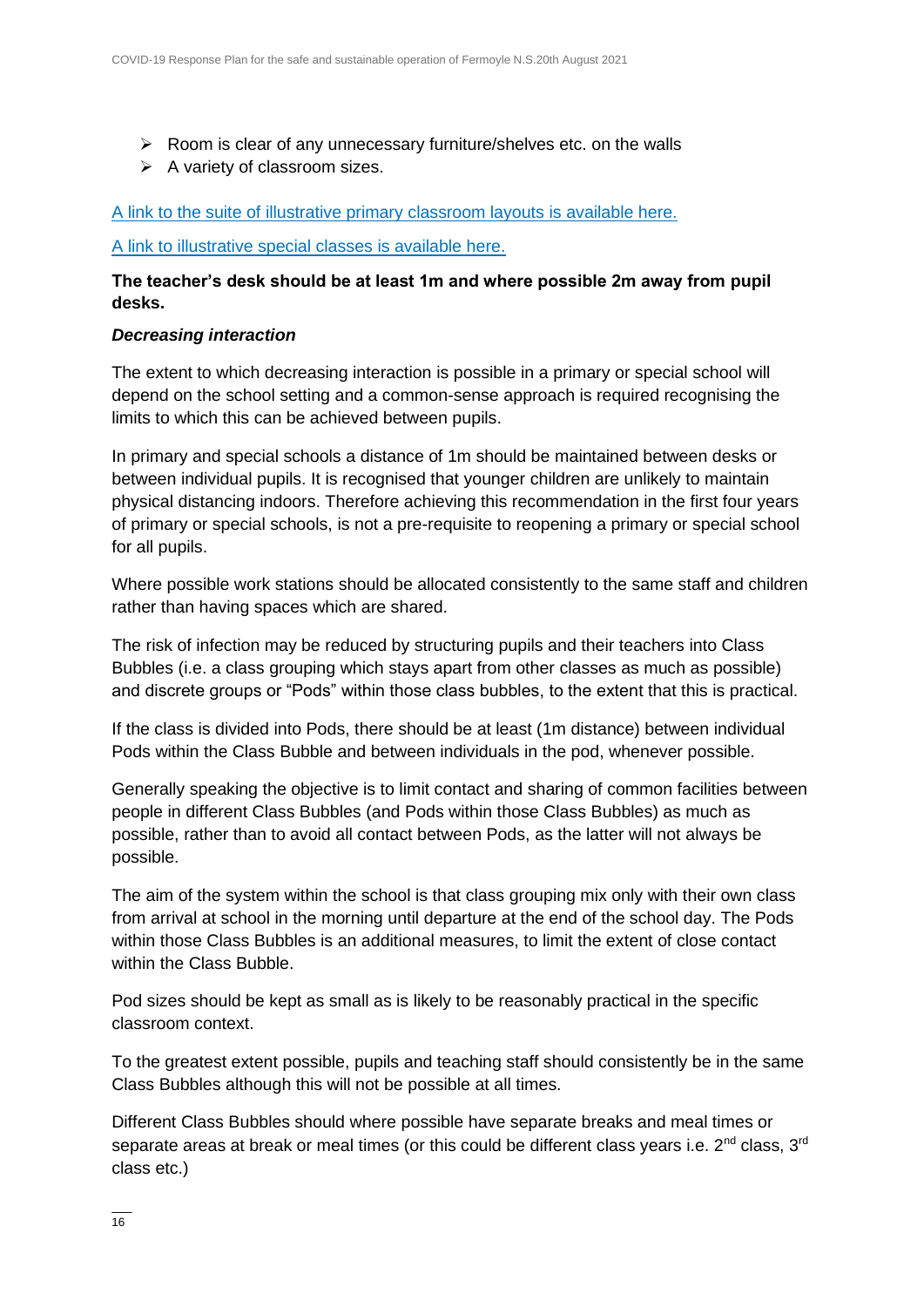Sharing educational material between Pods should be avoided/minimised where possible.

Staff members who move from class bubble to class bubble should be limited as much as possible.

#### *Additional measures to decrease interaction include:*

Limit interaction on arrival and departure and in hallways and other shared areas.

Social physical contact (hand to hand greetings, hugs) should be discouraged.

Where pupils need to move about within the classroom to perform activities (access to a shared resource) it should be organized to the greatest degree possible to minimize congregation at the shared resource.

Staff and pupils should avoid sharing of personal items.

Encourage pupils to avoid behaviours that involve hand to mouth contact (putting pens/pencils in the mouth).

Where teaching and learning involves use of keyboards or tablets, the contact surface of the device should be cleaned regularly and hand hygiene encouraged.

### **Physical Distancing outside of the classroom and within the school**

#### *School drop off/collection*

Arrangements for dropping off/collecting pupils should be arranged to encourage physical distancing of 2m where possible.

Walking/cycling to school should be encouraged as much as possible.

Arrangements should be made to maintain a distance of 2m between parents and guardians and between parents and guardians and school staff.

Aim of any arrangements is to avoid congregation of people at the school gates where physical distancing may not be respected.

Staggered drop off/pick up times should be considered where practical and feasible.

If schools have additional access points, consideration may be given to whether they can be used to reduce congestion.

Consideration may be given to where pupils congregate as they arrive at school. This could include heading straight to their small group designated learning space/classroom.

### *Staff*

A distance of 2m is recommended for physical distancing by staff. This is particularly relevant to distancing between adults when they are not engaged in teaching such as the staff room and arriving to work.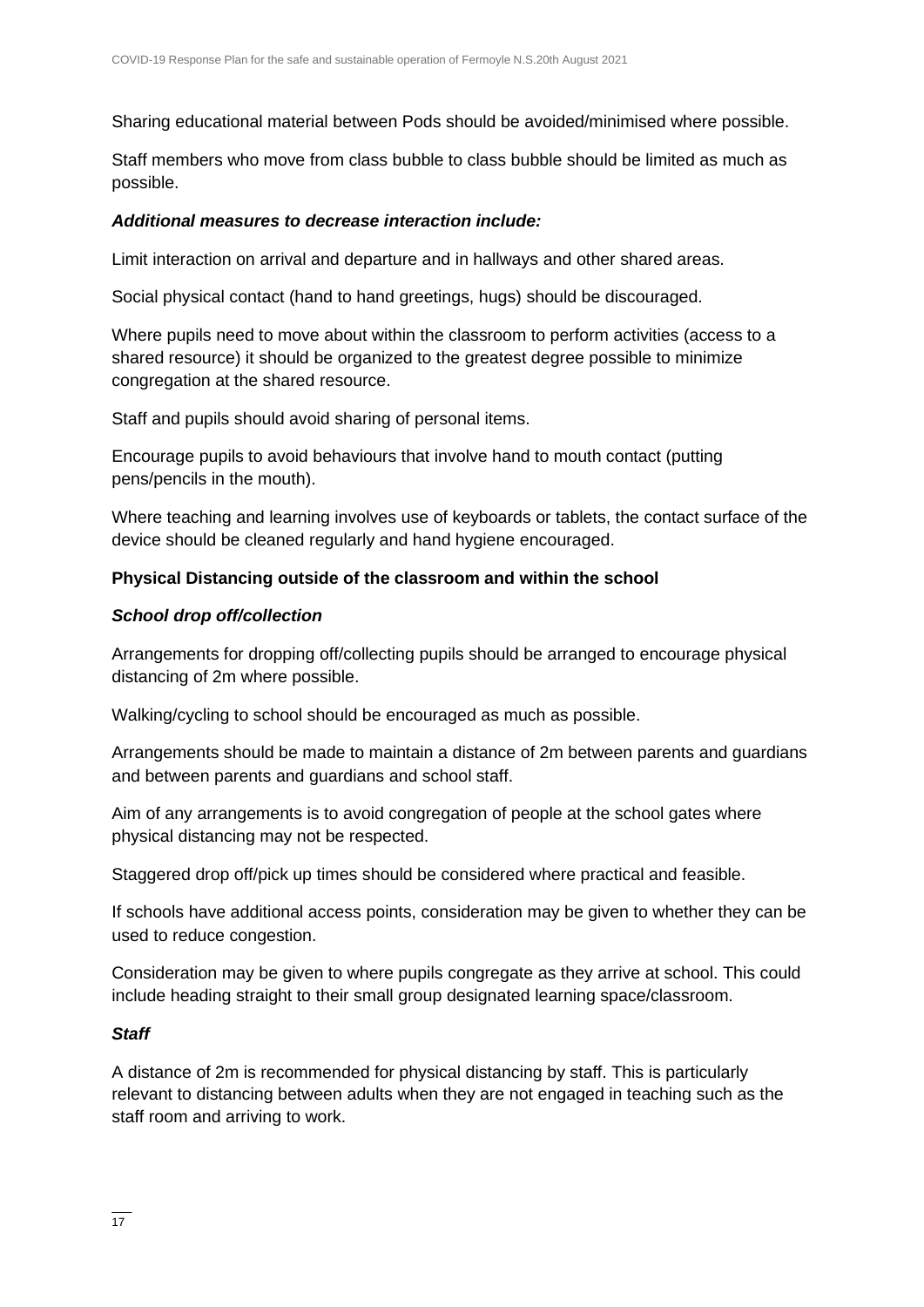If 2m cannot be maintained in staff groups, as much as distance as is possible and updated guidance on face covering should be observed.

Physical distancing should be observed between staff members within the staff room through the use of staggered breaks etc.

Staff meetings should be held remotely or in small groups or in large spaces to facilitate physical distancing.

Implement no hand shaking policy.

Minimise gathering of school staff at the beginning or end of the school day.

Staff can rotate between areas/classes but this should be minimized where possible.

#### *Canteen*

Ensure physical distancing is applied in canteen facilities

Stagger canteen use and extend serving times to align with class groupings.

Implement a queue management system.

Make sure pupils clean their hands before and after entering the canteen area.

#### *Corridors and Stairwells*

Briefly passing someone in a hall is very unlikely to contribute significantly to the spread of infection if people do not have physical contact and avoid informal group discussions.

#### *Yard/Supervision*

The risk of transmission from contact with outside surfaces or play areas is low.

Adjust play time/outdoor activities to minimise crowding at the entrance and exits.

It is not possible to maintain physical distancing when pupils in primary or special schools play together outdoors, but in so far as practical it is helpful to keep to consistent groups.

Stagger break times and outdoor access.

Children should be encouraged to perform hand hygiene before and after outdoor activities.

Minimise equipment sharing and clean shared equipment between uses by different people.

### *Ventilation*

The Department has published guidance setting out the practical steps for good ventilation in accordance with public health advice '*Practical Steps for the Deployment of Good Ventilation Practices in Schools'* The guidance sets out an overall approach for schools that windows should be open as fully as possible when classrooms are not in use (e.g. during break-times or lunch-times (assuming not in use) and also at the end of each school day) and partially open when classrooms are in use. The guidance provides that good ventilation can be achieved in classrooms without causing discomfort, particularly during cold weather. The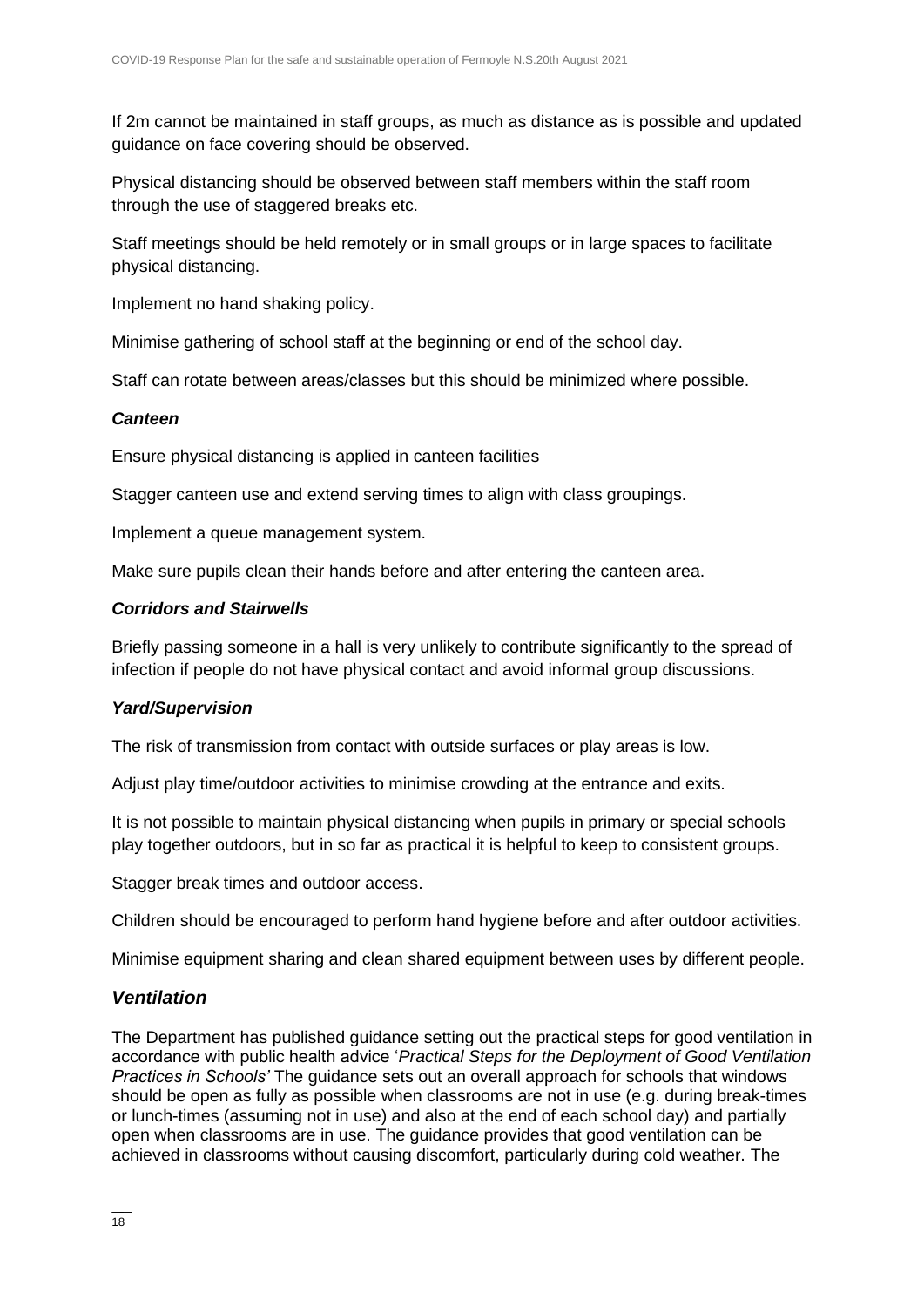Department has also published guidance regarding on how these practical steps measures can be supplemented and enhanced by the use of Carbon Dioxide (CO2) monitors. Links to all aforementioned guidance can be accessed [here.](https://www.gov.ie/en/publication/ad236-guidance-on-ventilation-in-schools/)

### **5.5) Use of PPE in Schools**

The Department has published ["Guidance to Primary and Special Schools on PPE](https://assets.gov.ie/83497/d48ade18-daa1-4610-9390-46e7312a9831.pdf)  [consumables and equipment"](https://assets.gov.ie/83497/d48ade18-daa1-4610-9390-46e7312a9831.pdf) on [www.gov.ie/backtoschool](http://www.gov.ie/backtoschool)

This provides schools with the information needed on the appropriate quantities of PPE consumables and equipment to support the safe and sustainable operations of schools.

The updated advice from the HPSC to the Department of Education has recommended that face coverings should be worn by staff members where it is not possible to maintain a physical distance of 2 metres from other staff, parents, essential visitors or pupils. The Department has accepted this recommendation. Accordingly, it is now a requirement for face coverings to be worn by staff members where it is not possible to maintain a physical distance of 2 metres from other staff, parents, essential visitors or pupils. (Please see note re medical grade masks on page 23)

Workers should be trained in the proper use, donning/doffing, cleaning, storing and disposal of PPE. The HPSC has produced posters and videos on the correct donning and doffing of PPE available on the HPSC and HSA websites [https://www.hsa.ie/eng/topics/covid-](https://www.hsa.ie/eng/topics/covid-19_coronavirus_information_and_resources/covid-19_business_supports/business_supports/hse-hpsc_posters_and_videos/)[19\\_coronavirus\\_information\\_and\\_resources/covid-](https://www.hsa.ie/eng/topics/covid-19_coronavirus_information_and_resources/covid-19_business_supports/business_supports/hse-hpsc_posters_and_videos/)19 business supports/business supports/hse-hpsc posters and videos/

PPE will also need to be used at certain work activities or work areas. These might include roles such as:

- Performing intimate care
- Where a suspected case of COVID-19 is identified while the school is in operation
- Where staff are particularly vulnerable to infection but are not in the list of those categorised as people in very high risk groups, or may be living with people who are in a very high risk category
- Administering first aid

Where staff provide healthcare to children with medical needs in the school environment they should apply standard precautions as per usual practice.

### **Reception Areas**

Consideration should be given to the use of Perspex in reception areas where it is not possible for staff to maintain a physical distance of 2 metres from other staff or pupils. Minor works funding grant can be used for this purpose.

#### **Face Coverings/Masks**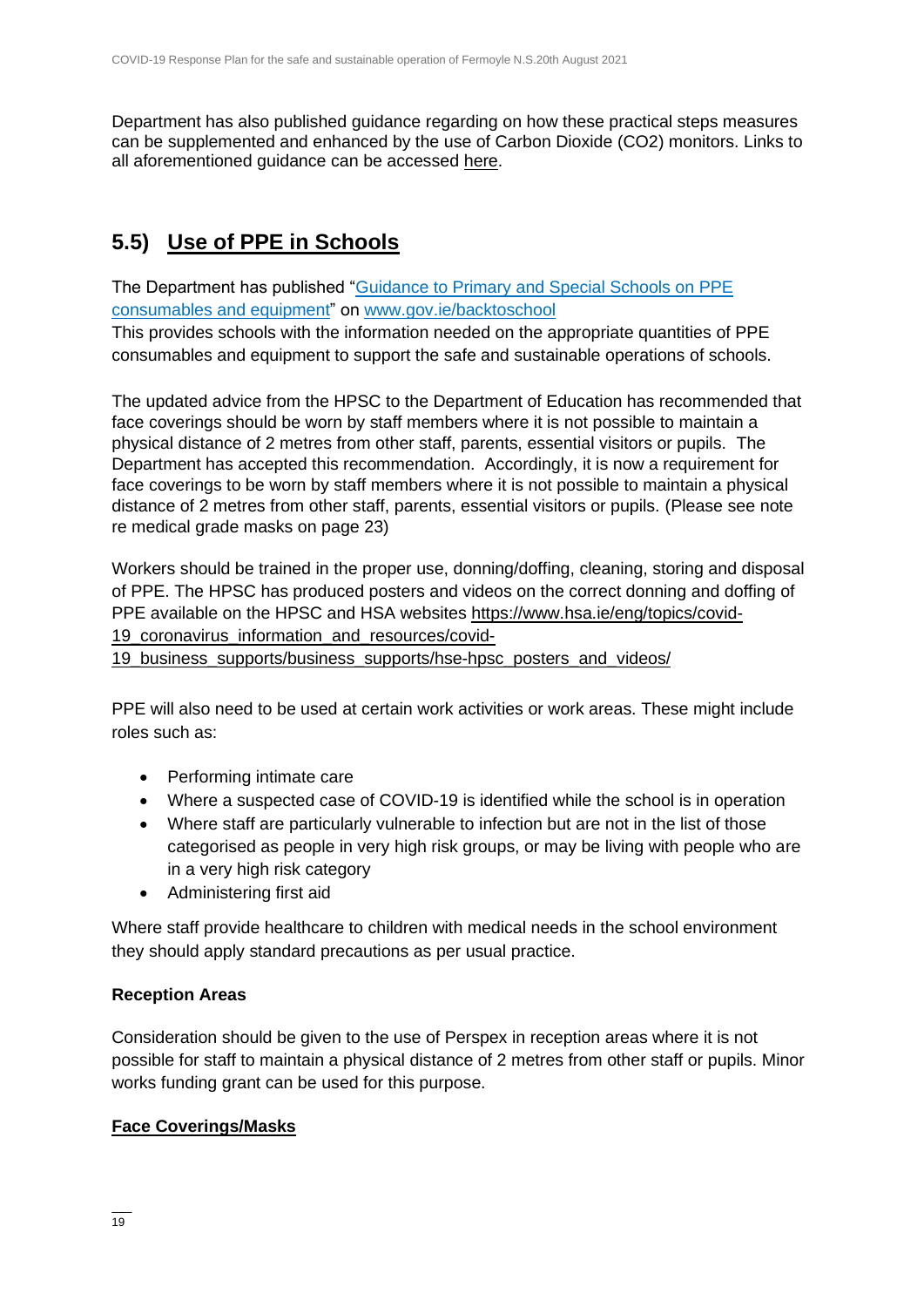The wearing of face coverings or masks in general is not a substitute for other measures outlined below (physical distancing, hand hygiene, respiratory etiquette, adequate ventilation, minimising contacts) but they may be used in addition to these protective measures, especially where maintaining physical/social distancing is difficult.

Cloth face coverings act as a barrier to help prevent respiratory droplets from travelling into the air and onto other people when the person wearing the face coverings coughs, sneezes, talks or raises their voice. Cloth face coverings are therefore intended to prevent transmission of the virus from the wearer (who may not know that they are infected) to those with whom they come into close contact.

In childcare and educational settings, the implementation of mandatory face-covering usage is challenging, as it is known that children will have a lower tolerance and ability to use the face covering properly, and use of face-coverings by teachers and staff caring for very young children may cause undue stress to the children.

It is not recommended that children attending primary school wear face-coverings.

It is now a requirement for face coverings to be worn by staff members where it is not possible to maintain a physical distance of 2 metres from other staff, parents, essential visitors or pupils.

In certain situations the use of clear visors should be considered, for example staff interacting with pupils with hearing difficulties or learning difficulties.

Cloth face coverings should not be worn by any of the following groups:

- Any person with difficulty breathing
- Any person who is unconscious or incapacitated
- Any person who is unable to remove the face-covering without assistance
- Any person who has special needs and who may feel upset or very uncomfortable wearing the face covering, for example persons with intellectual or developmental disabilities, mental health conditions, sensory concerns or tactile sensitivity.

Further advice from the HPSC on the use of face coverings in educational settings was received on the 6th August 2020. This advice is available [here.](https://assets.gov.ie/83506/86fba2a7-26da-4c19-bce3-b0d01aaaf59b.pdf)

All staff wearing face coverings should be reminded to not touch the face covering and to wash or sanitise their hands (using hand sanitiser) before putting on and after taking off the face covering.

Information should be provided on the proper use, removal, and washing of cloth face coverings

<https://www.youtube.com/watch?v=T6ZqdpLfSqw>

Cloth face coverings should be washed after every day of use and/or before being used again, or if visibly soiled.

Face coverings should not be worn if they are wet. A wet cloth face covering may make it difficult to breathe.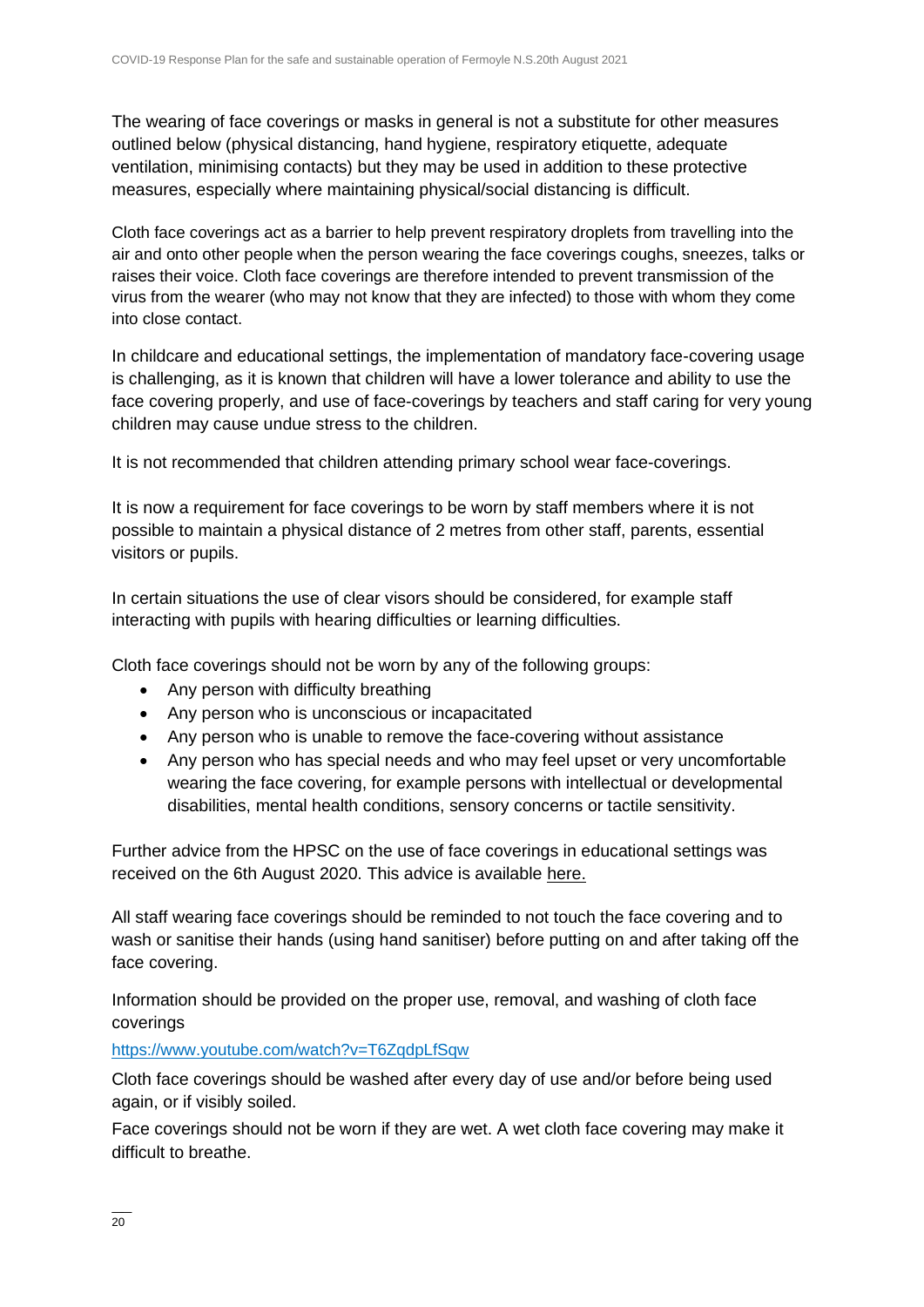Schools should consider having additional disposable face coverings available for staff in case a back-up face covering is needed during the day.

Whilst staff may wish to utilise their own face covering on a day-to-day basis, schools should have available a stock of additional disposable or multi-use face coverings, or if appropriate face visors, available for staff in case a back-up face covering is needed throughout the day or where required on an ongoing basis.

#### **Medical Grade Masks**

Schools must provide medical grade masks in the EN14683 category to all SNAs and teachers in special schools and special classes and those staff by necessity that need to be in close and continued proximity with pupils with intimate care needs including School Bus Escorts.

Wearing a face covering or mask does not negate the need to stay at home if symptomatic.

### **Gloves**

The use of disposable gloves in the school by pupils or staff is not generally appropriate but may be necessary for cleaning, intimate care settings and when administering first aid. Routine use does not protect the wearer and may expose others to risk from contaminated gloves.

Routine use of disposable gloves is not a substitute for hand hygiene.

### **Aprons**

Aprons may also be appropriate in certain circumstances including for intimate care needs or for staff assigned to cleaning an area where a suspected or confirmed case of COVID-19 was present.

### **6) Impact of COVID-19 on certain school activities**

### *Choir/Music Performance*

Choir practices/performances and music practices/performances involving wind instruments may pose a higher level of risk and special consideration should be given to how they are held ensuring that the room is well-ventilated and the distance between performers is maintained.

### *Sport Activities*

Schools should refer to the HPSC guidance on Return to Sport. Link to return to sport protocols is found here.

<https://www.gov.ie/en/publication/07253-return-to-sport-protocols/>

*Shared Equipment*

Toys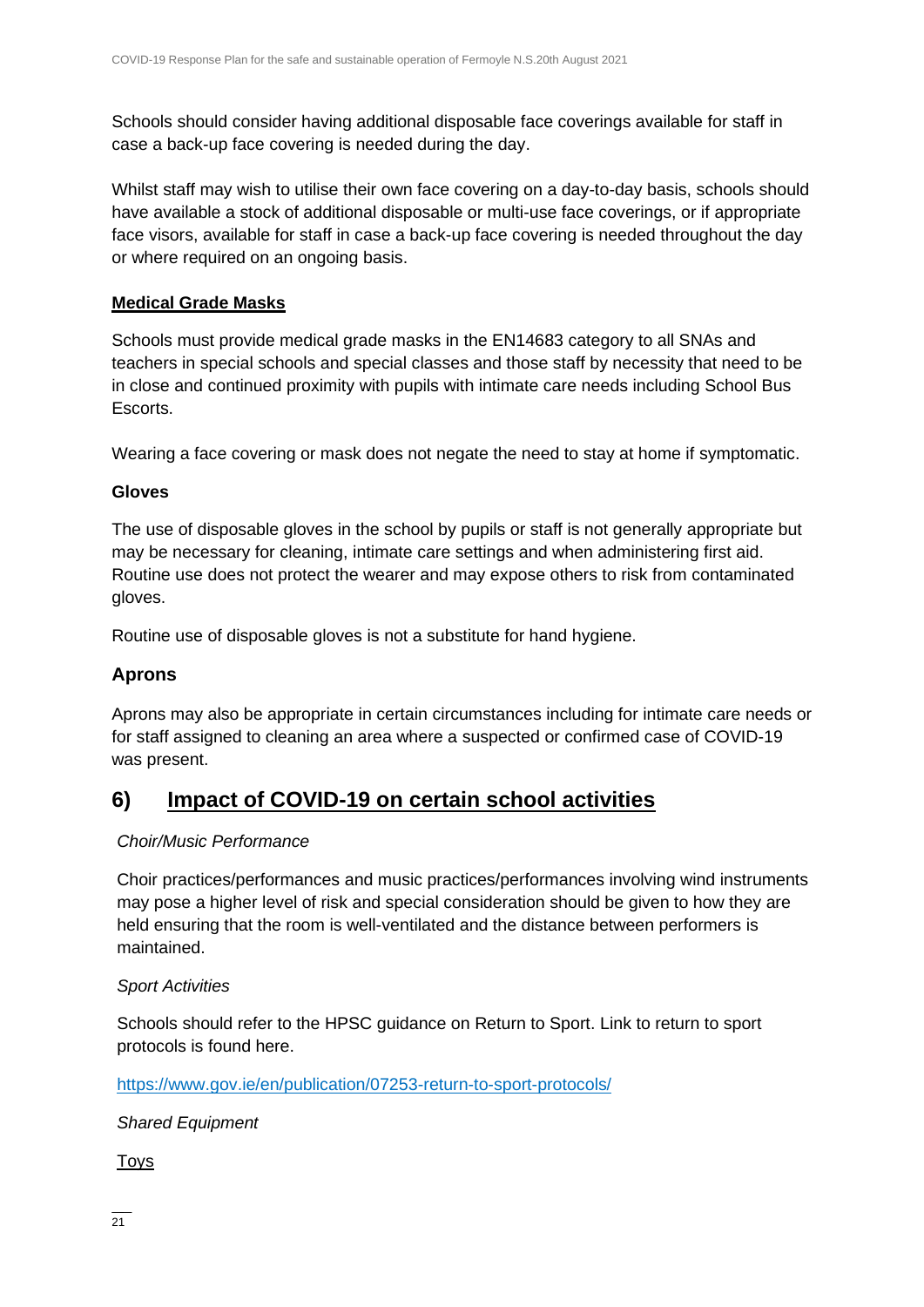All toys should be cleaned on a regular basis for example weekly. This will remove dust and dirt that can harbour germs.

Toys that are visibly dirty or contaminated with blood or bodily fluids should be taken out of use immediately for cleaning or disposal.

When purchasing toys choose ones that are easy to clean and disinfect (when necessary).

If cloth or soft toys are used they should be machine washable.

Jigsaws, puzzles and toys that young pupils to those with special educational needs may be inclined to put into their mouths should be capable of being washed and disinfected.

All play equipment should be checked for signs of damage for example breaks or cracks. If they cannot be repaired or cleaned they should be discarded.

Clean toys and equipment should be stored in a clean container or clean cupboard. The manufacturer's instructions should always be followed.

At this time soft modelling materials and play dough where used should be for individual use only.

#### Cleaning Procedure for Toys

- Wash the toy in warm soapy water, using a brush to get into crevices.
- Rinse the toy in clean water.
- Thoroughly dry the toy.
- Some hard plastic toys may be suitable for cleaning in the dishwasher.
- Toys that cannot be immersed in water that is electronic or wind up should be wiped with a damp cloth and dried.
- In some situations toys/equipment may need to be disinfected following cleaning for example: toys/equipment that pupils place in their mouths. Toys/equipment that have been soiled with blood or body fluids or toys where a case of COVID-19 has been identified.
- If disinfection is required: A chlorine releasing disinfectant should be used diluted to a concentration of 1,000ppm available chlorine. The item should be rinsed and dried thoroughly.

Art – Where possible pupils should be encouraged to have their own individual art and equipment supplies.

Electronics – Shared electronic devices such as tablets, touch screens, keyboards should be cleaned between use and consideration could be given to the use of wipeable covers for electronics to facilitate cleaning.

Musical Equipment/Instruments – To the greatest extent possible, instruments should not be shared between pupils and if sharing is required, the instruments should be cleaned between uses.

Library Policy – Where practical pupils should have their own books. Textbooks that are shared should be covered in a wipeable plastic covering that can be wiped with a suitable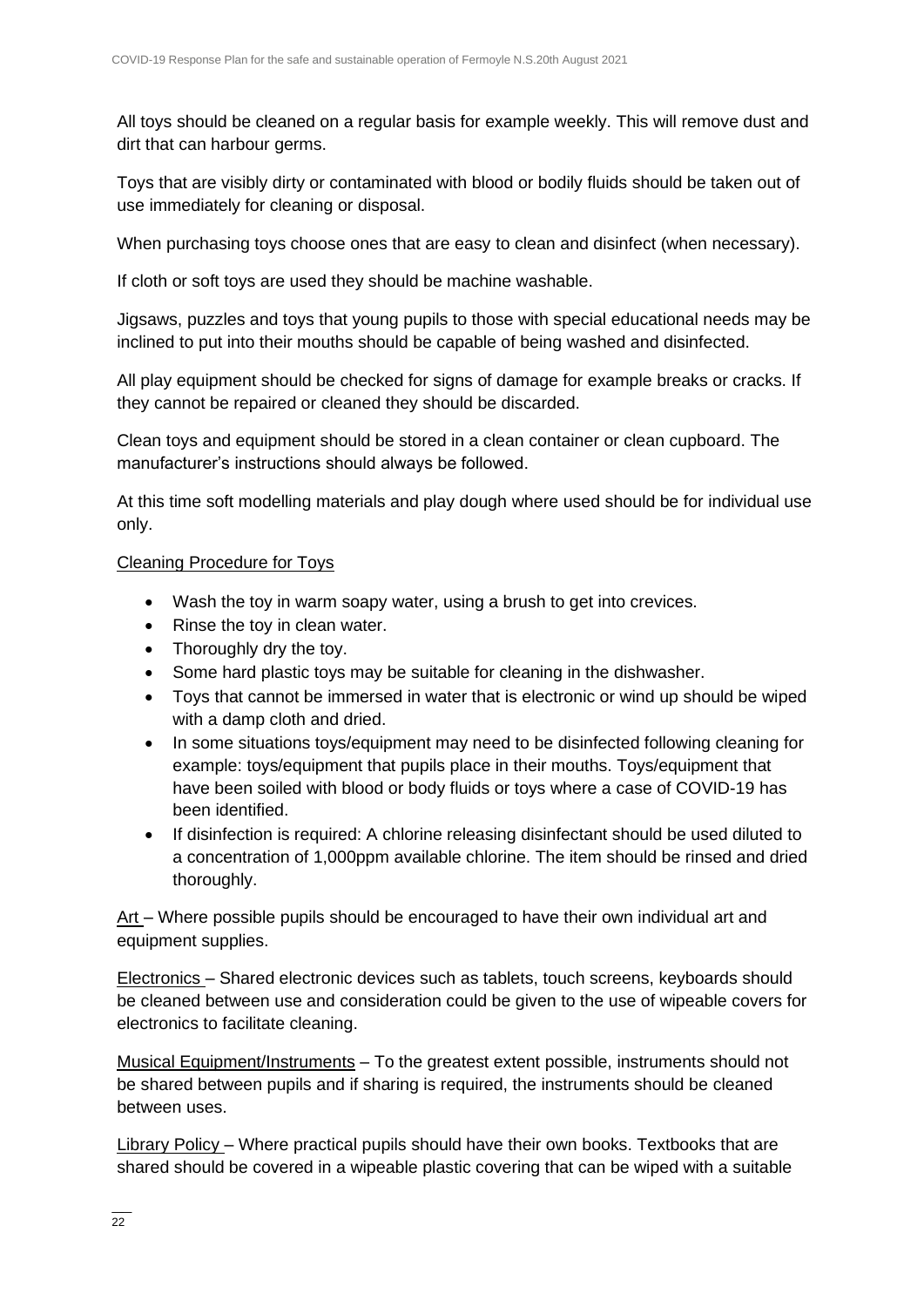household cleaning agent between uses. Pupils should be encouraged to perform hand hygiene after using any shared item.

Shared Sports Equipment – Minimise equipment sharing and clean shared equipment between uses by different people.

### **7) Hygiene and Cleaning in Schools**

The Department of Education has provided additional funding to schools to support the enhanced cleaning required to minimise the risks of COVID-19.

The specific advice in relation to school cleaning is set out in the HPSC advice and is covered in the induction training. This advice sets out the cleaning regime required to support schools to prevent COVID-19 infections and the enhanced cleaning required in the event of a suspected cases of COVID-19. Schools are asked to carefully read and understand the cleaning advice and to apply that to all areas of the school as appropriate.

Schools are reminded to take particular care of the hygiene arrangements for hand washing and toilet facilities.

In summary, each school setting should be cleaned at **least once per day**. Additional cleaning if available should be focused on frequently touched surfaces – door handles, hand rails, chairs/arm rests, communal eating areas, sink and toilet facilities.

All staff will have access to cleaning products and will be required to maintain cleanliness of their own work area. Under no circumstances should these cleaning materials be removed from the building.

Staff should thoroughly clean and disinfect their work area before and after use each day.

There should be regular collection of used waste disposal bags from offices and other areas within the school facility**.** 

Shower facilities shall not be available for use by staff or pupils due to the increased risk associated with communal shower facilities and areas. This shall be reviewed in line with government guidance.

Staff must use and clean their own equipment and utensils (cup, cutlery, plate etc.)

### *Cleaning/Disinfecting rooms where a pupil/staff member with suspected COVID-19 was present*

The room should be cleaned as soon as practicably possible.

Once the room is vacated the room should not be reused until the room has been thoroughly cleaned and disinfected and all surfaces are dry.

Disinfection only works on things that are clean. When disinfection is required it is always as well as cleaning.

Person assigned to cleaning should avoid touching their face while they are cleaning and should wear household gloves and a plastic apron.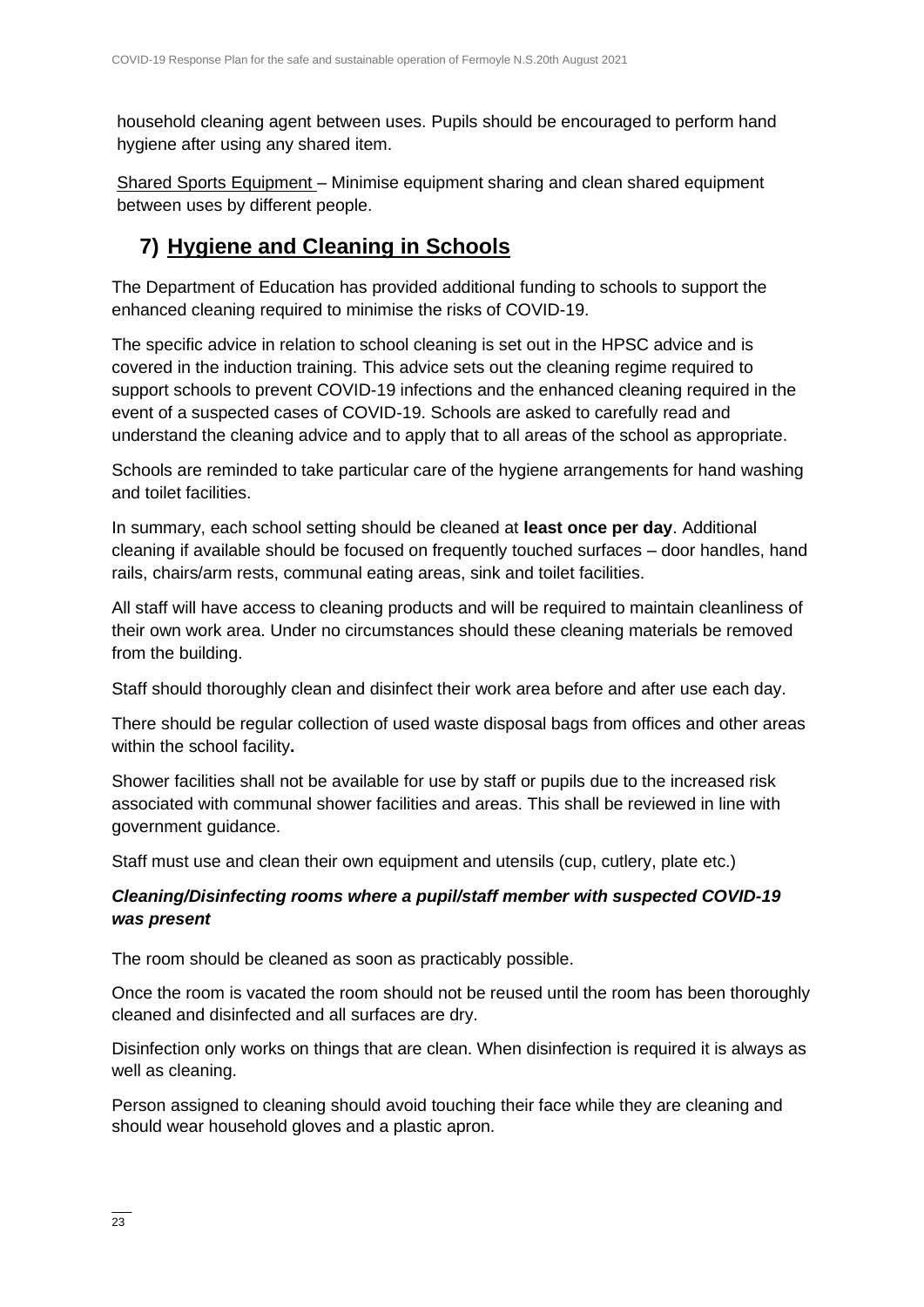Clean the environment and furniture using disposable cleaning cloths and a household detergent followed by disinfection with a chlorine based product (household bleach).

Pay special attention to frequently touched surfaces, the back of chairs, couches, door handles and any surfaces that are visibly soiled with body fluids.

Once the room has been cleaned and disinfected and all surfaces are dry, the room can be reused.

If a pupil or staff diagnosed with COVID-19 spent time in a communal area like a canteen, play area or if they used the toilet or bathroom facilities, then the areas should be cleaned with household detergent followed by a disinfectant (as outlined in the HPSC interim health advice) as soon as is practically possible.

### **8) Dealing with a Suspected Case of COVID-19**

Staff or pupils should not attend school if displaying any symptoms of COVID-19. The following outlines how a school should deal with a suspected case that may arise in a school setting.

A designated isolation area should be identified within the school building. The possibility of having more than one person displaying signs of COVID-19 should be considered and a contingency plan for dealing with additional cases put in place. The designated isolation area should be behind a closed door and away from other staff and pupils.

If a staff member/pupil displays symptoms of COVID-19 while at school the following are the procedures to be implemented:

- If the person with the suspected case is a pupil, the parents/guardians should be contacted immediately;
- Isolate the person and have a procedure in place to accompany the individual to the designated isolation area via the isolation route, keeping at least 2m away from the symptomatic person and also making sure that others maintain a distance of at least 2m from the symptomatic person at all times;
- The isolation area does not have to be a room but if it is not a room it should be 2m away from others in the room;
- If it is not possible to maintain a distance of 2m, a staff member caring for a pupil should wear a face covering or mask. Gloves should not be used as the virus does not pass through skin;
- Provide a mask for the person presenting with symptoms. He/she should wear the mask if in a common area with other people or while exiting the premises;
- Assess whether the individual who is displaying symptoms can immediately be directed to go home/be brought home by parents who will call their doctor and continue self-isolation at home;
- Facilitate the person presenting with symptoms remaining in isolation if they cannot immediately go home and facilitate them calling their doctor. The individual should avoid touching people, surfaces and objects. Advice should be given to the person presenting with symptoms to cover their mouth and nose with the disposable tissue provided when they cough or sneeze and put the tissue in the waste bag provided;
- If the person is well enough to go home, arrange for them to be transported home by a family member, as soon as possible and advise them to inform their general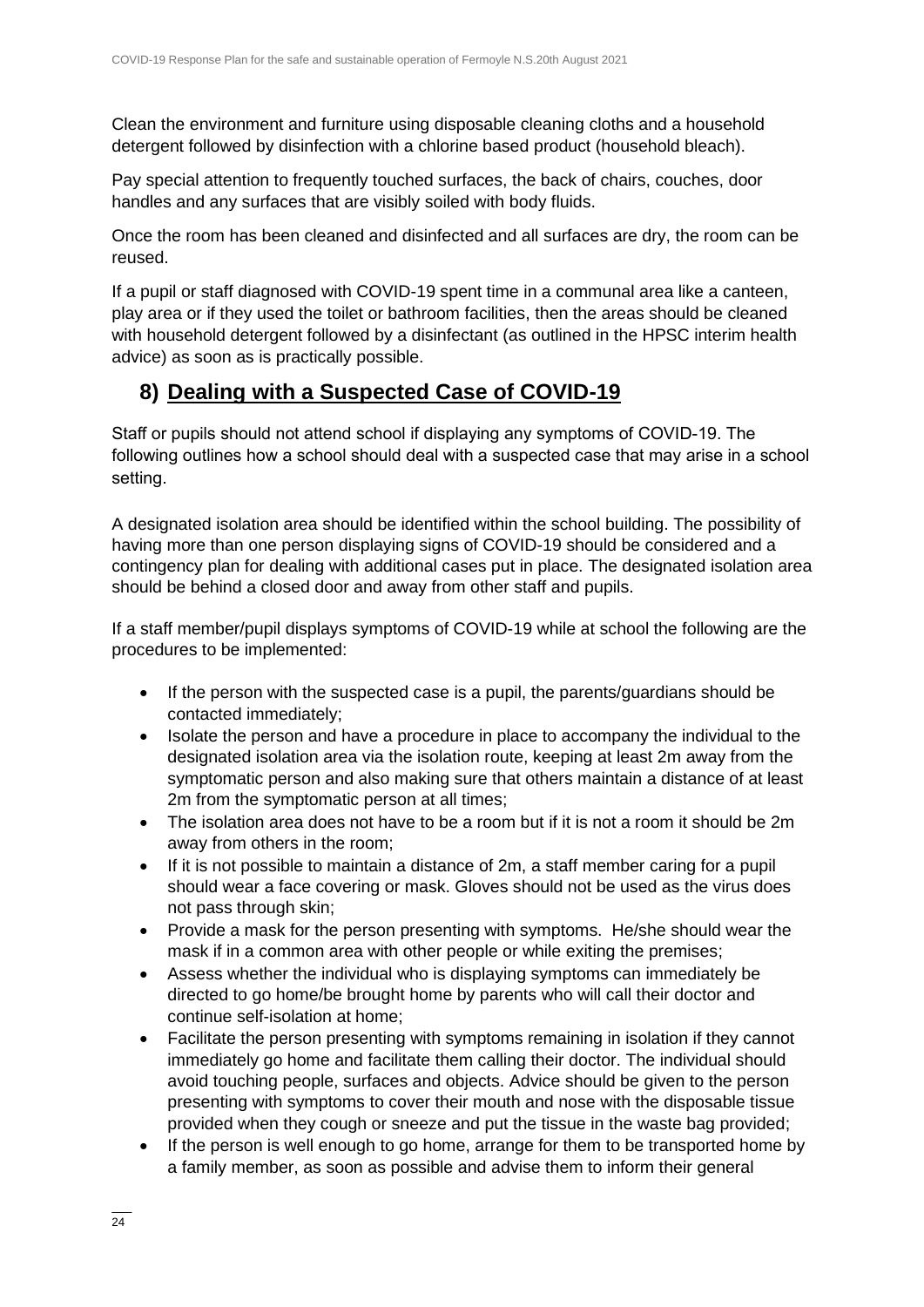practitioner by phone of their symptoms. Public transport of any kind should not be used;

- If they are too unwell to go home or advice is required, contact 999 or 112 and inform them that the sick person is a Covid-19 suspect;
- Carry out an assessment of the incident which will form part of determining follow-up actions and recovery;
- Arrange for appropriate cleaning of the isolation area and work areas involved (*details at Section 7*).

The HSE will inform any staff/parents who have come into close contact with a diagnosed case via the contact tracing process. The HSE will contact all relevant persons where a diagnosis of COVID-19 is made. The instructions of the HSE should be followed and staff and pupil confidentiality is essential at all times. School staff should be encouraged to download the HSE COVID-19 tracker app to assist Public Health for contract tracing purposes. Both in and out of the school setting (see section 5.1).

### **9) Special Educational Needs**

### **Additional considerations for those with Special Educational Needs**

For children with special educational needs (SEN) maintaining physical distancing in many instances will not be practical or appropriate to implement. The focus should therefore be on emphasising that parents/guardians should have a heightened awareness of signs, symptoms or changes in baseline which suggests illness/COVID-19 infection and where symptoms are present children should not attend school.

Similarly staff should be aware of their responsibility not to attend work if they develop signs or symptoms of respiratory illness.

### *Hand hygiene*

Children who are unable to wash their hands by themselves should be assisted to clean their hands using soap and water or a hand sanitiser (if their hands are visibly clean) as outlined previously.

### *Equipment*

Some children may have care needs (physical or behavioural) which requires the use of aids and appliances and/or medical equipment for example toileting aids, moving and handling equipment, respiratory equipment. Where cleaning of aids and appliances is carried out in the school it is recommended that a cleaning schedule is provided, detailing when and how the equipment is cleaned and the cleaning products to be used in accordance with the manufacturers' instructions.

The following points can guide the development of such cleaning schedule:

- Equipment used to deliver care should be visibly clean:
- Care equipment should be cleaned in accordance with the manufacturers' instructions. Cleaning is generally achieved using a general purpose detergent and warm water.
- Equipment that is used on different children must be cleaned and, if required,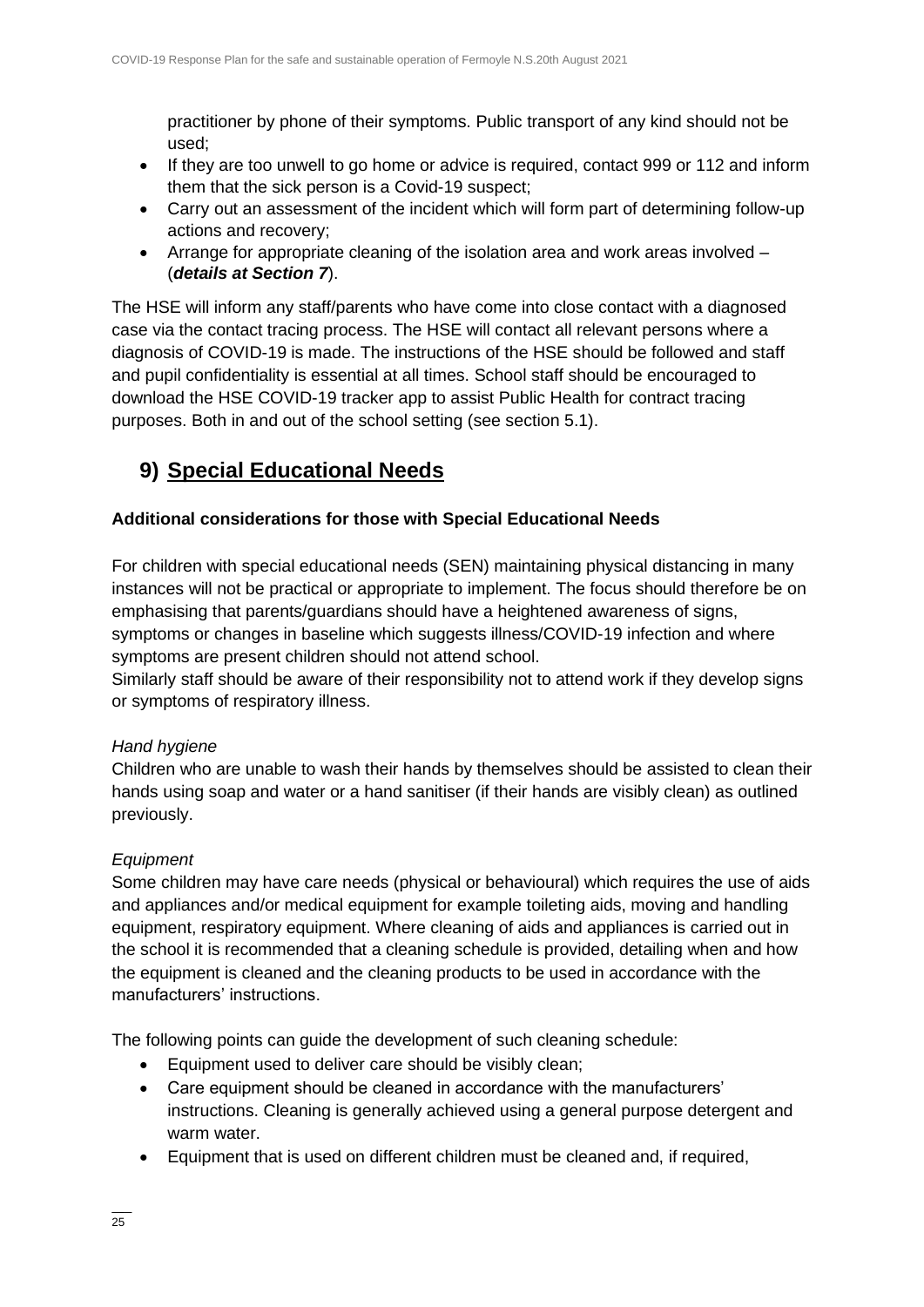disinfected immediately after use and before use by another child e.g. toileting aids;

- If equipment is soiled with body fluids:
	- $\triangleright$  First clean thoroughly with detergent and water;
	- $\triangleright$  Then disinfect by wiping with a freshly prepared solution of disinfectant;
	- $\triangleright$  Rinse with water and drv.

### **10) Staff Duties**

Staff have a statutory obligation to take reasonable care for their own health and safety and that of their colleagues and other parties. The cooperation and assistance of all staff is essential to reduce the risk of spread of COVID-19 and to protect health and safety as far as possible within the school. All staff have a key role to play. In this regard and in order to facilitate a safe return to work, these duties include, but are not limited to, the following:

- Adhere to the School COVID-19 Response Plan and the control measures outlined.
- Complete the RTW form before they return to work.
- Must inform the principal if there are any other circumstances relating to COVID19, not included in the form, which may need to be disclosed to facilitate their safe return to the workplace.
- New staff must complete COVID-19 Induction Training and any other training required prior to their return to school.
- Must be aware of, and adhere to, good hygiene and respiratory etiquette practices.
- Coordinate and work with their colleagues to ensure that physical distancing is maintained.
- Make themselves aware of the symptoms of COVID-19 and monitor their own wellbeing.
- Self-isolate at home and contact their GP promptly for further advice if they display any symptoms of COVID-19.
- Not return to or attend school if they have symptoms of COVID-19 under any circumstances.
- Follow the HSE guidance if they are identified as a close contact.
- If they have travelled outside of Ireland; in such instances staff are advised to consult and follow latest Government advice in relation to foreign travel.
- If they develop any symptoms of COVID-19 whilst within the school facility, they should adhere to the procedure outlined above.
- Keep informed of the updated advice of the public health authorities and comply with same.
- Cooperate with any public health personnel and their school for contact tracing purposes and follow any public health advice given in the event of a case or outbreak in their school
- Undergo any COVID-19 testing that may be required as part of mass or serial testing as advised by Public Health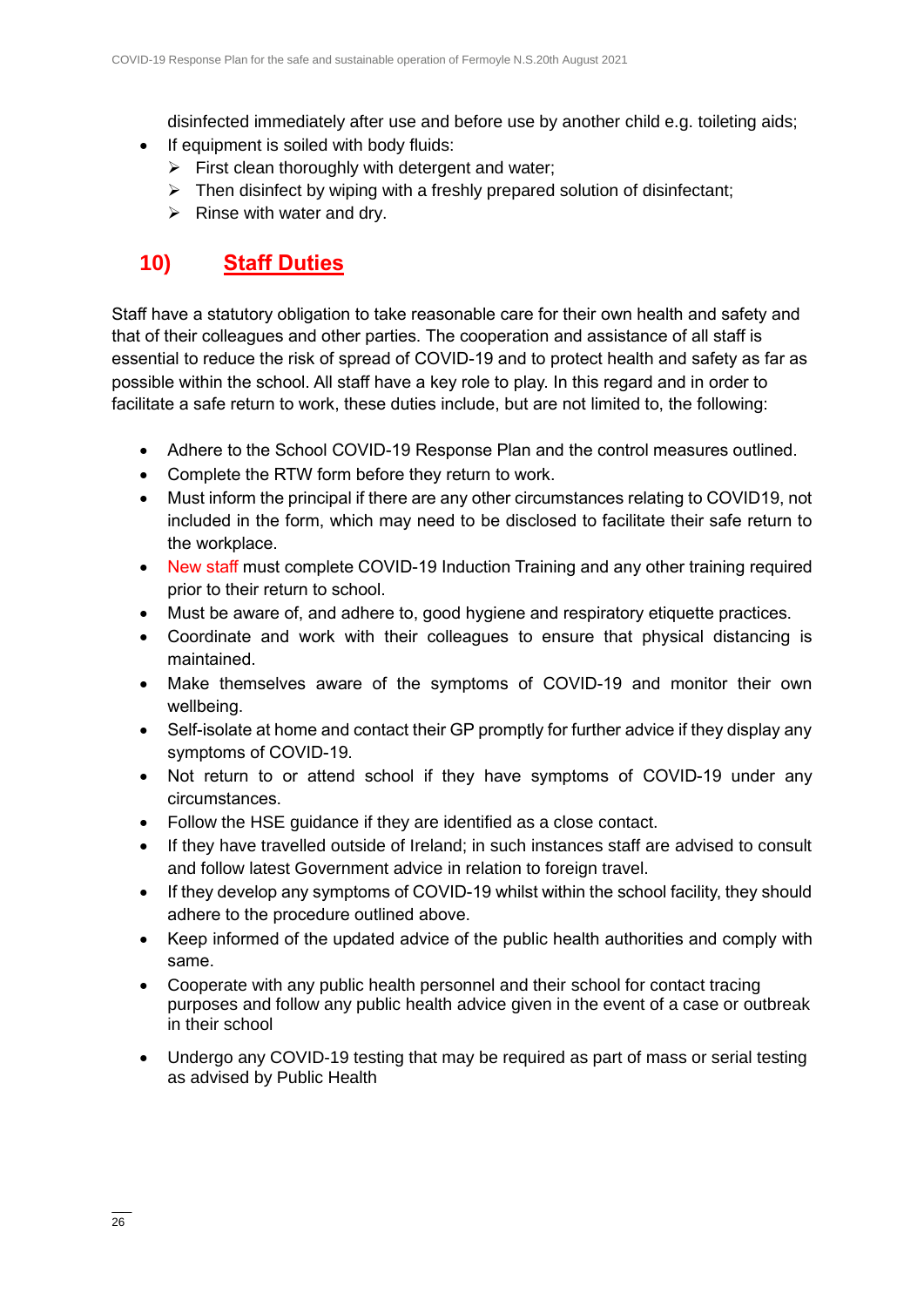### **11) COVID-19 related Absence Management**

The management of a COVID-19 related absence will be managed in line with agreed procedures with the Department of Education.

### **12) Employee Assistance and Wellbeing Programme**

The Department recognises the need for school staff wellbeing and collective selfcare. Support for school staff wellbeing will be provided by Department Support Services including the PDST and CSL, as well as by the HSE's Health Promotion Team. An [Occupational Health Strategy](https://www.education.ie/en/Education-Staff/Information/Occupational-Health-Strategy/) is in place as a supportive resource for individual staff members in schools. The aim of the Occupational Health Strategy is to promote the health and wellbeing of employees in the workplace, with a strong focus on prevention. The Occupational Health Strategy comprises the Employee Assistance Service and the Occupational Health Service. The Employee Assistance Service (EAS) is provided by Spectrum.Life under the logo of *'Wellbeing Together: Folláinne Le Chéile'.* 

The EAS is a self-referral service where employees have access to a dedicated free-phone confidential helpline 1800 411 057 available 24 hours a day, 365 days a year providing advice on a range of issues such as wellbeing, legal, financial, mediation, management support etc. The service is also available via SMS, WhatsApp, e-mail, live chat and call back request. All points of contact for the service are qualified, accredited and experienced mental health professionals.

Where required, short-term counselling is available to employees and their families (over the age of 18 years and living at home).

The EAS also provides advice and support to managers and delivers interventions to help them deal with health and wellbeing issues in the workplace.

A bespoke wellbeing portal and app is available which offers access to podcasts, blogs, live chats and videos on topics around wellbeing and mental health, family life, exercise and nutrition. E-Learning programmes across mental health, sleep and a range of wellbeing topics are also available. In addition online cognitive behavioural therapy is provided. As part of the services provided by Spectrum.Life a Mental Health Promotion Manager is available to develop and deliver evidence based mental health and wellbeing initiatives to reduce stigma and improve mental health literacy and to increase engagement with the service. Spectrum.Life also provides a series of webinars and presentations to promote wellbeing in schools.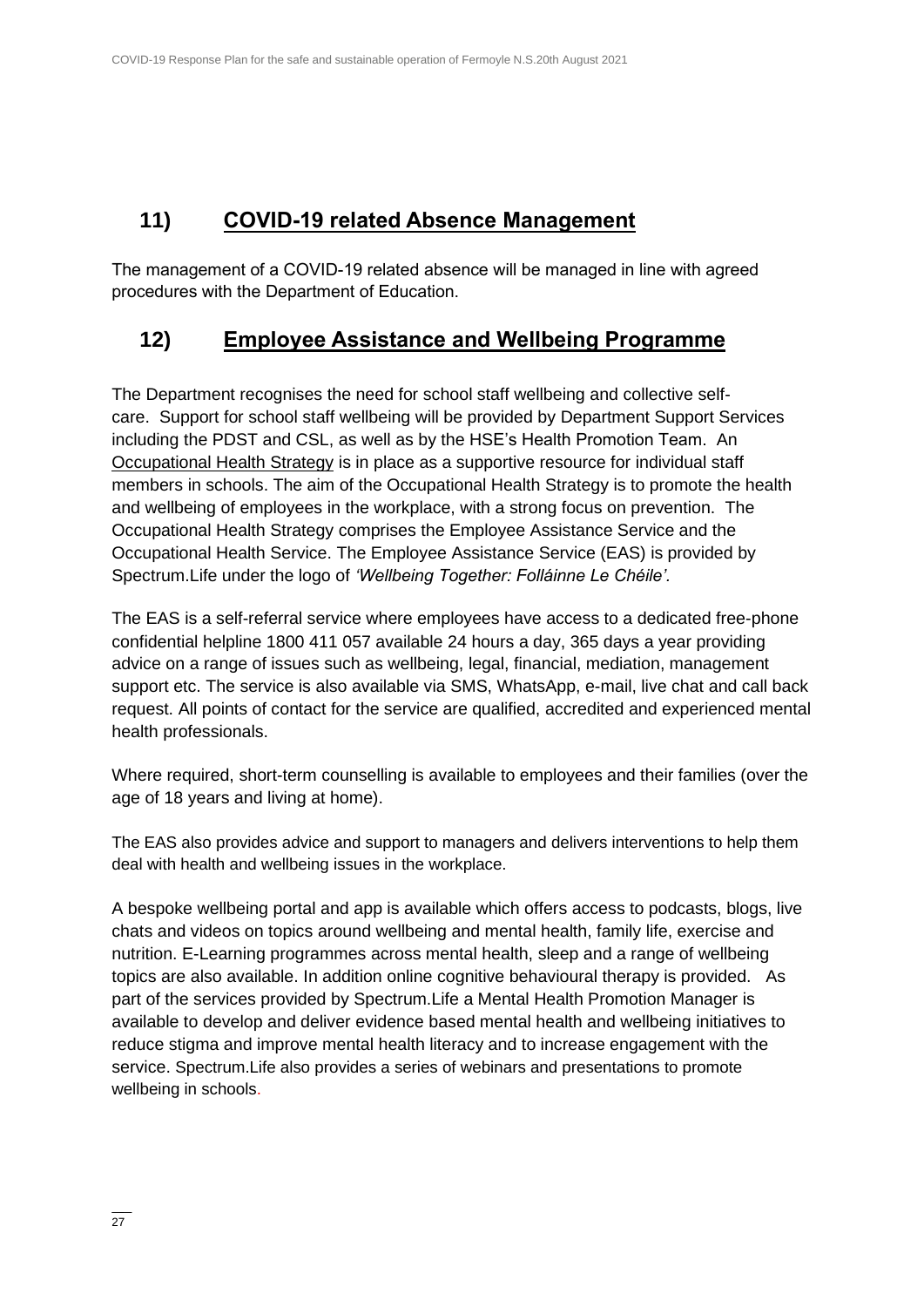## **APPENDIX 1 COVID-19 Policy Statement**

Fermoyle National School is committed to providing a safe and healthy workplace for all our staff and a safe learning environment for all our pupils. To ensure that, we have developed and updated the following COVID-19 Response Plan. The BOM and all school staff are responsible for the implementation of this plan and a combined effort will help contain the spread of the virus. We will:

- continue to monitor our COVID-19 response and amend this plan in consultation with our staff
- provide up to date information to our staff and pupils on the Public Health advice issued by the HSE and Gov.ie
- display information on the signs and symptoms of COVID-19 and correct handwashing techniques
- agree with staff, a worker representative who is easily identifiable to carry out the role outlined in this plan
- inform all staff and pupils of essential hygiene and respiratory etiquette and physical distancing requirements
- adapt the school to facilitate physical distancing as appropriate in line with the guidance and direction of the Department of Education
- keep a contact log to help with contact tracing
- ensure staff engage with the induction / familiarisation briefing provided by the Department of Education
- implement the agreed procedures to be followed in the event of someone showing symptoms of COVID-19 while at school
- provide instructions for staff and pupils to follow if they develop signs and symptoms of COVID-19 during school time
- implement cleaning in line with Department of Education advice

All school staff will be consulted on an ongoing basis and feedback is encouraged on any concerns, issues or suggestions.

This can be done through the Lead Worker Representative(s), who will be supported in line with the agreement between the Department and education partners.

Signed: Patricia Boyce Principal Date: 20/08/21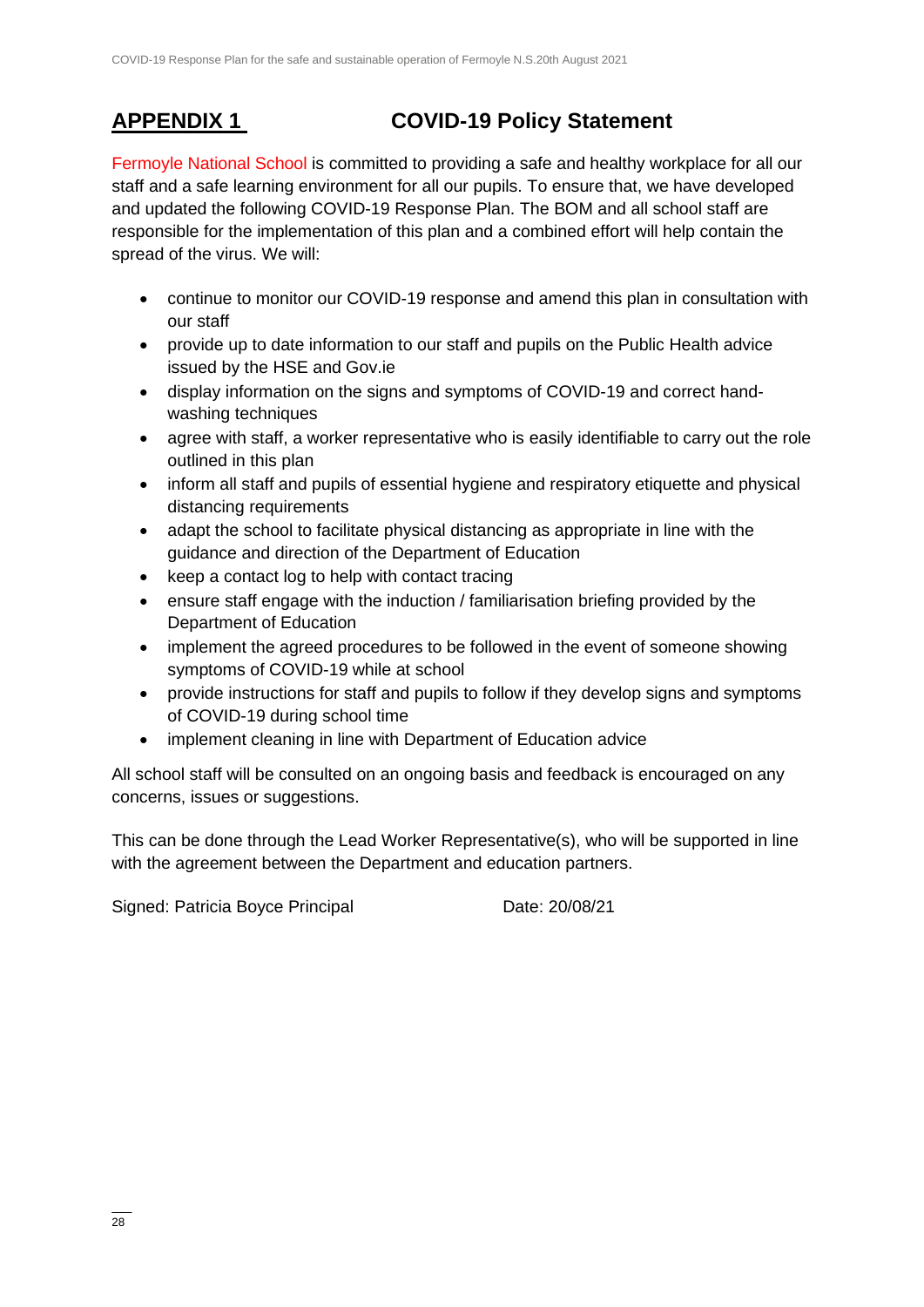### **Appendix 2 - Return to Work Form**

This Return to Work Form must be completed by school staff in advance of returning to the workplace. If the answer is Yes to any of the below questions, you are advised to seek medical advice before returning to the workplace.

Name: \_\_\_\_\_\_\_\_\_\_\_\_\_\_\_\_\_\_\_\_\_\_\_\_ Name of School: \_\_\_\_\_\_\_\_\_\_\_\_\_\_\_\_\_\_\_\_\_\_\_\_

Name of Principal:  $\blacksquare$ 

|                                                                                                     | <b>Questions</b>                                                                 | <b>YES</b> | <b>NO</b> |  |  |  |
|-----------------------------------------------------------------------------------------------------|----------------------------------------------------------------------------------|------------|-----------|--|--|--|
|                                                                                                     | Do you have symptoms of cough, fever, high temperature (38 degrees C or          |            |           |  |  |  |
| 1.                                                                                                  | above), difficulty breathing, loss or change in your sense of smell or taste now |            |           |  |  |  |
|                                                                                                     | or in the past 14 days?                                                          |            |           |  |  |  |
| 2.                                                                                                  | Have you been diagnosed with confirmed or suspected COVID-19 infection in        |            |           |  |  |  |
|                                                                                                     | the last 14 days?                                                                |            |           |  |  |  |
| 3.                                                                                                  | Are you awaiting the results of a COVID-19 test?                                 |            |           |  |  |  |
|                                                                                                     | In the past 14 days, have you been in contact with a person who is a confirmed   |            |           |  |  |  |
| 4.                                                                                                  | or suspected case of COVID-19?                                                   |            |           |  |  |  |
|                                                                                                     |                                                                                  |            |           |  |  |  |
| 5.                                                                                                  | Have you been advised to self-isolate at this time?                              |            |           |  |  |  |
| 6.                                                                                                  | Have you been advised to restrict your movements at this time?                   |            |           |  |  |  |
|                                                                                                     |                                                                                  |            |           |  |  |  |
| 7.                                                                                                  | Have you been categorised as 'Very High Risk' or 'High Risk' by the              |            |           |  |  |  |
|                                                                                                     | Occupational Health Service (OHS)                                                |            |           |  |  |  |
| Please provide details below of any other circumstances relating to COVID-19, not included in the   |                                                                                  |            |           |  |  |  |
| above, which may need to be considered to allow your safe return to work e.g. returning from travel |                                                                                  |            |           |  |  |  |

abroad.

Signed:\_\_\_\_\_\_\_\_\_\_\_\_\_\_\_\_\_\_\_\_\_\_\_\_\_\_\_\_\_\_\_\_\_\_\_\_\_\_Date:\_\_\_\_\_\_\_\_\_\_\_\_\_\_\_\_\_\_\_\_\_\_\_\_\_\_\_\_\_

\* If your situation changes after you complete and submit this Return to Work Form, please inform your employer.

\*\* Further information on people at very high risk (extremely vulnerable) or high risk from COVID-19 can be found at link: [https://www2.hse.ie/conditions/coronavirus/people-at-higher-risk.html.](https://www2.hse.ie/conditions/covid19/people-at-higher-risk/overview/)  \*\*\* Details of current arrangements for travel overseas can be found set out at <https://www.gov.ie/en/publication/77952-government-advice-on-international-travel/>

Please note: The school is collecting this sensitive personal data for the purposes of maintaining safety within the workplace in light of the COVID-19 pandemic. The legal basis for collecting this data is based on vital public health interests and maintaining occupational health and this data will be held securely in line with our retention policy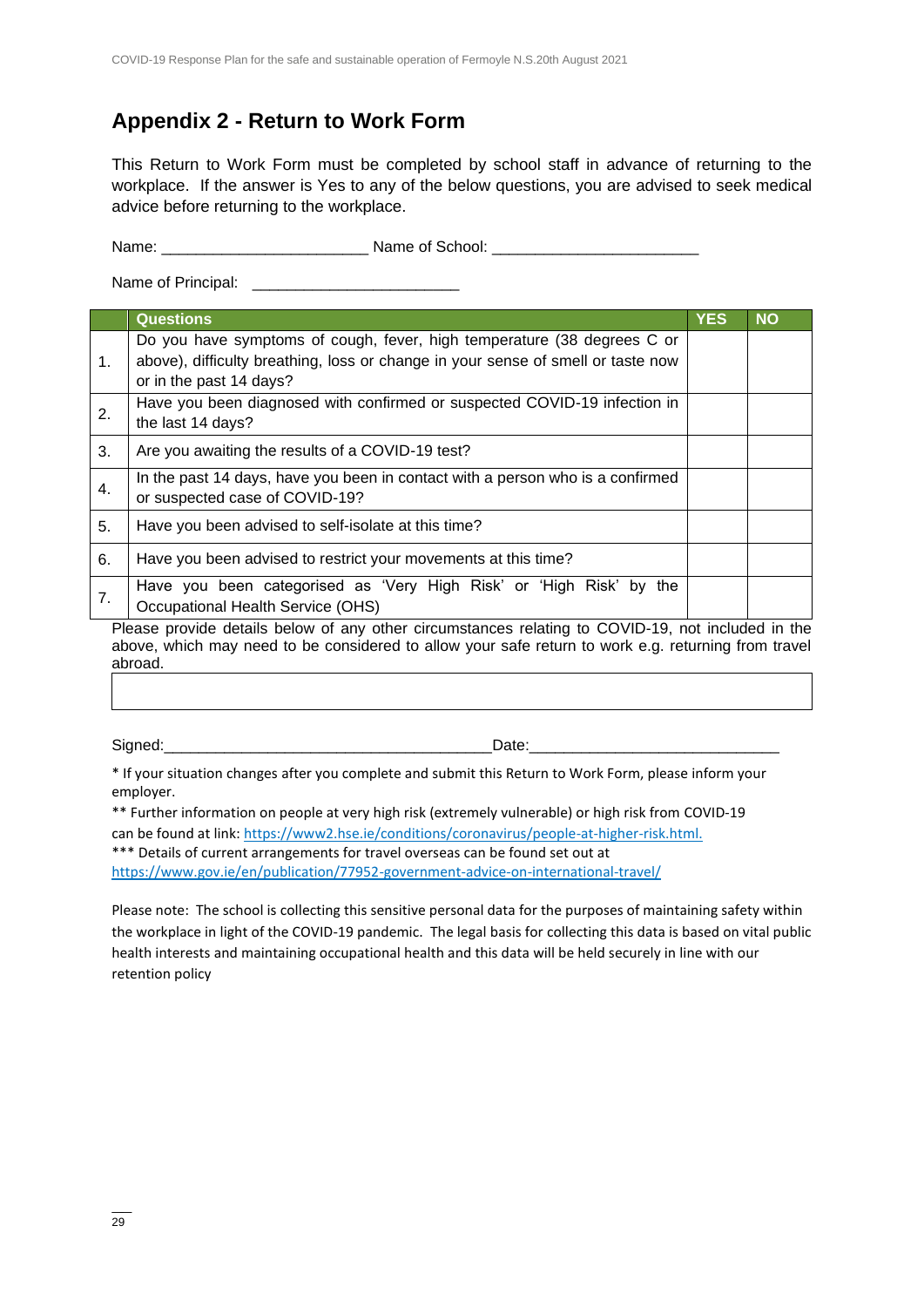### **Appendix 3 Lead Worker Representative – Primary and Special Schools**

The Work Safely Protocol is designed to support employers and workers to put infection control measures in place that will prevent the spread of COVID-19 in the workplace. The Protocol was developed following discussion and agreement between the Government, Trade Unions and Employers at the Labour Employer Economic Forum.

The Protocol provides for the appointment of a Lead Worker Representative (LWR) in each workplace. The LWR will work in collaboration with the employer to assist in the implementation of measures to prevent the spread of COVID -19 and monitor adherence to those measures and to be involved in communicating the health advice around COVID-19 in the workplace.

The purpose of this section is to set out the provisions in respect of the LWR in schools. The operation of these arrangements will be kept under review by the parties.

This document should be read in conjunction with:

- The Work Safely Protocol.
- the [Guidance and FAQs for Public Service Employers during COVID-19;](https://www.gov.ie/en/news/092fff-update-on-working-arrangements-and-leave-associated-with-covid-19-fo/)
- COVID-19 Response Plan for Primary and Special Schools (available on the Department of Education website).

### **1. Collaborative Approach**

Responsibility for the development and implementation of the COVID-19 Response Plan and the associated infection prevention control measures lies primarily with the Board of Management/ Education and Training Board and school management.

Strong communication and a shared collaborative approach is key to protecting against the spread of COVID-19 in schools, and looking after the health, safety and wellbeing of staff and pupils. Adherence to the Work Safely Protocol will only be achieved if everyone has a shared responsibility in implementing the measures contained within the Protocol in their place of work.

If a staff member has any concerns or observations in relation to the COVID-19 Response Plan, control measures or the adherence to such measures by staff, students or others, they should contact the LWR who will engage with school management.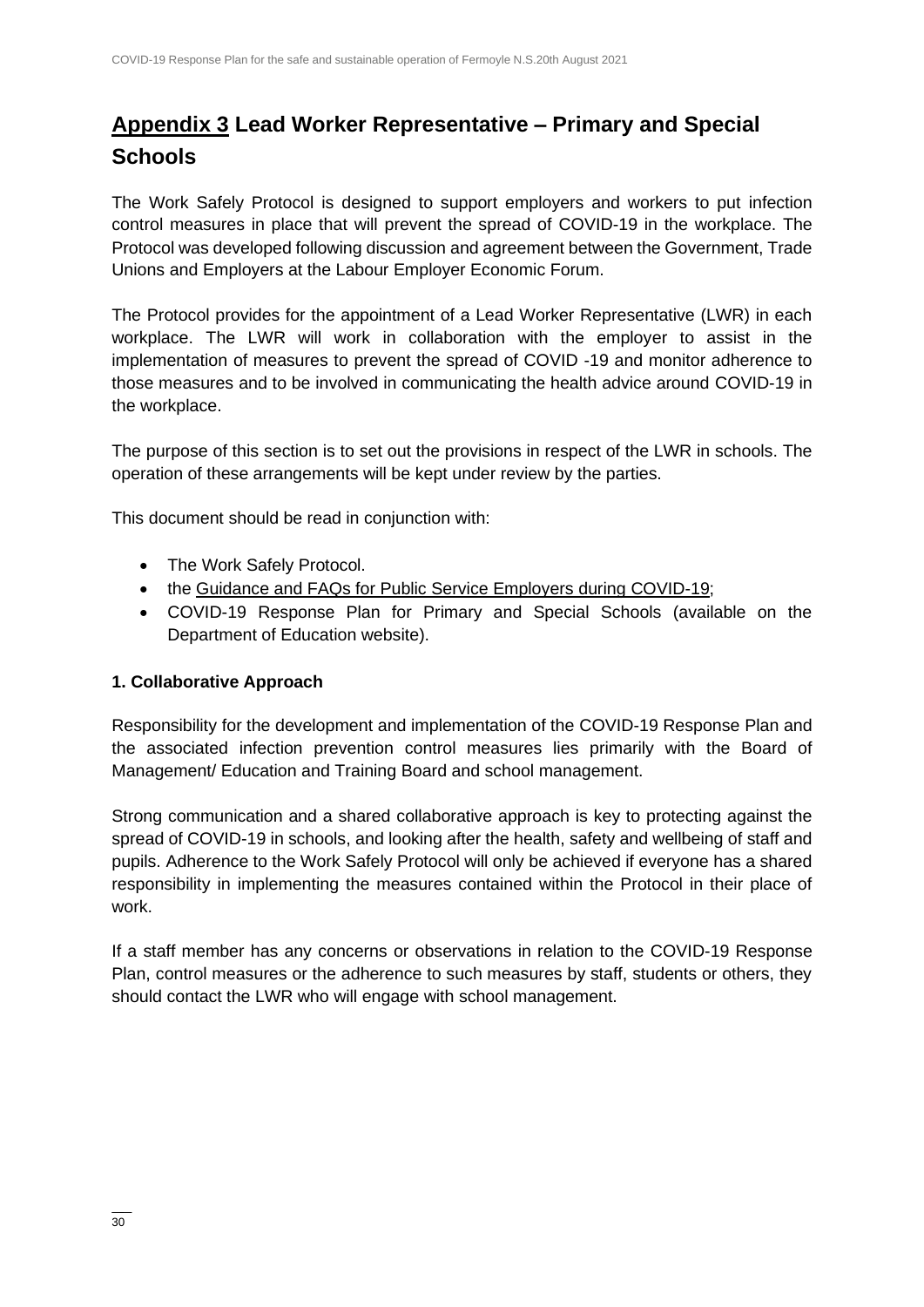### **2. Role of the Lead Worker Representative**

In summary, the role of the LWR is to:

- Represent all staff in the workplace regardless of role, and be aware of specific issues that may arise in respect of different staff cohorts;
- Work collaboratively with school management to ensure, so far as is reasonably practicable, the safety, health and welfare of employees in relation to COVID-19;
- Keep up to date with the latest COVID-19 public health advice;
- In conjunction with school management, promote good hygiene practices such as washing hands regularly and maintaining good respiratory etiquette along with maintaining social distancing in accordance with public health advice;
- Assist school management with the implementation of measures to suppress COVID-19 in the workplace in line with the Work Safely Protocol and current public health advice;
- In conjunction with school management, monitor adherence to infection prevention control measures put in place to prevent the spread of COVID-19;
- Conduct regular reviews of safety measures;
- Report any issues of concern immediately to school management and keep records of such issues and actions taken to rectify them;
- Consult with the school management on the school's COVID-19 Response Plan in the event of someone developing COVID-19 while in school including the location of an isolation area and a safe route to that area;
- Following any incident assess with the school management any follow up action that is required;
- Consult with colleagues on matters relating to COVID-19 in the workplace;
- Make representations to school management on behalf of their colleagues on matters relating to COVID-19 in the workplace.

### **3. What can a Lead Worker Representative Do?**

The LWR may consult with, and make representations to, school management on any issue of concern in relation to COVID-19. These include issues in relation to:

- Cleaning protocols and their implementation
- Physical Distancing
- Implementation of one-way systems in the school to ensure social distancing including when entering and exiting the school
- Hand Hygiene facilities including their location and whether they are stocked and maintained
- Hand sanitising
- Staff awareness around hand hygiene in the school
- Respiratory hygiene
- Personal Protective Equipment
- At Risk Groups
- Visitors/Contractors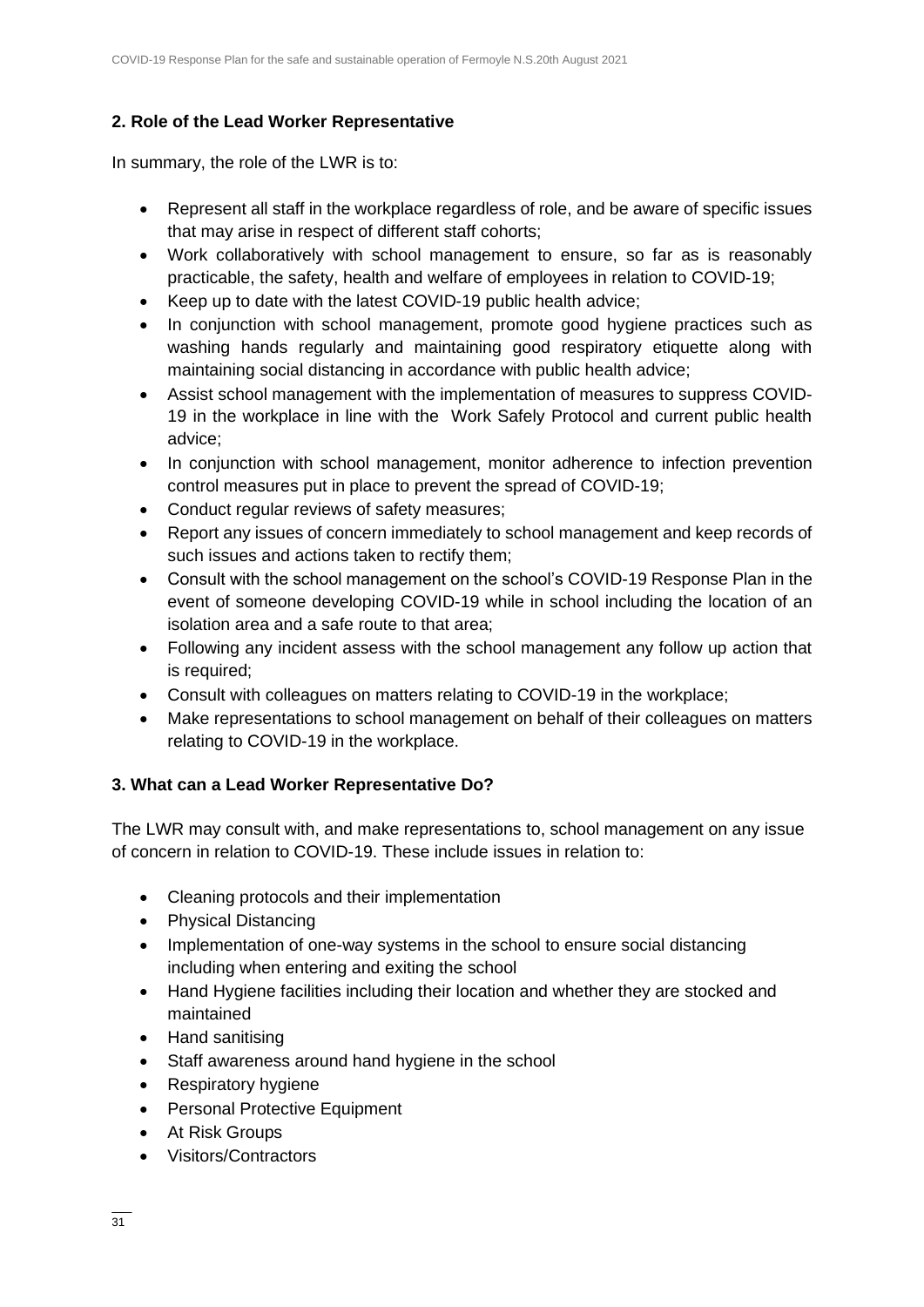### **4. Does a LWR have any legal responsibilities?**

No. A Lead Worker Representative does not have any duties in relation to COVID-19 other than those that apply to employees generally. In other words, the LWR is not responsible for the control measures within an organisation, which remains the employer's responsibility.

### **5. Lead Worker Representative**

Every school will appoint one Lead Worker Representative.

#### **6. Deputy Lead Worker Representative/ Assistant Lead Worker Representative**

In schools with less than 30 staff, a Deputy Lead Worker Representative will be appointed in addition to the LWR. The role of the Deputy LWR will be to deputise as LWR where the LWR is absent.

In schools with 30 or more staff and in all Special schools, an Assistant Lead Worker Representative will be appointed in addition to the LWR. The role of the Assistant LWR will be to:

- assist the LWR in their duties as set out above; and
- deputise as LWR where the LWR is absent

#### **7. Selection of Lead Worker Representative/ Deputy LWR/ Assistant LWR**

The school staff are entitled to select staff members for the LWR, Deputy LWR and Assistant LWR positions as appropriate. The LWR/ Deputy LWR/ Assistant LWR represents all staff in the workplace regardless of role and must be aware of specific issues that may arise in respect of different staff cohorts. In this regard, if a teacher is selected for the role of LWR, then the Deputy LWR/ Assistant LWR should be selected from the non-teaching staff where feasible and vice versa.

The process for the selection and appointment of the LWR/ Deputy LWR/ Assistant LWR as appropriate should be arrived at by consultation and consensus at school level, through the seeking of volunteers to act in that capacity. Where there is more than one volunteer, all school staff should vote to select the LWR/ Deputy LWR/ Assistant LWR.

The LWR/ Deputy LWR/ Assistant LWR will, following selection by the school staff, be formally appointed by the employer. LWR/ Deputy LWR/ Assistant LWR will be required to confirm, prior to taking up the role, that they have completed the provided training and that they are fully aware of the requirements of the role.

#### **8. Supports for the Lead Worker Representative/ Deputy LWR/ Assistant LWR**

The LWR/ Deputy LWR/ Assistant LWR shall be entitled to:

• Receive information and training in respect of their role;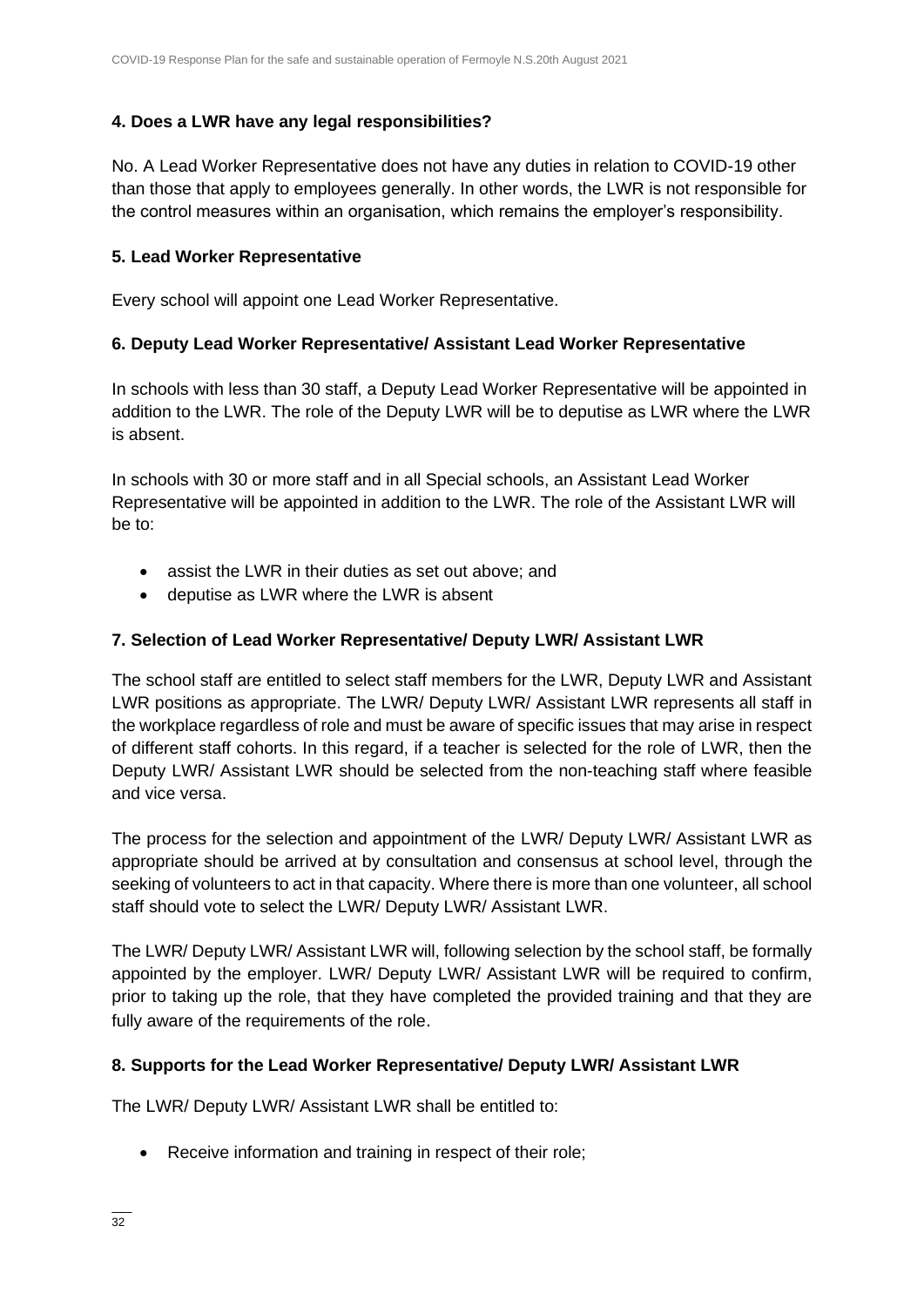- Be consulted by school management on the control measures being put in place by the school to minimise the risk of being exposed to COVID-19;
- Regular communication with school management on issues related to COVID-19;
- Be informed of changes in practice arising from COVID-19 response measures;

Where the LWR/ Assistant LWR is a teacher (including a postholder), the 10 Croke Park hours which can currently be used for planning on other than a whole school basis will be utilised by the LWR and Assistant LWR to carry out their duties in that role.

Where the LWR/ Assistant LWR is an SNA, 10 of the "72 hours" will be utilised by the LWR and Assistant LWR to carry out their duties in that role.

Where the LWR/ Assistant LWR is a Secretary or Caretaker, a re-prioritisation of duties by school management should be carried out to afford the staff member sufficient time to carry out their duties in that role.

#### **9. Procedure for dealing with issues that arise**

Where an issue of concern is identified by the LWR (or is notified to the LWR by a staff member), the LWR should bring this to the attention of the Principal. Action points for addressing the issue should where possible be agreed between the LWR and the Principal. Staff should be informed of the outcome.

If agreement cannot be reached, the LWR may notify the Board of Management (Chairperson of the BoM in the first instance)/ Education and Training Board head office of the issue. Action points for addressing the issue should where possible be agreed between the LWR and the BoM/ETB head office. Staff should be informed of the outcome.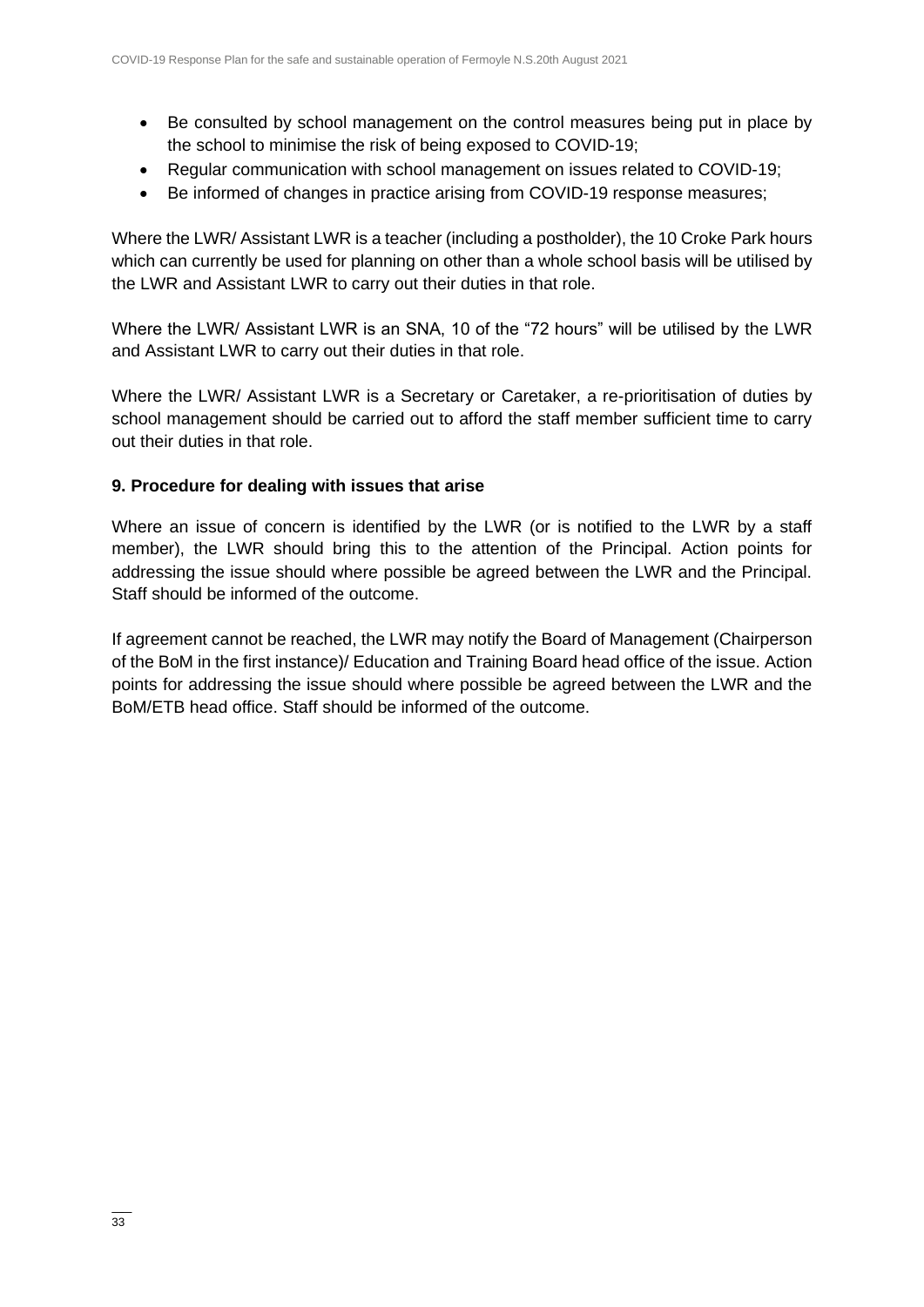#### **Glossary of Terms**

- **COVID-19 Response Plan:** plan designed to support the staff and BOM/ ETB in putting infection prevention control measures in place that will prevent the spread of COVID-19 in the school environment. The plan details the policies and practices necessary for a school to meet the Work Safely Protocol, Department of Education and public health guidance to prevent the introduction and spread of COVID-19 in the school environment. COVID-19 Response Plans for Primary and Special Schools are available on the Department's website.
- **Labour Employer Economic Forum (LEEF):** the forum for high level dialogue between Government, Trade Union and Employer representatives on matters of strategic national importance - involves the Irish Congress of Trade Unions, Government & Employers.
- **Work Safely Protocol:** national protocol designed to support employers and workers to put measures in place that will prevent the spread of COVID-19 in the workplace.
- **Safety Representative:** Section 25 of the Safety, Health and Welfare at Work Act 2005 sets out the selection and role of the Safety Representative in the workplace. The rights of the Safety Representative are set out in legislation. (Note: A Safety Representative has rights and not duties under the 2005 Act). This role is separate to the LWR under COVID-19.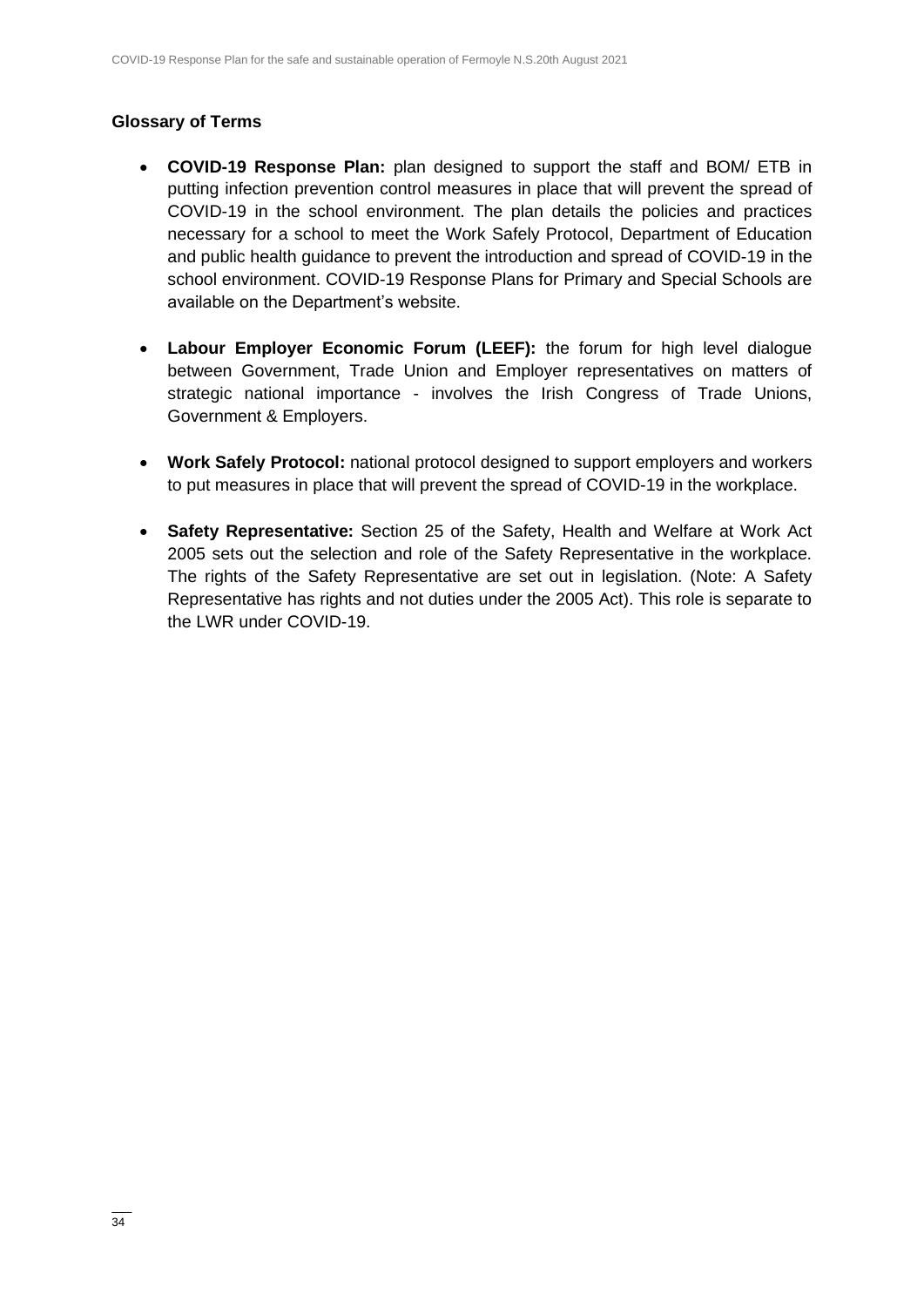### **Appendix 4 Risk Assessment**

COVID-19 Risk Template (List identifies COVID-19 as the hazard and outlines infection prevention control measures required to deal with this risk)

| <b>Hazards</b> | Is the<br>hazard<br>present<br>?Y/N                                                                              | What is<br>the risk? | <b>Risk rating Controls</b><br>$H = High$<br>M=Medium<br>L=Low | (When all controls are in place risk<br>will be reduced)                                                                                           | Is this<br>$\overline{\text{control}}$<br>in<br>place? | Action/to do list/outstanding<br>controls<br>*Risk rating applies to<br>outstanding controls outlined in<br>this column                                                                                                                                                                                                                                                                                             | Person<br>responsibl       | Signature<br>and date<br>when<br>action<br>completed |  |  |
|----------------|------------------------------------------------------------------------------------------------------------------|----------------------|----------------------------------------------------------------|----------------------------------------------------------------------------------------------------------------------------------------------------|--------------------------------------------------------|---------------------------------------------------------------------------------------------------------------------------------------------------------------------------------------------------------------------------------------------------------------------------------------------------------------------------------------------------------------------------------------------------------------------|----------------------------|------------------------------------------------------|--|--|
| COVID-19       | N                                                                                                                | <b>Illness</b>       | H                                                              | School Covid19 Response Plan in place<br>in line with Department of Education<br>guidance and the Work Safely Protocol<br>and public health advice |                                                        | <b>Examples of Actions</b><br>Follow public health guidance<br>from HSE re hygiene and<br>respiratory etiquette<br>Complete School COVID-19<br><b>Policy Statement</b><br>Return to Work Forms received<br>land reviewed<br>Induction Training provided<br>Contact log in place<br>Complete checklists as required:<br>School Management<br>How to deal with a suspected<br>case<br>Other school specific checklist | Name of<br>staff<br>member |                                                      |  |  |
|                | If there is one or more High Risk (H) actions needed, then the risk of injury could be high and immediate action |                      |                                                                |                                                                                                                                                    |                                                        |                                                                                                                                                                                                                                                                                                                                                                                                                     |                            |                                                      |  |  |

should be taken. Medium Risk (M) actions should be dealt with as soon as possible. Low Risk (L) actions should be dealt with as soon as practicable.<br>Risk Assessment carried out by: Risk Assessment carried out by: Date: / /

© All rights reserved.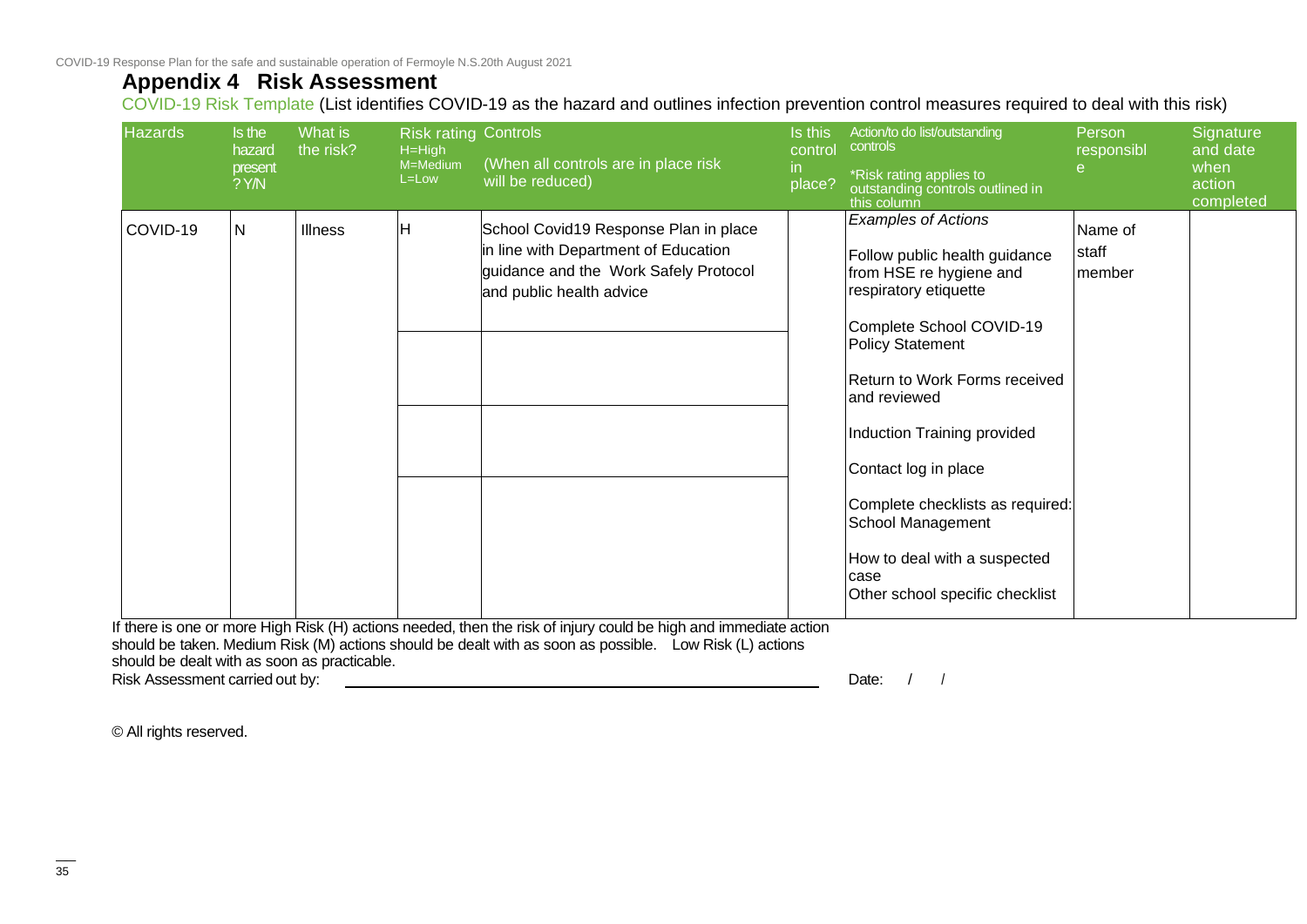COVID-19 Response Plan for the safe and sustainable operation of Fermoyle N.S.20th August 2021

### **Appendix 5 Contact Tracing Log**

| Name of<br><b>School</b>                |                                                                              |                   |             |              | <b>School Contact</b><br><b>Person</b>         |               |                                                                         |  |
|-----------------------------------------|------------------------------------------------------------------------------|-------------------|-------------|--------------|------------------------------------------------|---------------|-------------------------------------------------------------------------|--|
| <b>Address of</b><br><b>School</b>      |                                                                              |                   |             |              | <b>For Queries</b><br>only:<br><b>Phone No</b> |               |                                                                         |  |
|                                         |                                                                              |                   |             |              | <b>Email</b>                                   |               |                                                                         |  |
| Name of<br><b>Visitor</b>               |                                                                              |                   |             |              |                                                |               | Was the visit pre-arranged with the<br>Principal?<br>$Yes \Box No \Box$ |  |
| <b>Date of Visit</b>                    | $\sqrt{2}$                                                                   |                   | <b>Time</b> | <b>Entry</b> | to school $\_\_\_\_\_\$ am $\Box$ pm $\Box$    |               | <b>Exit</b><br>from School ___________ am □ pm □                        |  |
| <b>Visitor</b><br><b>Status</b>         | Contractor $\square$                                                         | Parent/Guardian □ |             |              |                                                |               |                                                                         |  |
| <b>Contact</b><br>details of<br>visitor | Company<br>Name<br>(if applicable)                                           |                   |             |              |                                                |               |                                                                         |  |
|                                         | <b>Address</b>                                                               |                   |             |              |                                                |               |                                                                         |  |
|                                         | Contact No.                                                                  |                   |             |              | Email<br>Address                               |               |                                                                         |  |
|                                         | Reason for<br>Visit                                                          |                   |             |              |                                                |               |                                                                         |  |
|                                         | Who the visitor met (separate line required for each person the visitor met) |                   |             |              |                                                |               |                                                                         |  |
| <b>Name of Person visited</b>           |                                                                              |                   |             |              |                                                | in the school | Length of time spent with each person                                   |  |
|                                         |                                                                              |                   |             |              |                                                |               |                                                                         |  |
|                                         |                                                                              |                   |             |              |                                                |               |                                                                         |  |
|                                         |                                                                              |                   |             |              |                                                |               |                                                                         |  |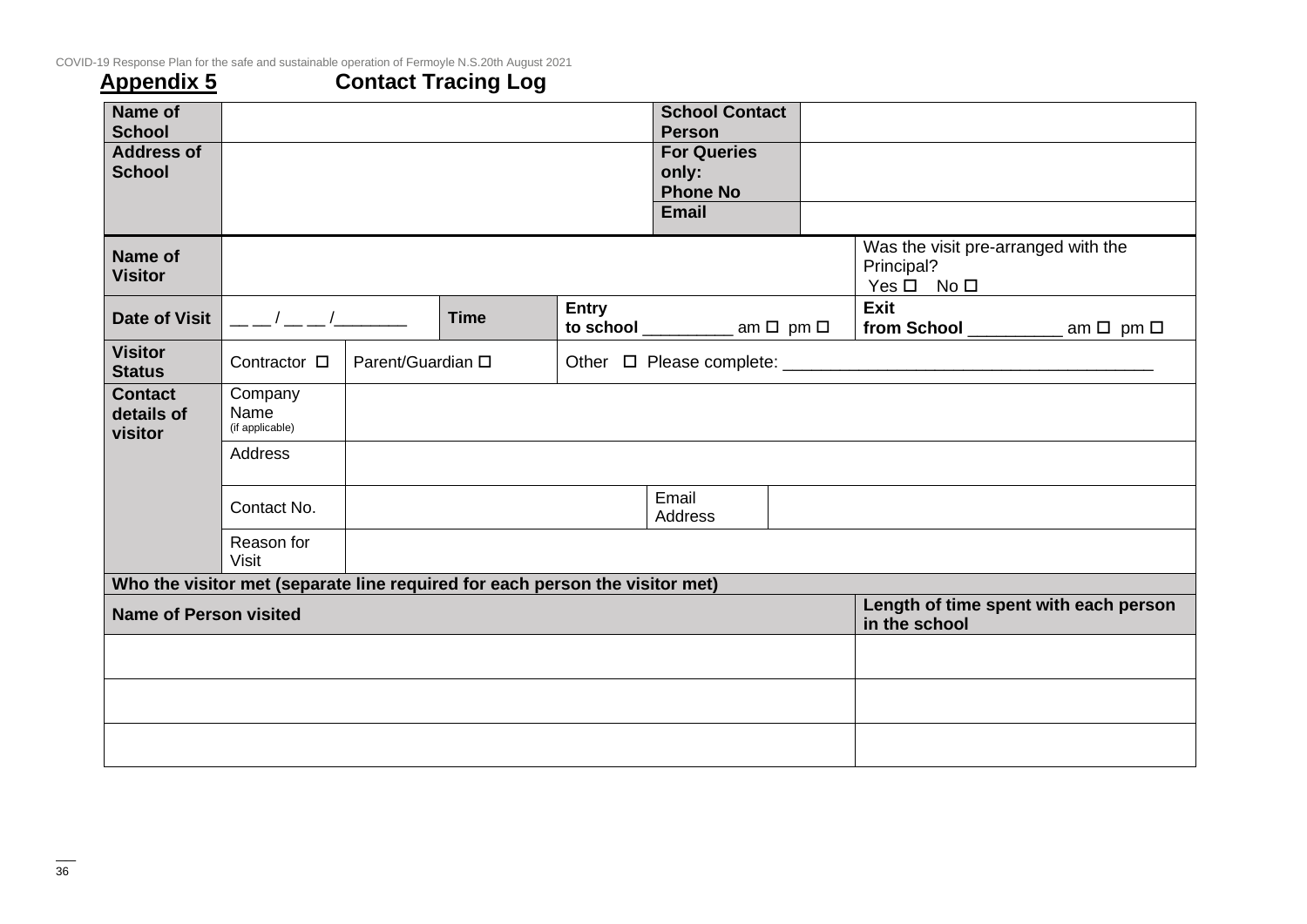### **Appendix 6 Checklist for School Management**

### **Composite Checklist for Schools**

This checklist supports planning and preparation, control measures and induction needed to support a safe return to school for pupils, staff, parents and others.

For completion by the agreed person with overall responsibility of managing the implementation of the COVID-19 Response plan in line with the supports as agreed with Department of Education.

### **Planning and Systems**

- **1.** Is there a system in place to keep up to date with the latest advice from Government and Department of Education, to ensure that advice is made available in a timely manner to staff and pupils and to adjust your plans and procedures in line with that advice?
- **2.** Have you prepared a school COVID-19 response plan and made it available to staff and pupils? *Department guidance and templates provided*
- **3.** Have you a system in place to provide staff and pupils with information and guidance on the measures that have been put in place to help prevent the spread of the virus and what is expected of them?
- **4.** Have you displayed the COVID-19 posters in suitable locations highlighting the signs and symptoms of COVID-19?
- **5.** Have you told staff of the purpose of the COVID-19 contact log?
- **6.** Have you a COVID-19 contact log in place to support HSE tracing efforts if required? *(Contact log template attached).*
- **7.** Have you informed staff on the measures and provided a system for them to raise issues or concerns and to have them responded to?
- **8.** Have you reviewed and updated risk assessments in line with DES advice to take account of any controls to help prevent the spread of COVID-19? *(Risk template attached)*
- **9.** Have you updated emergency plans, if necessary to take account of the COVID-19 response plan?

### **Staff**

- **10.** Have you made available to each staff member a COVID-19 return-to-work form to be completed and returned before they return to the workplace? *(Template attached)*
- **11.** Have you request confirmation that the details in the Return to Work Form remain unchanged following periods of closure such as school holidays.
- **12.** Are you aware of staff members who are at very high risk under the HSE guidance on people most at risk (HSE guidance on people most at-risk) and advised them of the DE agreed arrangements for management of those staff?
- **13.** Have you advised staff and pupils they must stay at home if sick or if they have any [symptoms](https://www2.hse.ie/conditions/coronavirus/symptoms.html)  [of COVID-19?](https://www2.hse.ie/conditions/coronavirus/symptoms.html)
- **14.** Have you advised staff and pupils to follow public health advice if they are identified by the HSE as a close contact of a confirmed case of COVID-19 or if they live with someone who has symptoms of the virus.
- **15.** Have you advised staff and pupils consult and follow latest Government advice in relation to foreign travel.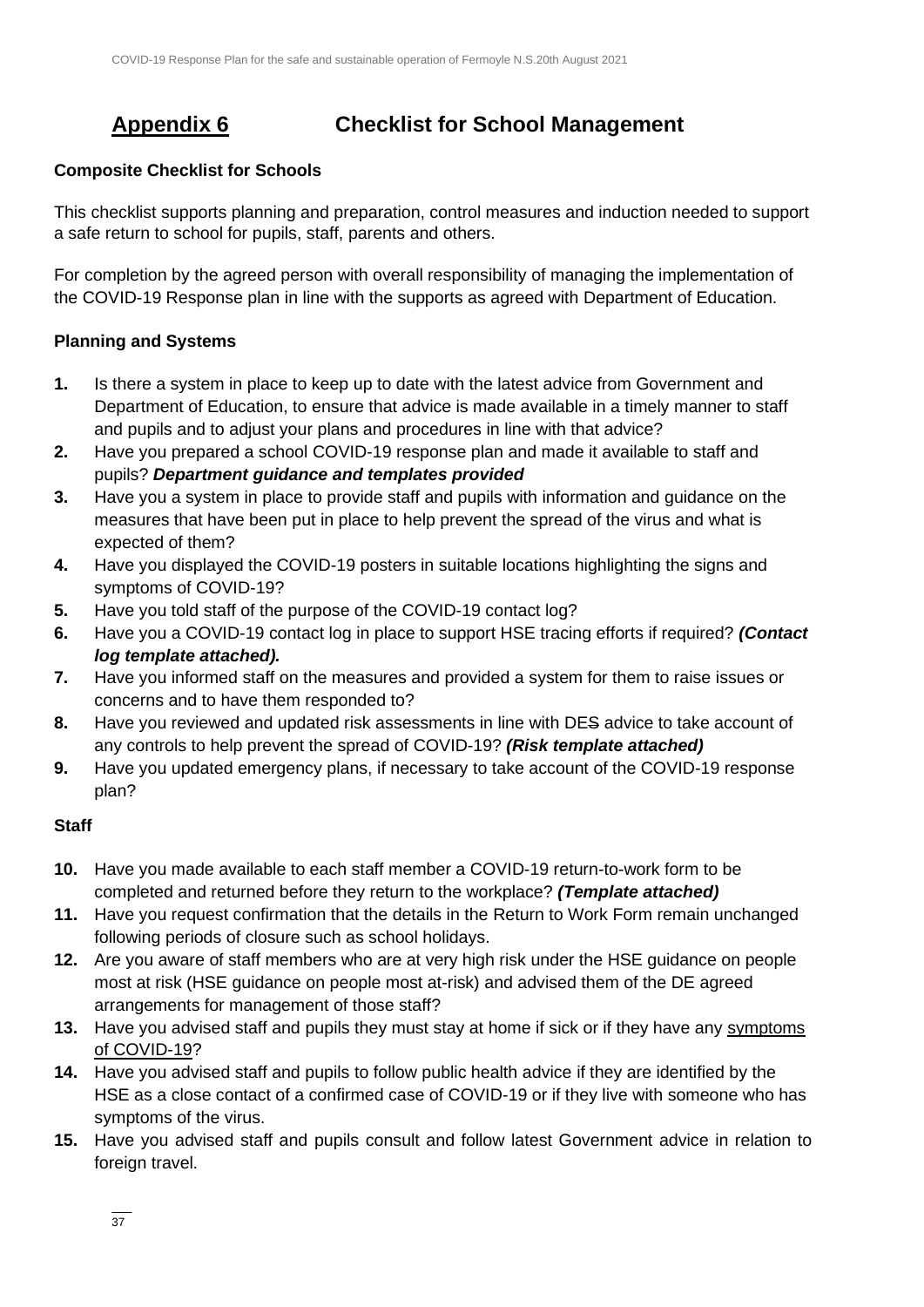- **16.** Have you told staff and pupils what to do and what to expect if they start to develop symptoms of COVID-19 in school, including where the isolation area is?
- **17.** Have you advised staff and pupils to cooperate with any public health officials and the school for contact tracing purposes and follow any public health advice in the event of a case or outbreak in the school;
- **18.** Have you advised staff of the availability of the supports of the occupational health and wellbeing programme through Spectrum Life?
- **19.** Has a lead worker representative been identified (in line with the process agreed with the DE and education partners) and detailed at Section 4.3 of this plan to help advise staff and to monitor compliance with COVID-19 control measures in the school and taken measures to ensure all staff know who the representative is?

### **Training and Induction**

- **20.** Have you advised new staff to view the Department of Education's training materials which are available online?
- **21.** Have you taken the necessary steps to update your school induction / familiarisation training to include any additional information relating to COVID-19 for your school?
- **22.** Have first aiders, if available, been given updated training on infection prevention and control re: hand hygiene and use of PPE as appropriate?

### **Buildings / Equipment**

- **23.** If you have mechanical ventilation does it need cleaning or maintenance before the school reopens after periods of closure?
- **24.** Does your water system need flushing at outlets following low usage to prevent Legionnaire's Disease?
- **25.** Have you visually checked, or had someone check, all equipment in the school for signs of deterioration or damage before being used again?
- **26.** Have you arranged for the school, including all equipment, desks, benches, doors and frequent touched surfaces points, to be cleaned once a day

### **Infection Prevention Control Measures in place**

### **Hand / respiratory hygiene**

- **27.** Have you accessed supplies of hand sanitisers and any necessary PPE equipment in line with the interim HPSC health guidance from the national framework provided by the Department?
- **28.** Are there hand washing/hand sanitising stations in place to accommodate staff, pupils and visitors adhering to hand hygiene measures in accordance with Department guidance?
- **29.** Have arrangements been made for staff and pupils to have regular access to handwashing/hand sanitising facilities as appropriate?
- **30.** Are hand sanitisers easily available and accessible for all staff, pupils and visitors e.g. in each classroom and at entry and exit points to school buildings?
- **31.** Have you made arrangements to ensure hand hygiene facilities are regularly checked and well-stocked?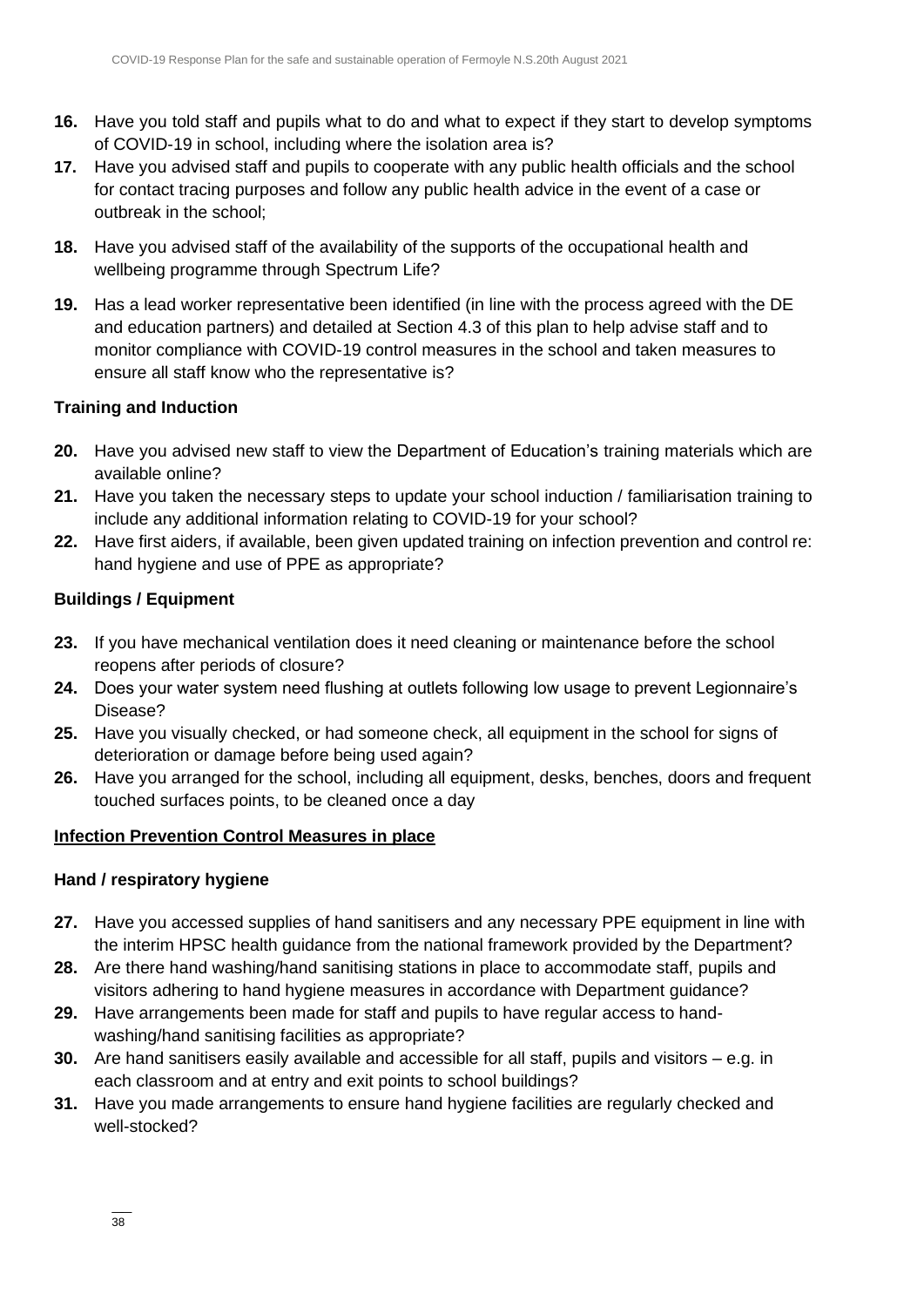- **32.** Does the alcohol-based hand sanitiser have at least 60% ethanol or 70% isopropanol as the active ingredient?
- **33.** Have you informed staff about the importance of hand washing?
- **34.** Have you arranged for new staff to view [how to wash their hands](https://www2.hse.ie/wellbeing/how-to-wash-your-hands.html) (with soap and water for at least 20 seconds) and dry them correctly through the use of the HSE video resource?
- **35.** Have you shown new staff and pupils how to use hand sanitiser correctly and where handsanitising stations are located?
- **36.** Have you [displayed posters](https://www.gov.ie/en/collection/ee0781-covid-19-posters-for-public-use/) on how to wash hands correctly in appropriate locations?
- **37.** Have you told staff and pupils when they need to wash their hands or use hand sanitiser? This includes:
	- $\triangleright$  before and after eating and preparing food
	- $\triangleright$  after coughing or sneezing
	- $\triangleright$  after using the toilet
	- $\triangleright$  where hands are dirty
	- $\triangleright$  before and after wearing gloves
	- $\triangleright$  before and after being on public transport
	- $\triangleright$  before leaving home
	- $\triangleright$  when arriving/leaving the school /other sites
	- $\triangleright$  when entering and exiting vehicles
	- $\triangleright$  after touching potentially contaminated surfaces
	- ➢ if in contact with someone displaying any COVID-19 symptoms
- **38.** Has you told staff and pupils of the importance of good respiratory measures to limit the spread of the virus?
	- $\triangleright$  avoid touching the face, eyes, nose and mouth
	- $\triangleright$  cover coughs and sneezes with an elbow or a tissue
	- $\triangleright$  dispose of tissues in a covered bin

#### **Physical Distancing:**

- **39.** Have you identified all available school space to be used to maximise physical distancing?
- **40.** Have you reviewed the templates provided by the Department of Education which show options for revised layout of school rooms to meet physical distancing requirements?
- **41.** Have you arranged to revise the layout of the rooms and furniture as per the Department guidelines if necessary?
- **42.** Have you arranged in each room that the teacher's desk should be at least 1m and where possible 2m away from pupil desks?
- **43.** Have you arranged in each room that pupils would be at least 1m away from each other?
- **44.** Have you allocated work stations consistently to the same staff and children rather than having spaces that are shared?
- **45.** Have you structured pupils and their teachers into Class Bubbles (i.e. a class grouping which stays apart from other classes as much as possible) and discrete groups or "Pods" within those class bubbles to the extent that this is practical?
- **46.** If you have divided a class into Pods, have you arranged at least 1m distance between individual Pods within the class bubble and between individuals in the pod, whenever possible?
- **47.** Have you taken steps to limit contact and sharing of common facilities between people in different Class Bubbles (and Pods within those class bubbles) as much as possible?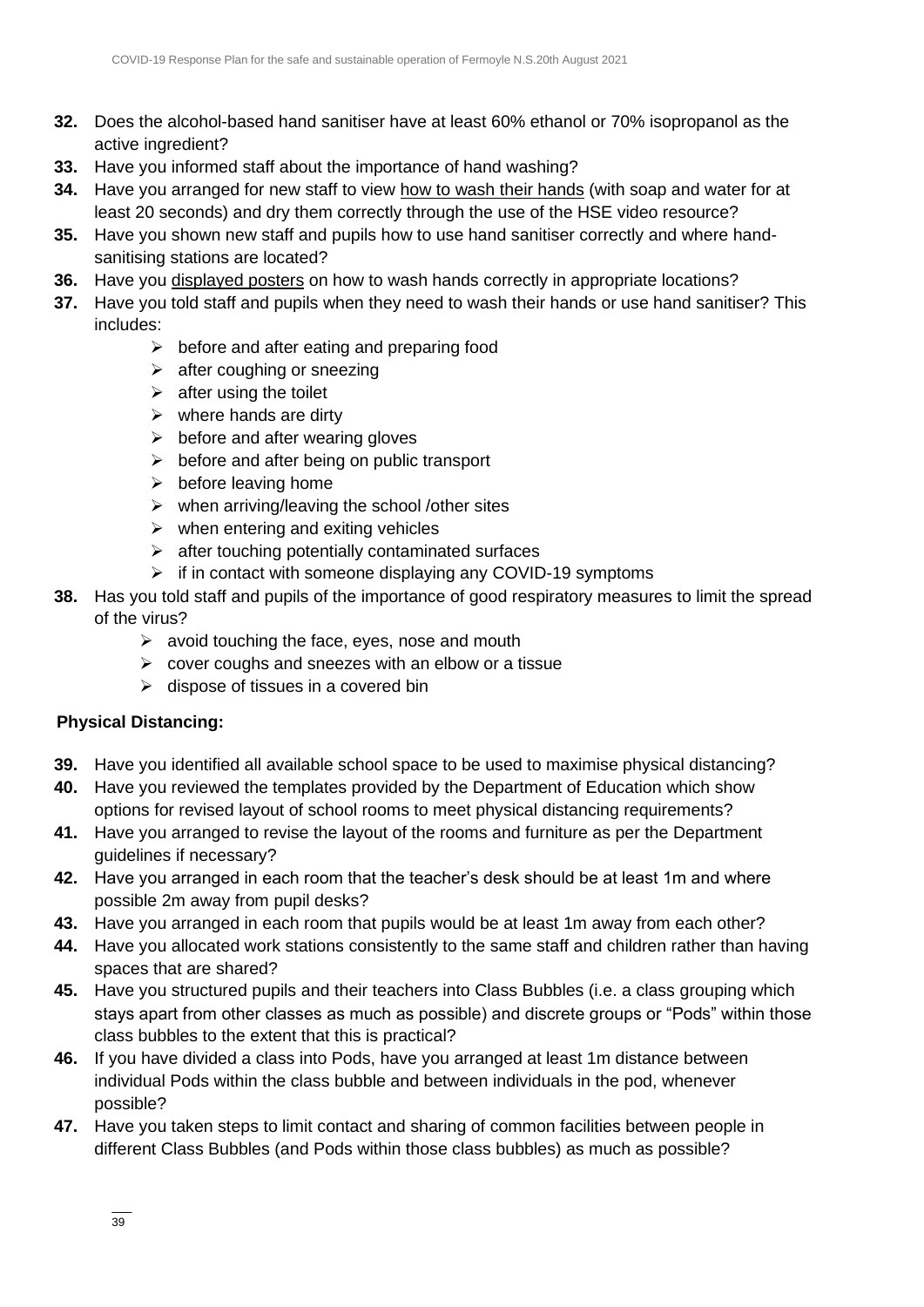- **48.** Have you arranged Pod sizes to be as small as it is likely to be reasonably practical in the specific classroom context?
- **49.** Have you arranged to the greatest extent possible for pupils and teaching staff to be consistently in the same Class Bubbles acknowledging that this will not be possible at all times?
- **50.** Have you arranged where possible that different class bubbles to have separate breaks and meal times or separate areas at break or meal times?
- **51.** Have you made arrangements to limit interaction on arrival and departure from school and in other shared areas?
- **52.** Have you encouraged walking or cycling to school as much as possible?
- **53.** Have you made arrangements, in so far as practicable, to open additional access points to school to reduce congestion?
- **54.** Can you provide a one system for entering and exiting the school, where practical?
- **55.** Have you arranged for staff meetings to be held remotely or in small groups or in large spaces to facilitate physical distancing?
- **56.** Have you a system to regularly remind staff and pupils to maintain physical distancing
- **57.** Have you advised staff not to shake hands and to avoid any physical contact?
- **58.** Have you advised staff of the Department's guidance to achieve good ventilation
- **59.** Have you checked any mechanical ventilation systems to ensure an adequate supply of fresh air is used

#### **Visitors to Schools**

- **60.** Have you identified the activities that involve interacting with essential visitors to the school, made arrangements to minimise the number of such visitors and put in place measures to prevent physical contact, as far as possible?
- **61.** Are there arrangements in place to inform essential visitors to the school of the measures to help prevent the spread of infection?
- **62.** Have you a system in place for all visitors who do need to come to the school to make appointment, arrange to contact a central point and to record their visit using the contact tracing log?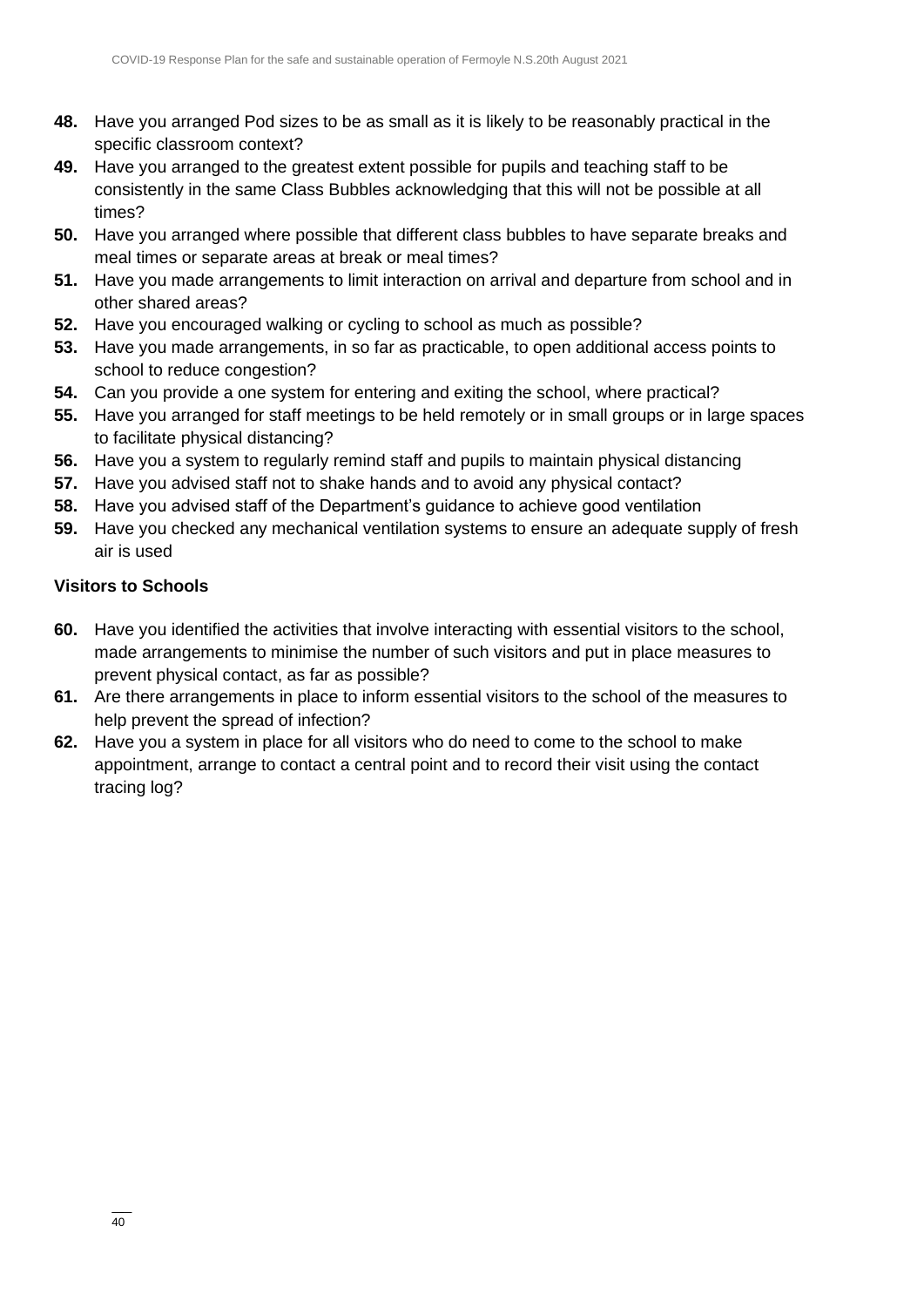### **Appendix 7 Checklist for dealing with a suspected case of COVID-19**

Staff members will be required to manage a suspected case in line with the protocol and training.

A nominated member of the school management team will be nominated as the designated contact person for ensuring that all aspects of the protocol to deal with suspected cases have been adhered to.

### **Isolation Area**

- **1.** Have you identified a place that can be used as an isolation area, preferably with a door that can close?
- **2.** The isolation area does not have to be a separate room but if it is not a room it should be 2m away from others in the room.
- **3.** Is the isolation area accessible, including to staff and pupils with disabilities?
- **4.** Is the route to the isolation area accessible?
- **5.** Have you a contingency plan for dealing with more than one suspected case of COVID-19?
- **6.** Are the following available in the isolation area(s)?
	- ➢ Tissues
	- ➢ Hand sanitiser
	- ➢ Disinfectant/wipes
	- ➢ Gloves/Masks
	- ➢ Waste Bags
	- ➢ Bins

#### **Isolating a Person**

- **7.** Are procedures in place to accompany the infected person to the isolation area, along the isolation route with physical distancing from them?
- **8.** Are staff familiar with this procedure?
- **9.** Have others been advised to maintain a distance of at least 2m from the affected person at all times?
- **10.** Is there a disposable mask to wear for the affected person while in the common area and when exiting the building?

### **Arranging for the affected person to leave the school**

- **11.** Staff have you established by asking them if the staff members feel well enough to travel home?
- **12.** Pupil have you immediately contacted their parents/guardians and arranged for them to collect their pupil? Under no circumstances can a pupil use public or school transport to travel home if they are a suspected case of COVID-19.
- **13.** The affected person should be advised to avoid touching other people, surfaces and objects.
- **14.** The affected person been advised to cover their mouth and nose with disposable tissue(s) when they cough or sneeze, and to put the tissue in the bin.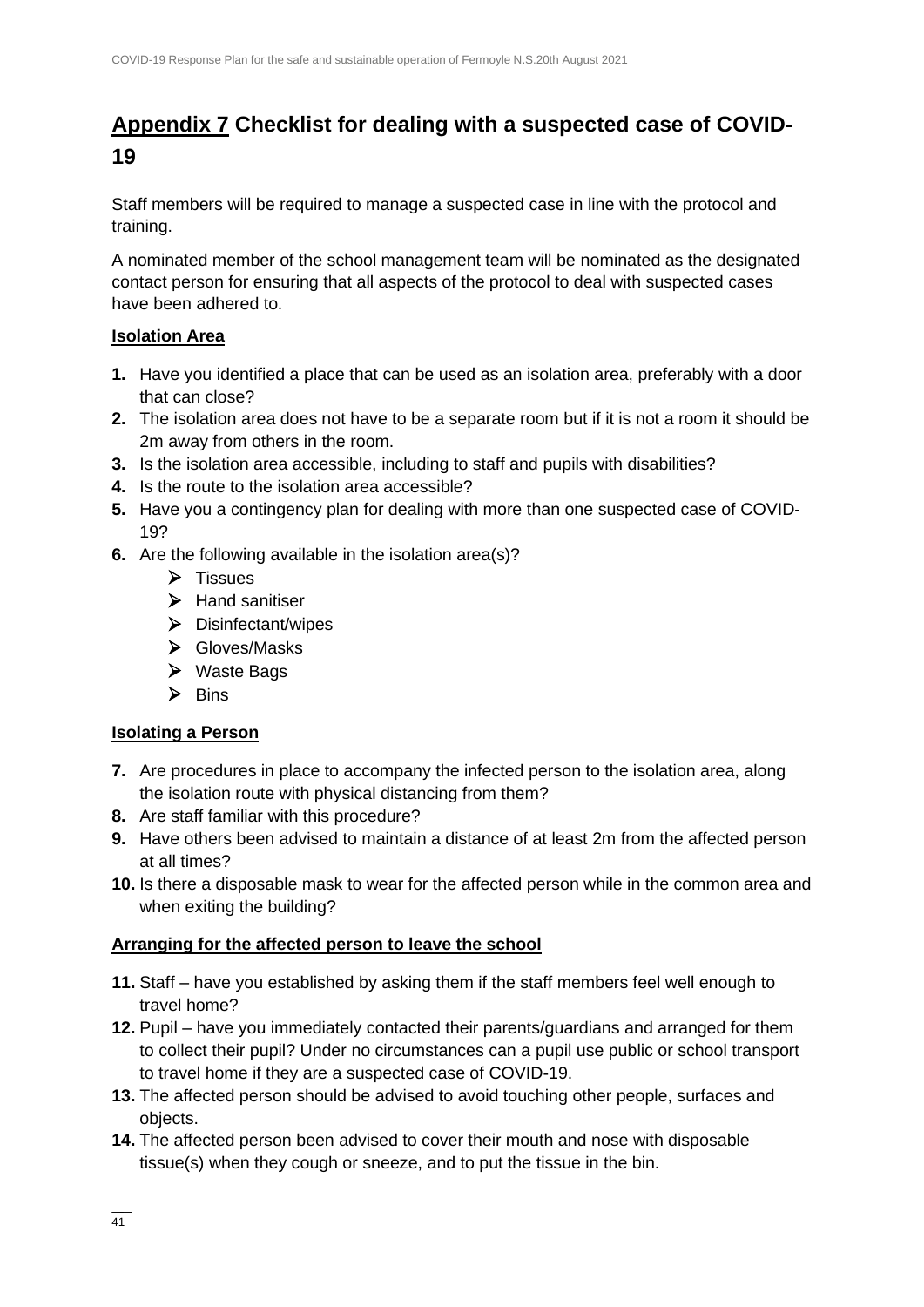- **15.** Has transport home or to an assessment centre been arranged if the affected person has been directed to go there by their GP?
- **16.** Has the affected person been advised not to go to their GP's surgery or any pharmacy or hospital?
- **17.** Has the affected person been advised they must not use public transport?
- **18.** Has the affected person been advised to continue wearing the face mask until the reach home?

### **Follow up**

- **19.** Have you carried out an assessment of the incident to identify any follow-up actions needed?
- **20.** Are you available to provide advice and assistance if contacted by the HSE?

#### **Cleaning**

- **21.** Have you taken the isolation area out-of-use until cleaned and disinfected?
- **22.** Have you made arrangements to clean and disinfect any classroom space where the staff or pupils were located?
- **23.** Have you arranged for cleaning and disinfection of the isolation area and any other areas involved, as soon as practical after the affected person has left the building?
- **24.** Have the cleaners been trained in dealing with contaminated areas and supplied with the appropriate PPE?*).*

### **Appendix 8 Checklist Lead Worker Representative**

- **1.** Have you agreed with your school to act as a Lead worker representative for your school?
- **2.** Have you been provided with information and training in relation to the role of lead worker representative if you are new to the role?
- **3.** Are you keeping up to date with the latest COVID-19 advice from Government?
- **4.** Are you aware of the [signs and symptoms of COVID-19?](https://www2.hse.ie/conditions/coronavirus/symptoms.html)
- **5.** Do you know [how the virus is spread?](https://www2.hse.ie/conditions/coronavirus/how-coronavirus-is-spread.html)
- **6.** Do you know how to help prevent the spread of COVID-19?
- **7.** Have you watched and do you understand the online Induction Training provided by the Department of Education before returning to school?
- **8.** Are you helping in keeping your fellow workers up to date with the latest COVID-19 advice from Government?
- **9.** Have you completed the COVID-19 return-to-work form and given it to your school? *(Department template Return-to-Work form available)*
- **10.**Are you aware of the control measures your school has put in place to minimise the risk of you and others being exposed to COVID-19? (*Checklist for School Management available)*
- **11.**Did your school consult with you when putting control measures in place? *Control measures have been agreed centrally between the Department and education partners. Consultation at school level should take place on any specific local arrangements necessary to implement the protocol*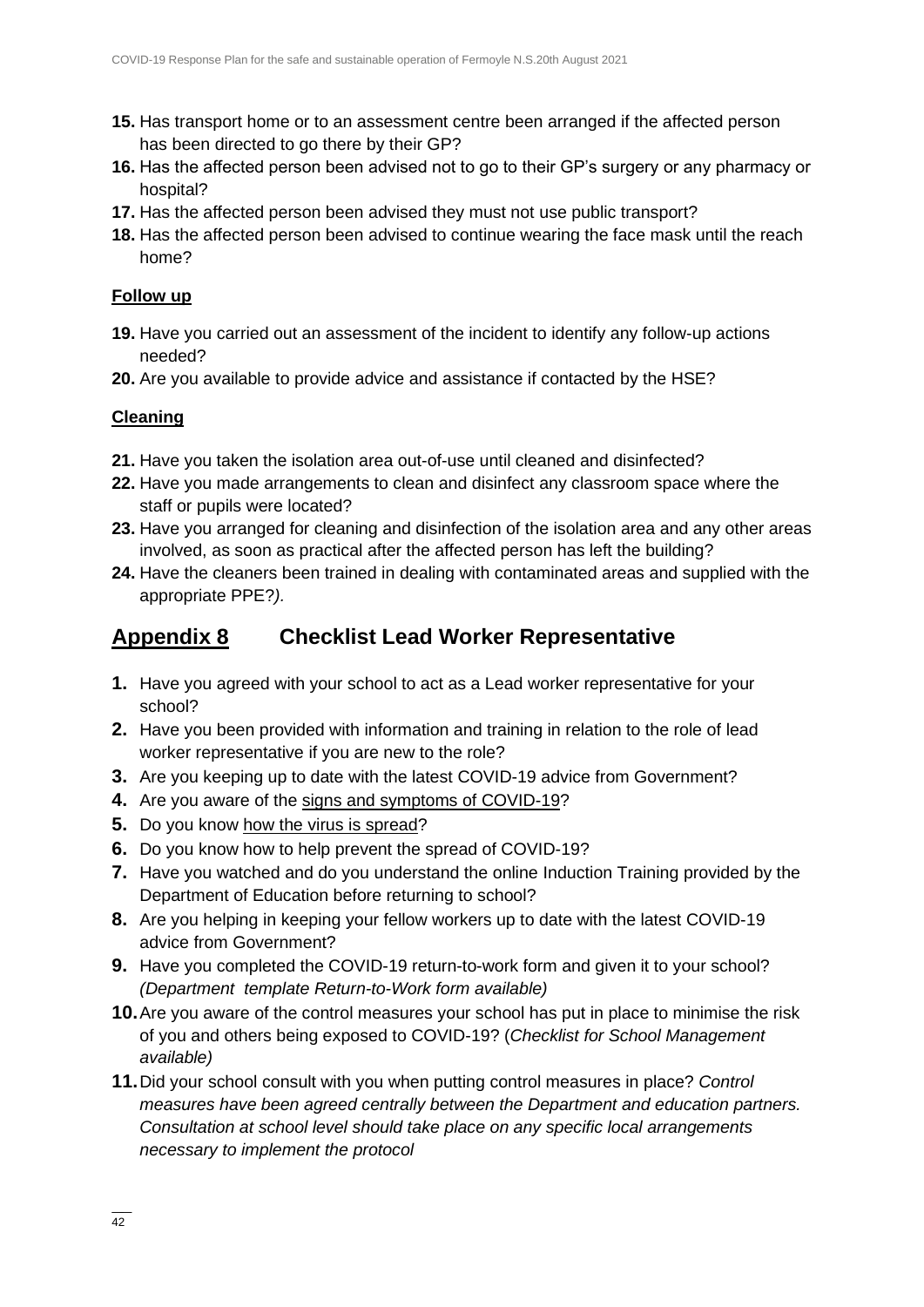- **12.**Have you a means of regular communication with the person with overall responsibility for the school COVID-19 plan?
- **13.**Are you co-operating with your school to make sure these control measures are maintained?
- **14.**Have you familiarised yourself with the cleaning requirements needed to help prevent cross contamination? (*Checklist for Cleaning and Disinfection available*)
- **15.**Have you been asked to walk around and check that the control measures are in place and are being maintained?
- **16.**Are you reporting immediately to the person with overall responsibility for the school COVID-19 plan any problems, areas of non-compliance or defects that you see?
- **17.**Are you keeping a record of any problems, areas of non-compliance or defects and what action was taken to remedy the issue?
- **18.**Are you familiar with what to do in the event of someone developing the symptoms of COVID-19 while at school?
- **19.**Are you co-operating with your school in identifying an isolation area and a safe route to that area? (*Checklist for dealing with suspected case of COVID-19 available)*
- **20.**Are you helping in the management of someone developing symptoms of COVID-19 while at school?
- **21.**Once the affected person has left the school, are you helping in assessing what followup action is needed?
- **22.**Are you helping in maintaining the contact log?
- **23.**Have you been made aware of any changes to the emergency plans or first aid procedures for your school?
- **24.**Are you making yourself available to fellow staff to listen to any COVID-19 control concerns or suggestions they may have?
- **25.**Are you raising those control concerns or suggestions with your school and feeding back the response to the worker who raised the issue?
- **26.**Are you aware of the availability of the Spectrum Life Wellbeing Together Programme?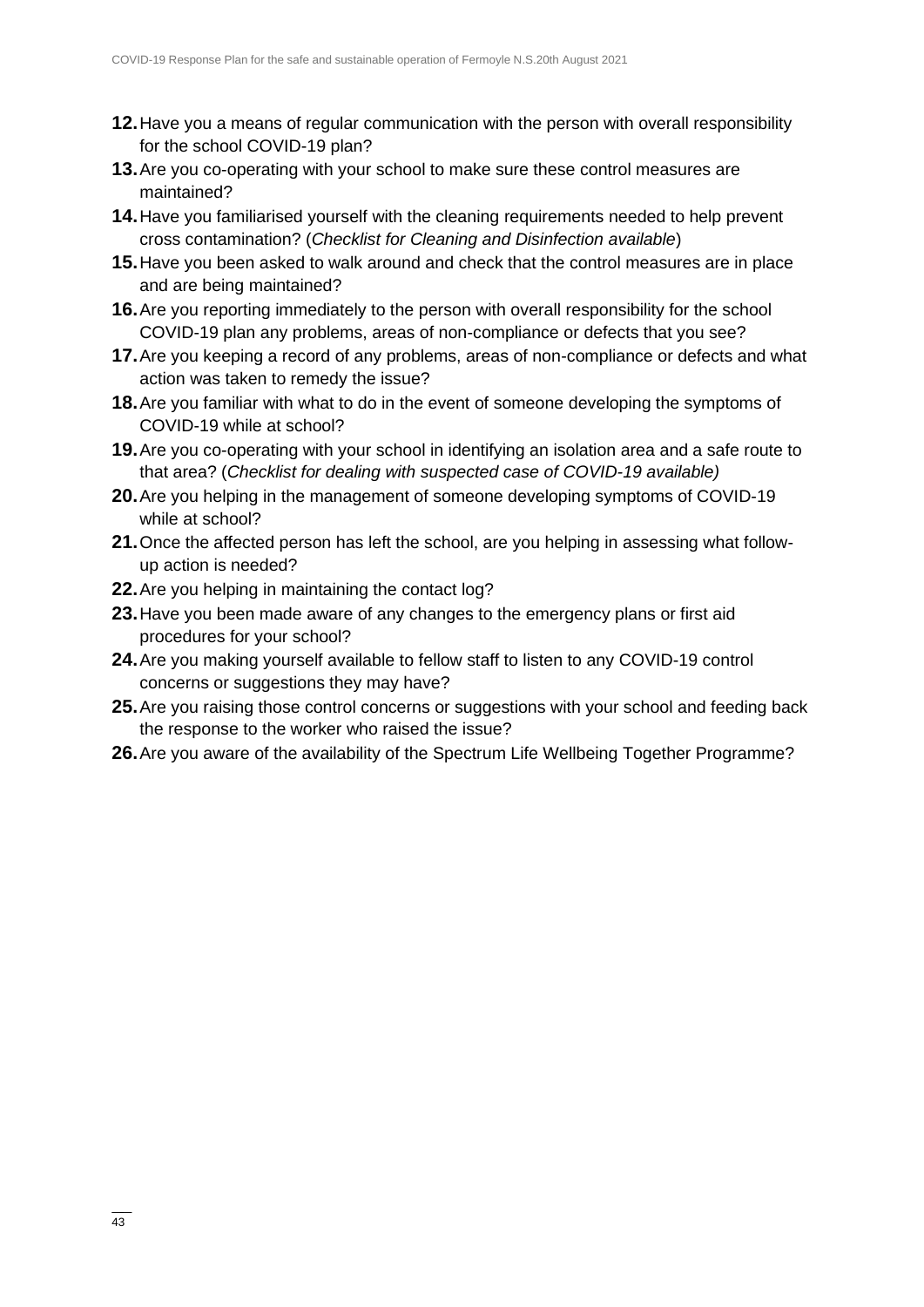### **Appendix 9 Checklist for Cleaning**

- **1.** Have you a system in place for checking and keeping up to date with the latest public health advice from Government and the Department of Education, to ensure that advice is made available in a timely manner in order to adjust your cleaning procedures in line with that advice?
- **2.** Have you reviewed the HPSC interim health advice for the safe reopening of schools, in particular *Section 5.6 Environmental Hygiene*?
- **3.** Have you explained the need for the enhanced cleaning regime to staff?
- **4.** Are you aware that cleaning is best achieved using a general purpose detergent and warm water, clean cloths, mops and the mechanical action of wiping and cleaning, following by rinsing and drying?
- **5.** Have you sufficient cleaning materials in place to support the enhanced cleaning regime?
- **6.** Have you provided training for cleaning staff on the enhanced cleaning regime?
- **7.** Have you made arrangements for the regular and safe emptying of bins?
- **8.** Are you familiar with the cleaning options for school settings set out in the interim HPSC health advice for schools for surfaces, toilets, cleaning equipment, PPE and waste management?
- **9.** Are you aware that each school setting should be cleaned once per day?
- **10.**Have you provided cleaning materials to staff so that they can clean their own desk or immediate workspace?
- **11.**Have you advised staff that they are responsible for cleaning personal items that have been brought to work and are likely to be handled at work or during breaks (for example, mobile phone and laptops) and to avoid leaving them down on communal surfaces or they will need to clean the surface after the personal item is removed?
- **12.**Have you advised staff and pupils to avoid sharing items such as cups, bottles, cutlery, and pens?
- **13.**Have you put in place a written cleaning schedule to be made available to cleaning staff including:
	- $\triangleright$  Items and areas to be cleaned
	- $\triangleright$  Frequency of cleaning
	- $\triangleright$  Cleaning materials to be used
	- ➢ Cleaning of frequently touched surfaces such as vending machines, coffee machines and door handles
	- ➢ Equipment to be used and method of operation?
- **14.**Details of how to clean following a suspected case of COVID-19 are at *Section 7 of the Plan above*
- **15.**If disinfection of contaminated surfaces is required, is a system in place to do this following cleaning?
- **16.**If cleaning staff have been instructed to wear gloves when cleaning are they aware of the need to wash their hands thoroughly with soap and water, both before and after wearing gloves?
- **17.**Have you a system in place for disposing personal waste such as cleaning cloths and used wipes in a rubbish bag? The Protocol advises *that personal waste such as cleaning*